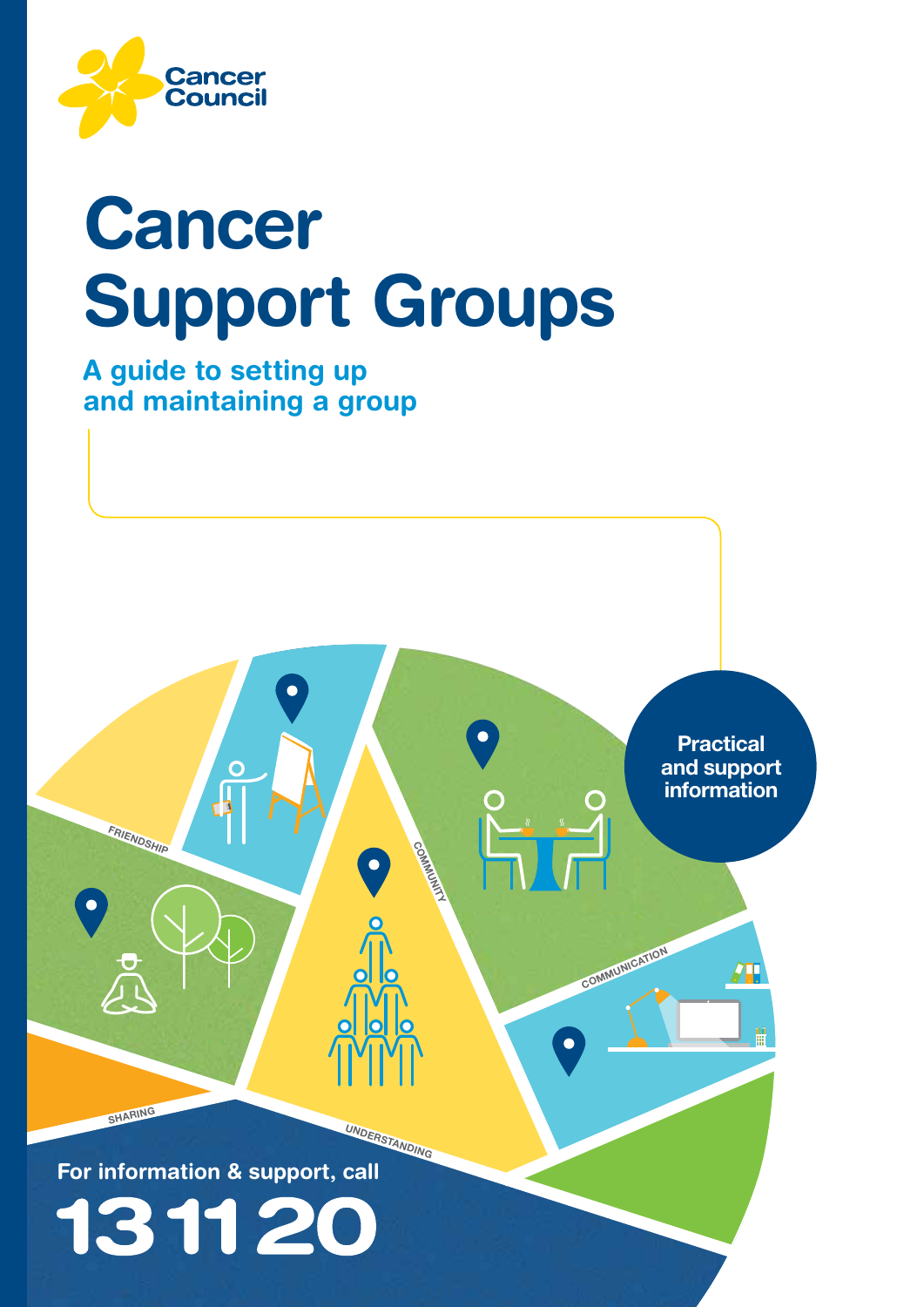#### Cancer Support Groups

A guide to setting up and maintaining a group

First published July 2006. This edition August 2019. © Cancer Council Australia 2019. ISBN 978 1 925651 62 1

Cancer Support Groups is reviewed approximately every three years. Check the publication date above to ensure this copy is up to date.

Editor: Jenny Mothoneos. Designer: Emma Johnson. Printer: SOS Print + Media Group.

#### Acknowledgements

This edition has been developed by Cancer Council NSW on behalf of all other state and territory Cancer Councils as part of a National Cancer Information Subcommittee initiative.

We thank the reviewers of this booklet: Sally Carveth, Assistant Coordinator, Cancer Support Group Leader Program, Cancer Council NSW; Kate Aigner, Cancer Information Consultant, Cancer Council ACT; Megan Blake-Uren, Cancer Support Coordinator, Cancer Council Tasmania; Peter Casey, Central Coast Prostate Cancer Support Group Leader, NSW; Kristina Coomber, Regional Support Services Manager, Cancer Council WA; Kezia Griffin, Manager, Peer Support and Volunteering, Cancer Council Queensland; Marg Lavery, Manager, Support Services, Cancer Council NT; Kim Pearce, Coordinator, Cancer Support Group Leader and Telephone Support Group Programs, Cancer Council NSW; Briony Squibb, Coordinator Peer Support Programs, Cancer Council VIC; Jennifer Teece, Armidale Cancer Support Group Leader, NSW; David Young, Co-facilitator, Byron Bay and Ballina General Cancer Support Groups, NSW.

We also thank the support groups, consumers, editorial and design teams who have worked on previous editions of this title.

The publication Keeping Things on Track: A guide to managing challenging situations for leaders of cancer support groups was used as source material, particularly for information in Chapter 7, Facing challenges (pages 46–55). Full references are listed on page 68.

This booklet is funded through the generosity of the people of Australia.

#### Note to reader

Always consult your doctor about matters that affect your health. This booklet is intended as a general introduction to the topic and should not be seen as a substitute for medical, legal or financial advice. You should obtain independent advice relevant to your specific situation from appropriate professionals, and you may wish to discuss issues raised in this book with them.

All care is taken to ensure that the information in this booklet is accurate at the time of publication. Please note that information on cancer, including the diagnosis, treatment and prevention of cancer, is constantly being updated and revised by medical professionals and the research community. Cancer Council Australia and its members exclude all liability for any injury, loss or damage incurred by use of or reliance on the information provided in this booklet.

#### Cancer Council

Cancer Council is Australia's peak non-government cancer control organisation. Through the eight state and territory Cancer Councils, we provide a broad range of programs and services to help improve the quality of life of people living with cancer, their families and friends. Cancer Councils also invest heavily in research and prevention. To make a donation and help us beat cancer, visit [cancer.org.au](http://cancer.org.au)  or call your local Cancer Council.



Cancer Council Australia Level 14, 477 Pitt Street, Sydney NSW 2000 Telephone 02 8063 4100 Facsimile 02 8063 4101 Email [info@cancer.org.au](mailto:info%40cancer.org.au?subject=) Website [cancer.org.au](http://cancer.org.au) ABN 91 130 793 725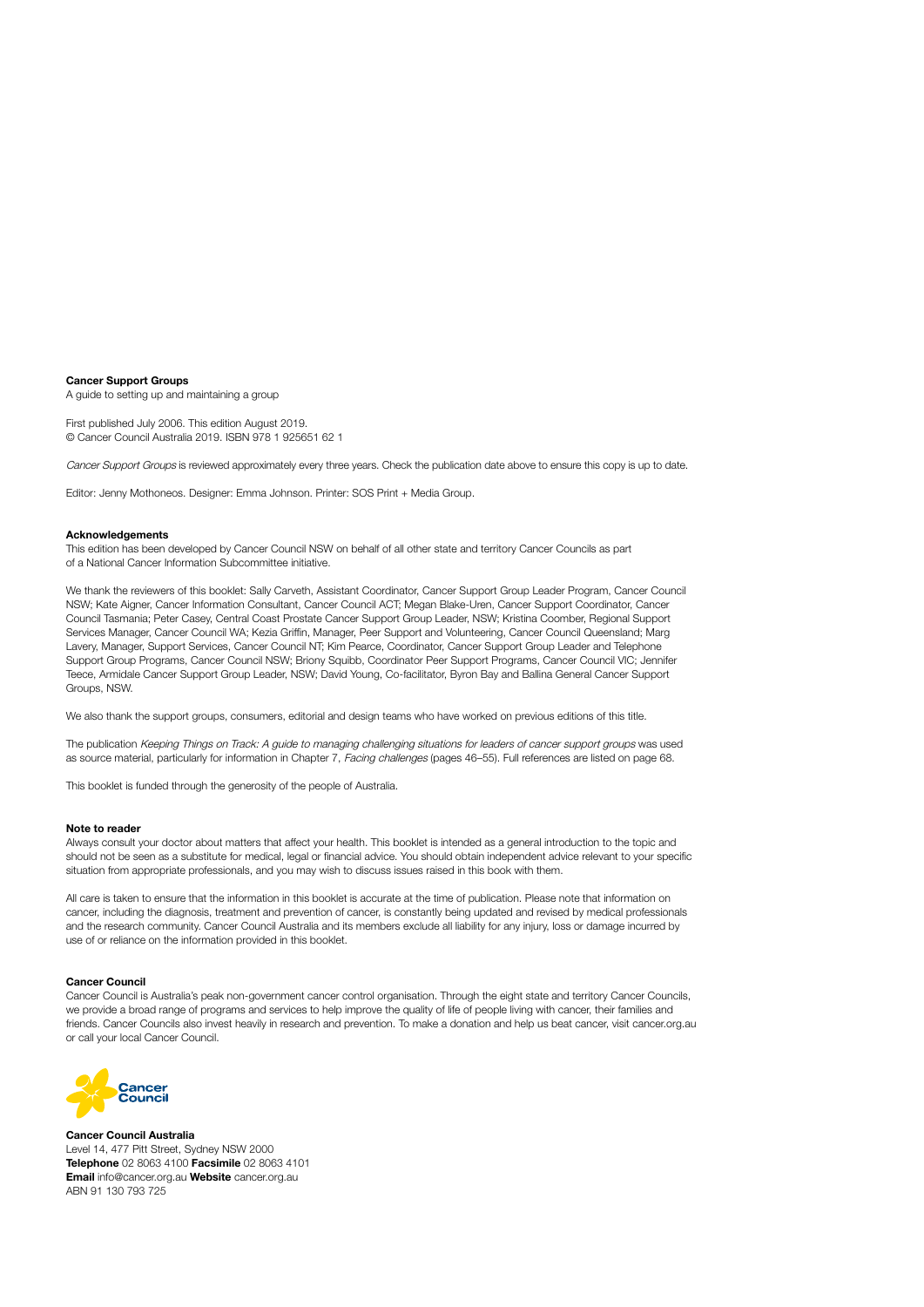## Cancer Support Groups

Support groups bring together people affected by cancer to help them manage the challenges they may face. They provide a way for people to give and receive emotional support and share information. Research shows that this kind of support has a positive impact on quality of life and emotional wellbeing.<sup>1</sup>

How you set up and coordinate a support group is up to you. We hope this book provides useful information to help you:

- work out the need for a cancer support group among your community
- determine a group's purpose and format
- learn how to establish, run and maintain a support group
- promote a group to the community
- deal with challenges that may arise
- revive or close a flagging group.

This publication has general information and guidance – it focuses primarily on face-to-face support groups, and not all the information will apply to your situation. For more specific details or to inquire about support group leader training, call your local Cancer Council on 13 11 20.

#### Who this book is for

This book is for community members and health professionals who are interested in setting up and leading a cancer support group. It's also useful for leaders of established support groups who want to review their leadership and group practices. The information is relevant regardless of your previous experience with support groups, and your location in Australia.

#### How this book was developed

This national guide was developed through research $1-3$  and anecdotal evidence about support groups. Input from support group leaders and members has been included to provide ideas and tips.



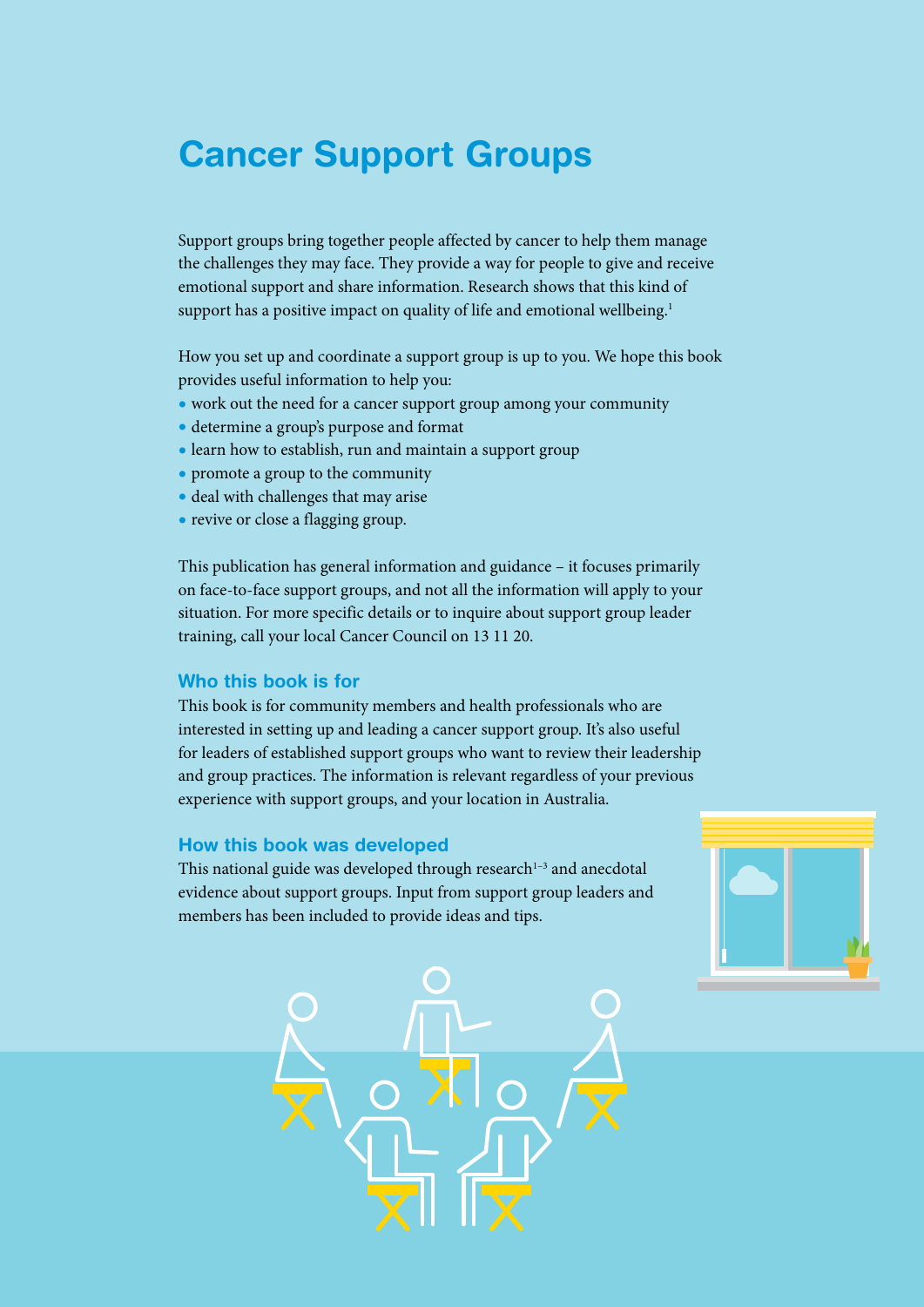## How to use this book

Each chapter of this book covers a particular aspect of setting up and maintaining a cancer support group. You can choose to read the book from cover to cover or just read the parts that are useful to your situation – for example, if you already lead a cancer support group, you may choose to skip the *Forming a support group* chapter. Some people may also find the book useful to review and compare how their current support group is working.

Throughout the book, you'll find colour-coded boxes that highlight specific types of content:



If you need help with a cancer-related issue, call Cancer Council 13 11 20 or see Chapter 10, *Where to find more information* at the end of the book.

#### How we help cancer support groups

Cancer Council is committed to ensuring that people affected by cancer have access to high-quality support groups.

Each state and territory Cancer Council may be able to help you in the following ways:

- give practical advice on how to start and promote a support group
- provide Cancer Support Group Leader Training workshops
- help with applications for funding through councils, state and federal government agencies, and private organisations
- provide links to information resources and professional guest speakers
- link you other support resources (e.g. online forum for leaders)
- offer public liability insurance for groups who meet in "party premises".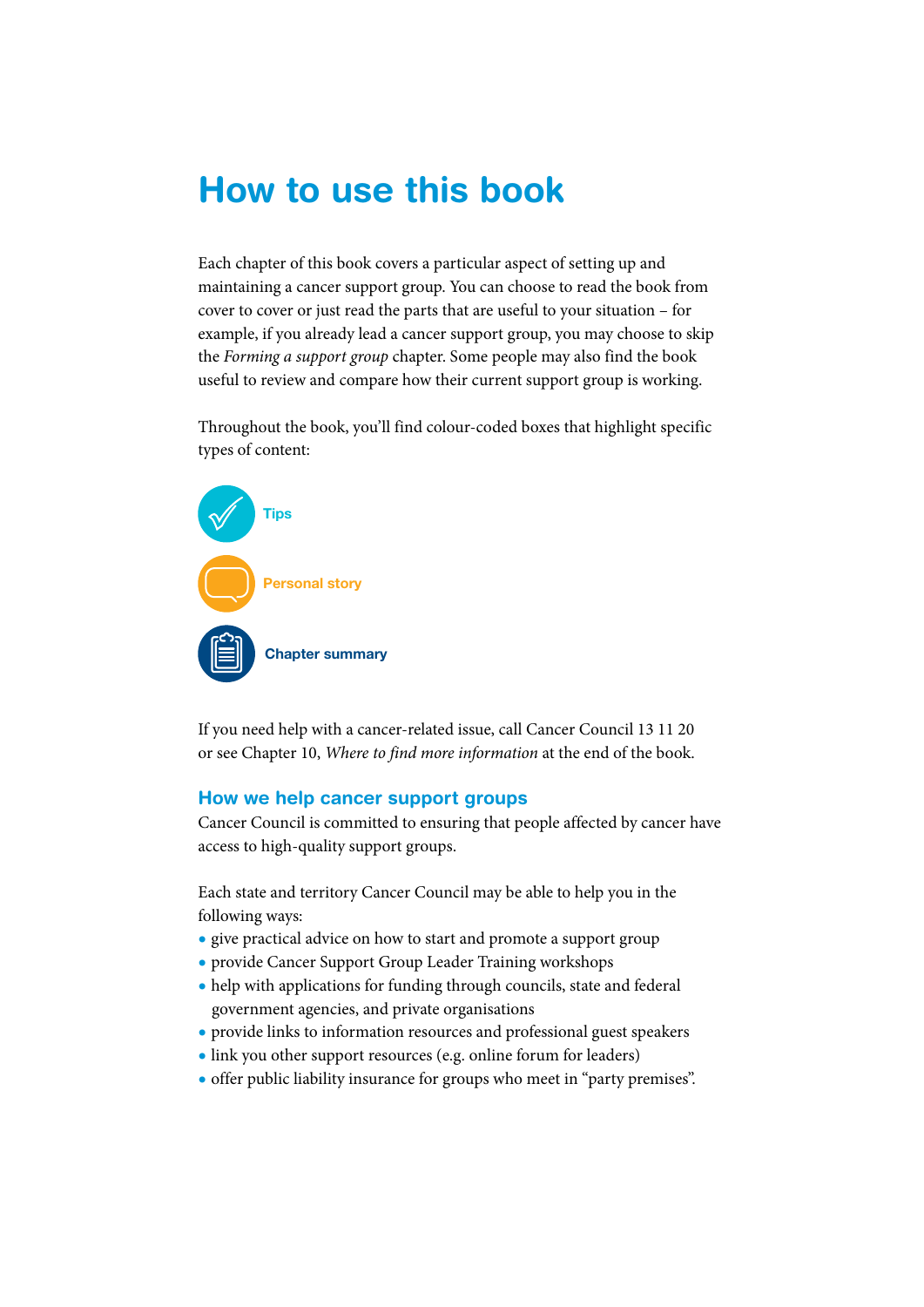## **Contents**

[1 Key questions.................................................................](#page-6-0) 4 what support groups are | why people join groups | how groups are organised and run | what keeps members coming back

[2 Forming a support group..............................................10](#page-12-0) researching support gaps | considering the target membership | defining the group's purpose | finding a leader and working party | recruiting members

3 Administration issues [...................................................18](#page-20-0) sorting out fundraising and tax issues | opening a bank account | purchasing insurance | promoting the group

[4 Planning the first meeting...........................................](#page-26-0) 24 finding a venue | working out the format of the first meeting | creating a group agreement

[5 Maintaining a support group](#page-32-0) ....................................... 30 keeping organised | welcoming members | finding guest speakers | creating a resource library | communicating with members | ongoing promotion | evaluation

[6 Being a group leader...................................................](#page-40-0) 38

the group leader's role | establishing a regular format | preventing and managing burnout | rewards of being a leader | troubleshooting issues

[7 Facing challenges........................................................](#page-48-0) 46

handling difficult situations | discussing controversial topics | when a group member dies

[8 The changing needs of a group](#page-58-0) .................................. 56 changing priorities | fluctuating numbers | leadership changes | closing a support group

9 Useful templates [.........................................................](#page-62-0) 60 promotional flyers | radio and television announcements | evaluation form | media release

[10 Where to find more information.................................](#page-68-0) 67 useful websites | references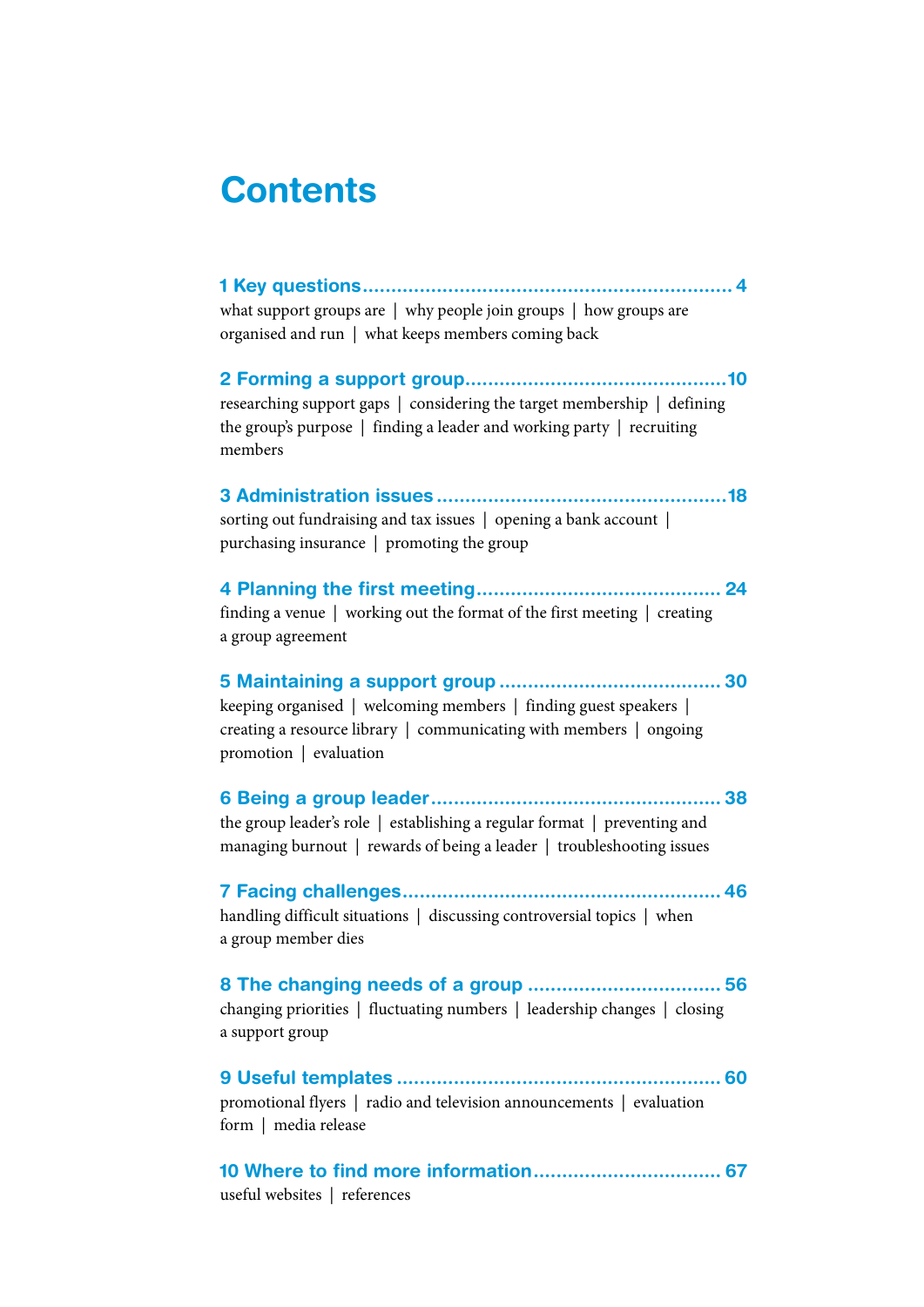

1

# questions Key

Support groups offer emotional support to people with cancer at a time when they may feel alone, vulnerable and frightened. This chapter includes information about what support groups are, how they are organised and run, why people join, and what keeps members coming back.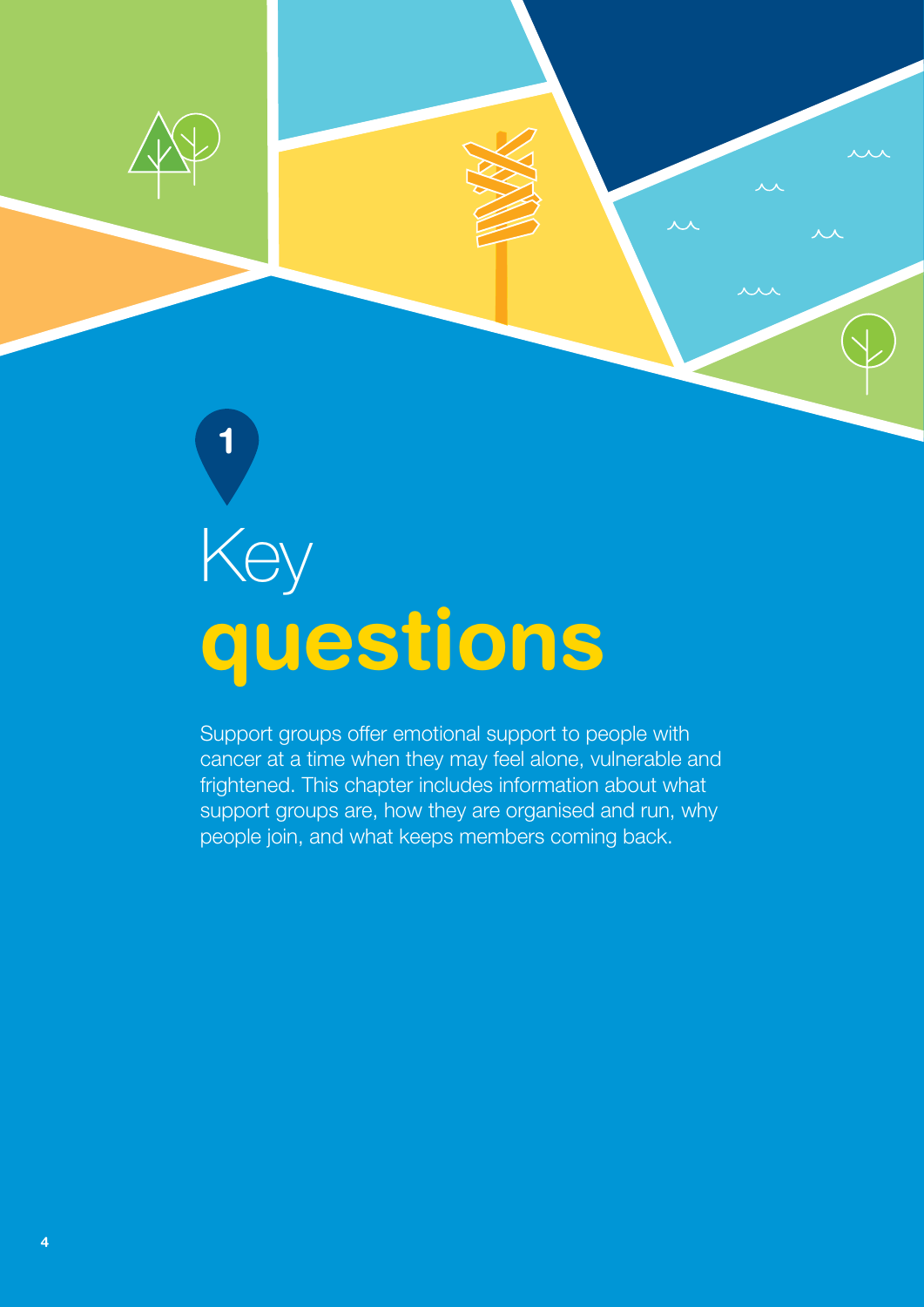## Q: What is a support group?

A: A support group is a group of people who come together regularly to discuss their common experience. Cancer support groups are meetings for people with cancer and their carers.

## Q: Why do people join support groups?

- <span id="page-6-0"></span>A: Having cancer can be stressful. Support groups provide a way for people to share their common experience in a safe and confidential environment. Even though people often receive support from family and friends, research<sup>1</sup> shows that the main reasons people join support groups are to:
	- feel less alone and isolated
	- feel understood by others affected by cancer
	- give and receive support
	- get information about current medical research from health professionals
	- become informed about cancer treatments and side effects
	- hear how other people cope with cancer
	- share thoughts and ideas
	- listen to one another in a non-judgemental and caring environment
	- develop friendships.

While support groups meet many people's needs, they aren't right for everyone. Some people already have enough support, while others want to deal with the cancer privately, aren't comfortable talking about personal issues, or require specialised care, such as counselling.

## Q: Do support groups work?

A: A survey of 184 groups in NSW<sup>1</sup> found that cancer support groups are a powerful way to improve wellbeing and help people with cancer and their families by:

- reassuring them that their reactions are normal
- providing information from health professionals about treatments and side effects
- increasing their sense of control
- reducing feelings of isolation
- reducing distress and anxiety
- increasing their confidence to communicate with health professionals
- sharing practical tips on coping with cancer
- providing a place to express feelings, relax, laugh and be themselves.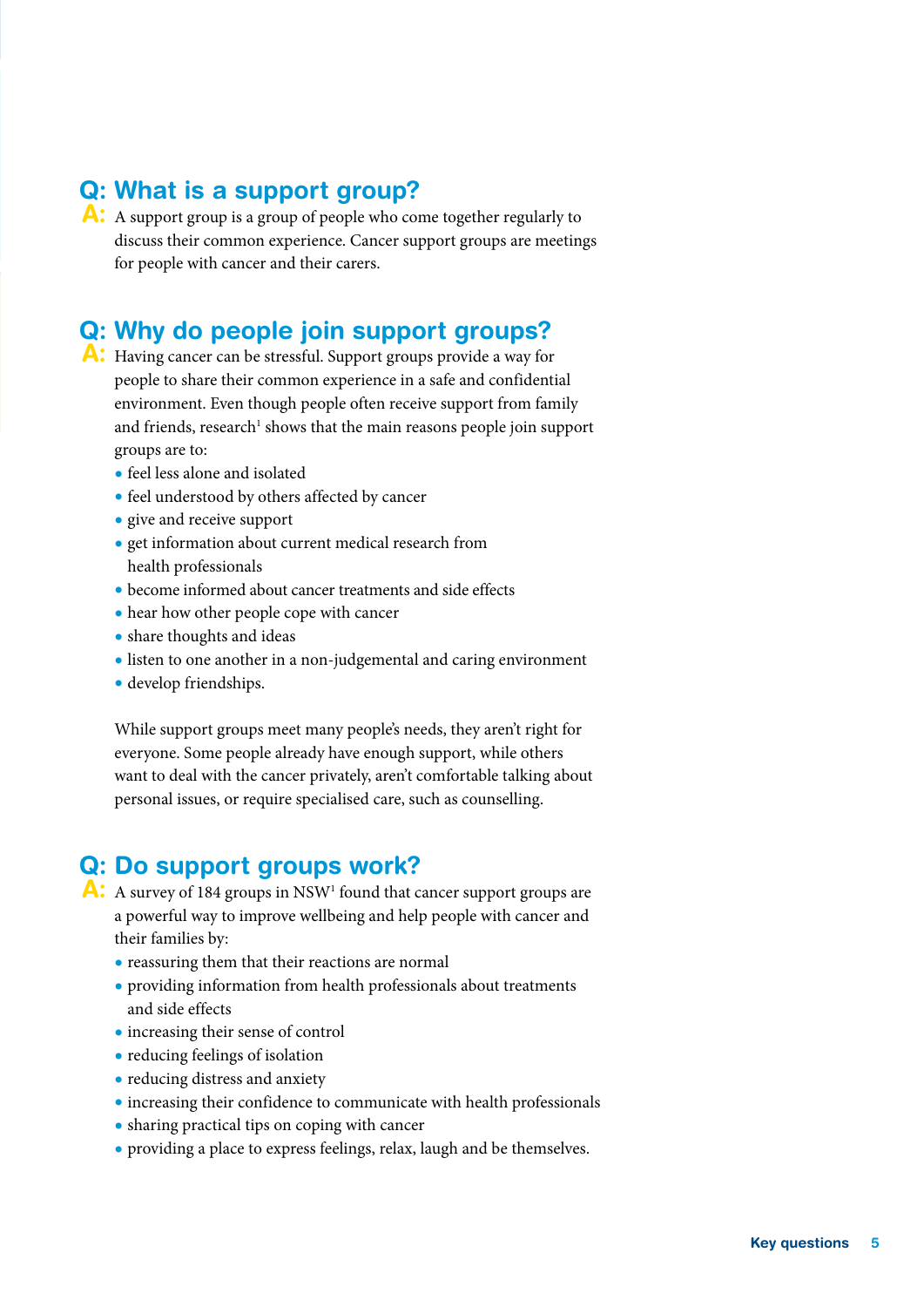#### Wayne's story

*I'm a group administrator (admin), which means I respond to requests from people wanting to join the group. The group is a place for people to chat, get support and ask questions. There are about 60 members from different countries, mostly the UK, the US, Canada and Australia.*

Group administrator, online Facebook group (NSW)

## Q: How are support groups organised?

A: Support groups vary in several ways, including how people meet, the type of support, whether the group is open or closed, and the purpose of the group.

Support groups can bring people together in different ways. Although many groups meet face-to-face, some connect over the phone or online. See page opposite for more information.

#### Types of support groups

- all types of cancer
- one type of cancer, such as a group for women with breast cancer or one for men with prostate cancer
- people of a certain age, sex, sexuality or culture, for example, just for teenagers or young children
- carers for children or family members. These groups focus on family concerns such as role changes, relationship changes, financial worries, and how to support the person with cancer. Some groups include both people with cancer and family members.

Groups offer support in two main ways:

**Open groups** – Many groups meet all year round, with members joining and leaving at any time. These open groups may be run by either health professionals or community peer leaders trained to be support group leaders.

Closed groups – A closed group is when people begin together and meet for a certain period of time. This type of group is usually run by a trained health professional for an educational or therapeutic purpose. New members are unable to join the group after the first meeting.

#### The group purpose

Support groups work well when they have a clear sense of what they want to achieve. This is known as a group purpose. A group might bring together people who share the experience of cancer at the same stage in life – for example, parents of children or young people who have cancer. Other types of groups might be aimed at people who are interested in the benefits of exercise after cancer treatment.

For more information about developing a group purpose, see pages 12–13.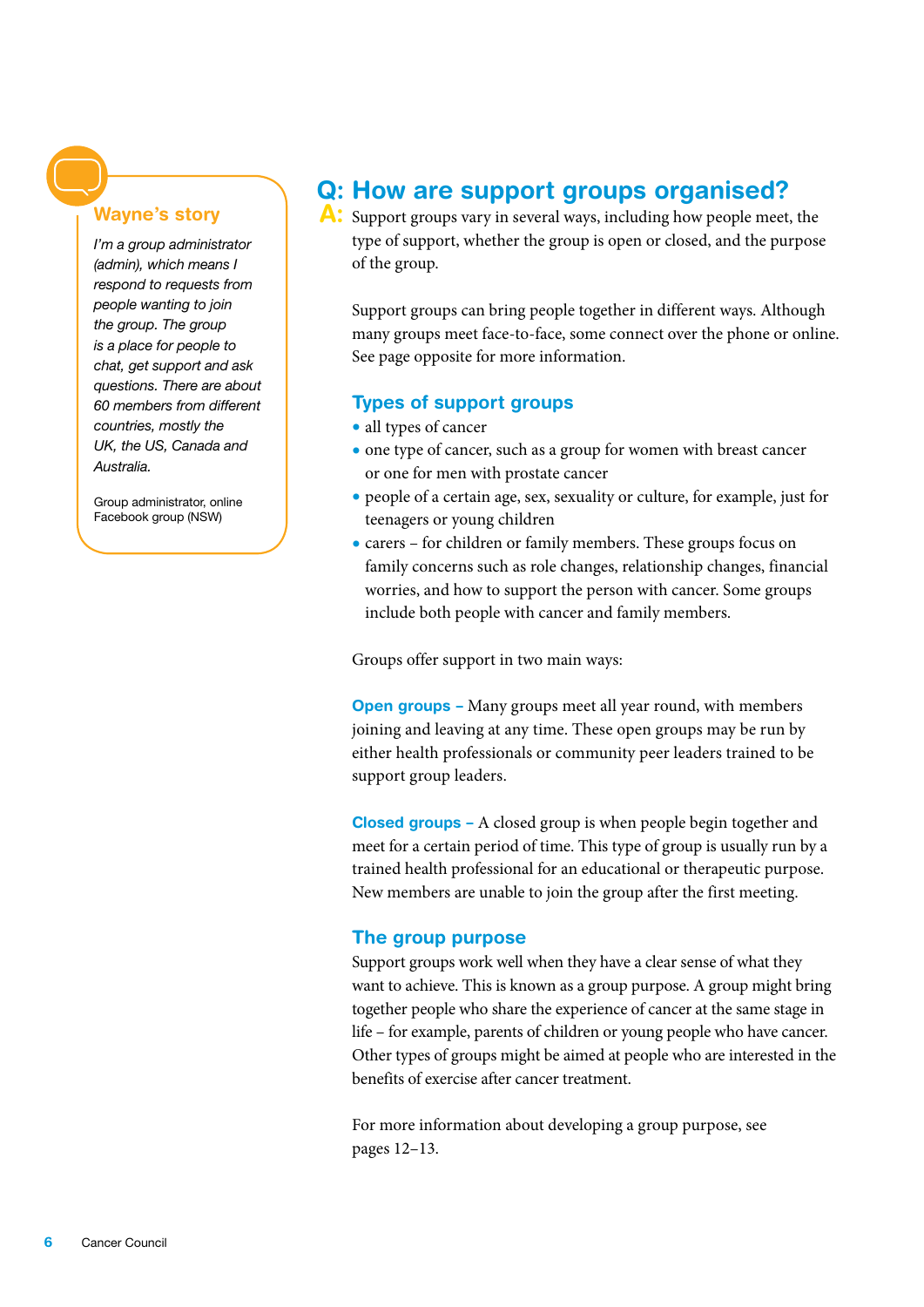| How people come together for group meetings |                                                                                                                                                                                                    |                                                                                                                                                  |                                                                                                                                                                                                                                                                                                       |  |
|---------------------------------------------|----------------------------------------------------------------------------------------------------------------------------------------------------------------------------------------------------|--------------------------------------------------------------------------------------------------------------------------------------------------|-------------------------------------------------------------------------------------------------------------------------------------------------------------------------------------------------------------------------------------------------------------------------------------------------------|--|
|                                             | Face-to-face                                                                                                                                                                                       | <b>Telephone</b>                                                                                                                                 | <b>Online</b>                                                                                                                                                                                                                                                                                         |  |
|                                             | People meet in person,<br>often in a private room or<br>meeting room                                                                                                                               | People dial into a phone<br>line that is linked together<br>like a conference call                                                               | People meet online or in<br>a moderated chat room<br>- for more details, see<br>page 11                                                                                                                                                                                                               |  |
| <b>Benefits</b>                             | Meet others in a<br>similar situation; good<br>for people who have<br>difficulty expressing<br>themselves in words;<br>can pick up on tone,<br>facial expression, body<br>language and eye contact | Can access from<br>wherever you live - useful<br>for people too unwell to<br>travel or people in rural<br>or remote areas; can stay<br>anonymous | Can access from<br>wherever you live -<br>useful for people in rural<br>or remote areas and<br>people who find it hard<br>to travel to meetings<br>or with mobility issues;<br>may feel more private;<br>can stay anonymous;<br>available 24 hours a day,<br>7 days a week; flexible<br>participation |  |
| <b>Drawbacks</b>                            | Need to live nearby or be<br>well enough to travel                                                                                                                                                 | Not able to read body<br>language and non-verbal<br>cues; uncontrollable<br>background noise<br>at times; limited to<br>English only             | Difficult to convey tone<br>online; unmoderated<br>groups may lead to<br>misinformation                                                                                                                                                                                                               |  |
| <b>Facilitator</b>                          | Health professional or<br>community peer leader                                                                                                                                                    | Health professional or<br>community peer leader                                                                                                  | Health professional or<br>community peer leader                                                                                                                                                                                                                                                       |  |
| <b>Where</b><br>to find                     | Call 13 11 20 for details<br>about a support group<br>in your area                                                                                                                                 | <b>Cancer Council delivers</b><br>a national telephone<br>support group program -<br>call 1300 755 632<br>for details                            | Social media sites such<br>as Facebook or dedicated<br>online communities -<br>cancercouncil.<br>com.au/OC                                                                                                                                                                                            |  |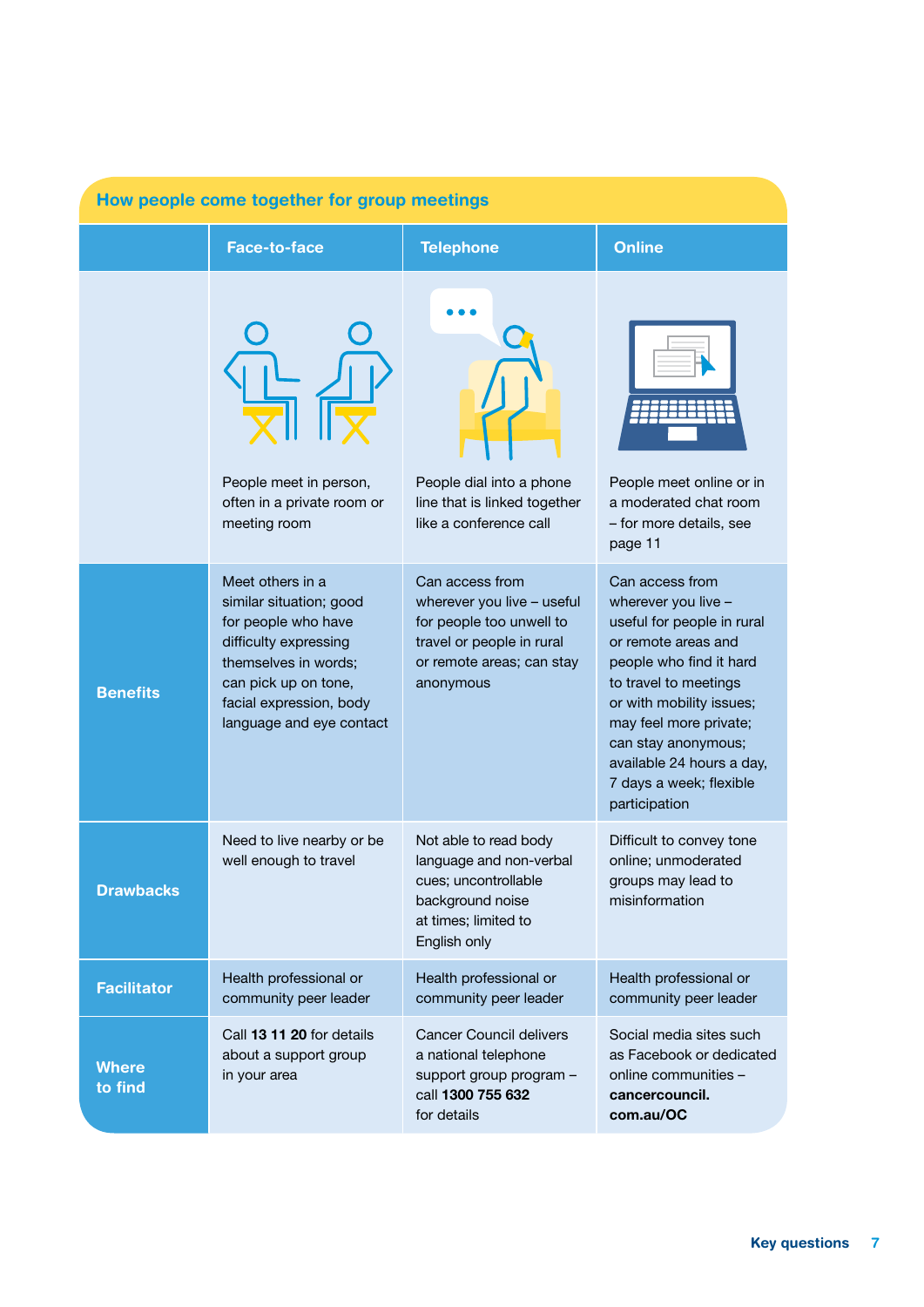#### Contact potential group members

To ensure potential members join a group that meets their needs, it is recommended the group leader contacts interested people before they attend their first meeting. See page 17 for more details.

## Q: Who runs the group?

A: A group can be led by a health professional (such as a nurse, social worker or psychologist) or non-health professional (such as a community member with a personal experience of cancer known as a community peer leader). You need several different people to establish the support group, take care of administrative tasks and facilitate each meeting.

Group leader – The group leader attends and manages each meeting and is responsible for maintaining the group. Some groups have both a group leader and a group facilitator – sometimes these roles are held by the same person. Some support groups may have more than one leader.

In this book, the term group leader is used to describe the person (or people) who manages the group and facilitates meetings. What these roles are called and the tasks they are responsible for may differ in your support group. See the *Being a group leader* chapter, pages 38–45, for more details on what a group leader does.

Group leaders who wish to have their group recognised by and included in their local Cancer Council's support groups directory or database will need to meet certain requirements, which may include training. For details, call 13 11 20 and ask to speak to cancer support group staff.

Working party – These group members are responsible for promotion and ongoing administration. The working party collaborates closely with the group leader. For more information, see pages 14–15.

## Q: How do people join a group?

- A: A support group might have several founding members who are involved from the start. However, in most cases, newly formed groups have to recruit members. People in the community usually find out about a support group through:
	- word of mouth (from other people diagnosed with cancer, health professionals or Cancer Council 13 11 20)
	- their local hospital the social worker may be able to suggest a suitable group
	- public information sessions (see page 16)
	- promotional materials (see pages 22–23).

Some people actively look for a group to join, while others become interested after they learn a group is available.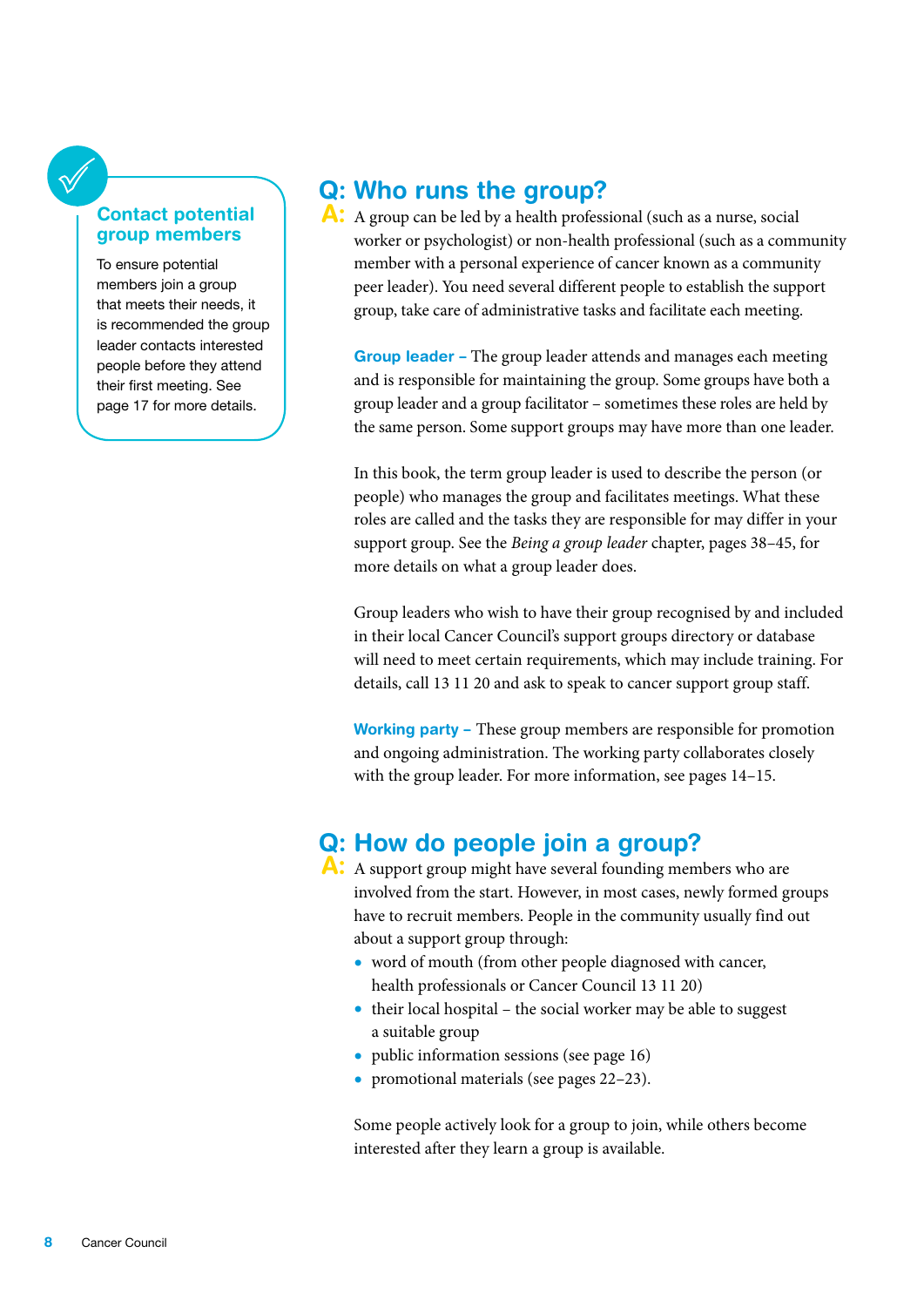For most established groups, membership ebbs and flows over time. Sometimes the leader or working party will need to actively recruit new members. See page 36 for information.

## Q: Why do people stay in support groups?

A: Once people join a group, they stay for several reasons:

A sense of belonging – Group members feel they are not alone. The support group offers a place for people to feel understood, supported, cared for and accepted.

Reduced isolation – Group members develop a sense of community through shared feelings and experiences. People feel connected with other members, which can increase their ability to cope.

Empathy – People outside a support group may not understand the experiences of people who have cancer, or they may dismiss their feelings. People within the group feel heard and understood.

A sense of safety – Inside the group, people feel protected and safe to express their feelings. Outside the group, they sometimes feel they have to hide their feelings to protect others. Support groups are often seen as the safest place to talk about emotions and difficult subjects, such as concerns about death.

Humour – People feel comfortable to have a good laugh and relax. Using humour helps to build warmth in the group and helps members cope with confronting issues.

#### Chapter summary

- $\checkmark$  A support group is a group of people who meet to discuss their similar experience.
- Groups can meet face-to-face, over the telephone or online.
- $\checkmark$  Support groups can be run by a volunteer who is a health professional or a community member with a personal experience of cancer (known as a community peer leader).

**66** When I was first diagnosed, I felt like I was the only person with penile cancer. The main benefit of the group for me is knowing that I'm not alone. It's a place to get support and companionship.  $\bullet \bullet$ 

Wayne, online Facebook group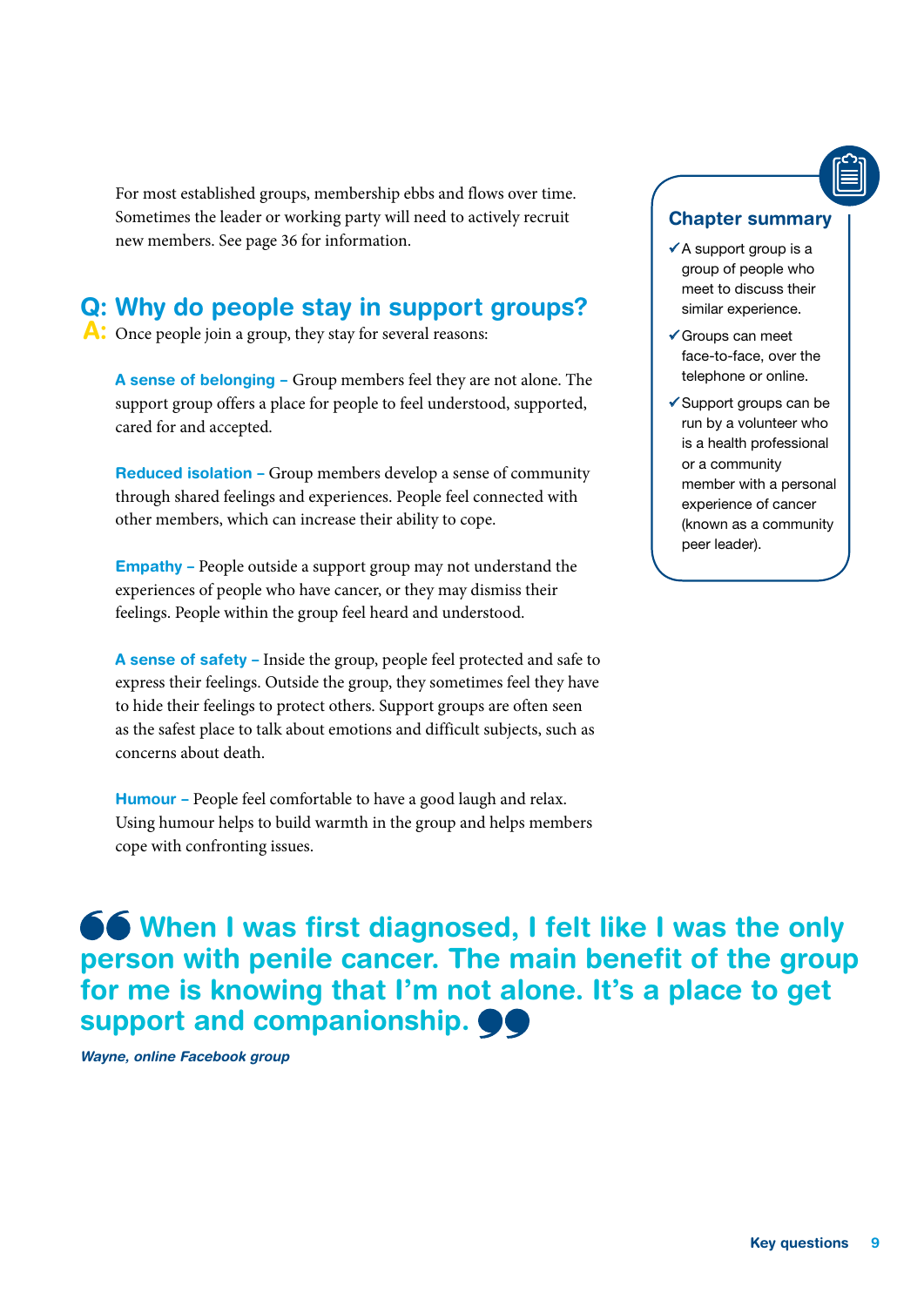

2

# support group Forming a

The main steps involved in starting a new cancer support group include researching existing support groups in the community, deciding who the group will be for, defining the group's purpose, establishing a working party, finding a group leader, and recruiting members.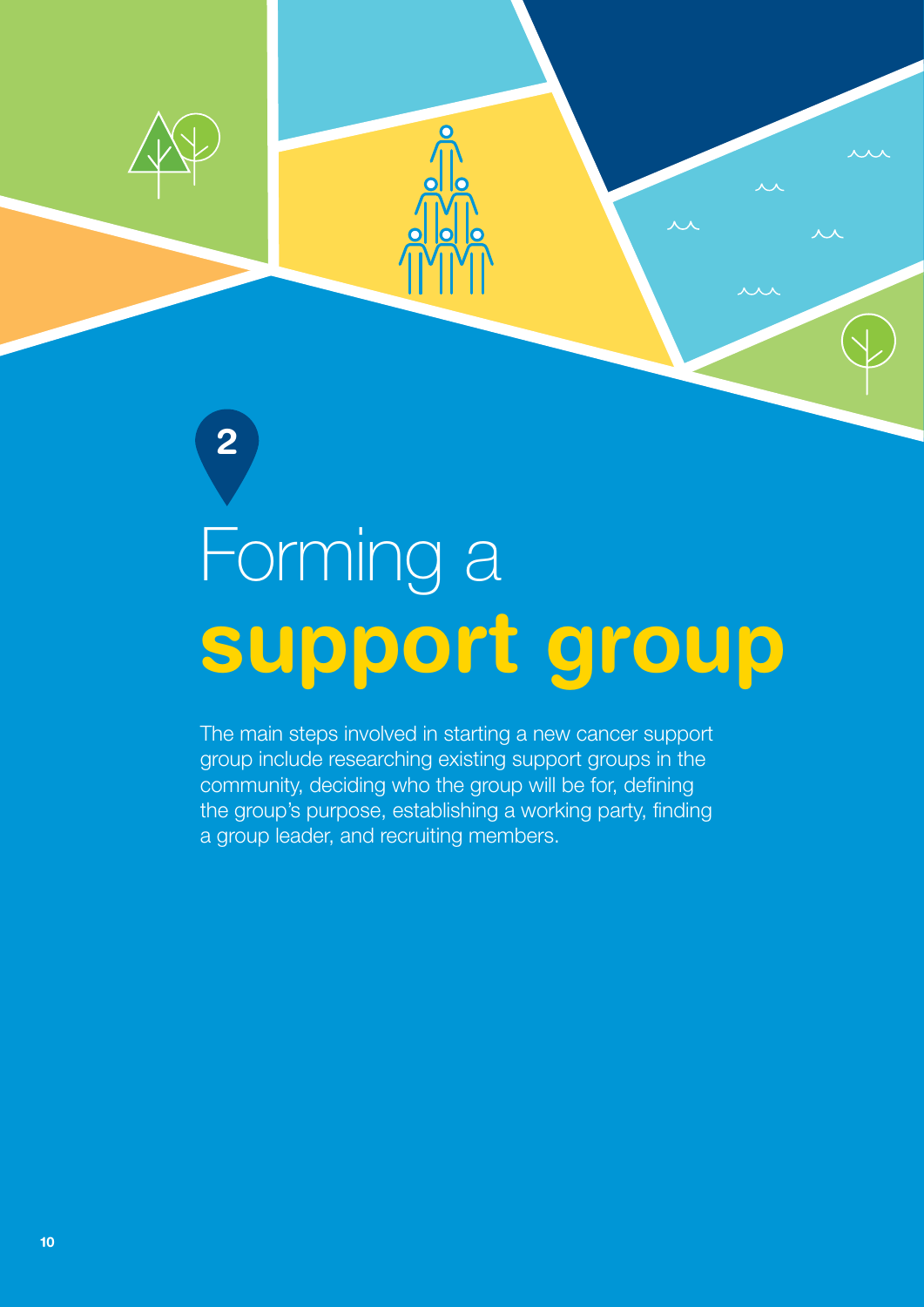### Doing your research

Starting a support group takes planning. While this can be time-consuming, it will help ensure a successful start and a thriving group.

It's important to find out about support groups that already exist in your local area. This will help to identify gaps in available support and avoid duplication.

For example, there may already be a general cancer support group in the community, so a group for people affected by a specific type of cancer may be valuable. Or a health professional may be running a group that mainly provides information, so a group focusing on emotional support might be a useful addition to the local area.

<span id="page-12-0"></span>Think about how many people could join the group. If you live in a rural area or small town, there may not be enough people with the same type of cancer to make establishing a tumour-specific group workable. Consider contacting your state or territory cancer registry for information about rates of cancer in your local area or check their website for statistics.

#### Ask around

Find out by asking local health professionals or people affected by cancer whether they know of any existing support groups in the area. Cancer Council also has information on the location and type of established groups, including details about groups for specific populations. Call 13 11 20.

#### Establishing an online support group

Cancer support groups are increasingly being set-up online, particularly as closed Facebook groups. A closed group means that anyone with a Facebook account can see the group's page, but they're unable to read the content.

To join a closed Facebook group. you need to send a request to the group administrator (admin).

Online support groups need to consider the same issues as other types of support groups, such as:

#### Maintaining confidentiality

Online groups need to work out how they'll maintain the privacy and anonymity of members, and ensure their information is not revealed

to other members or people outside the group.

#### Developing a group purpose

The group still needs a strong sense of purpose, preferably determined by the members.

#### Screening members

The group administrator may need to develop a screening process to ensure the group meets the needs of potential new members.

#### Sharing the workload

The 24 hours a day, 7 days a week nature of an online group means the administrator will need to work out how they share the responsibility of replying to members' posts.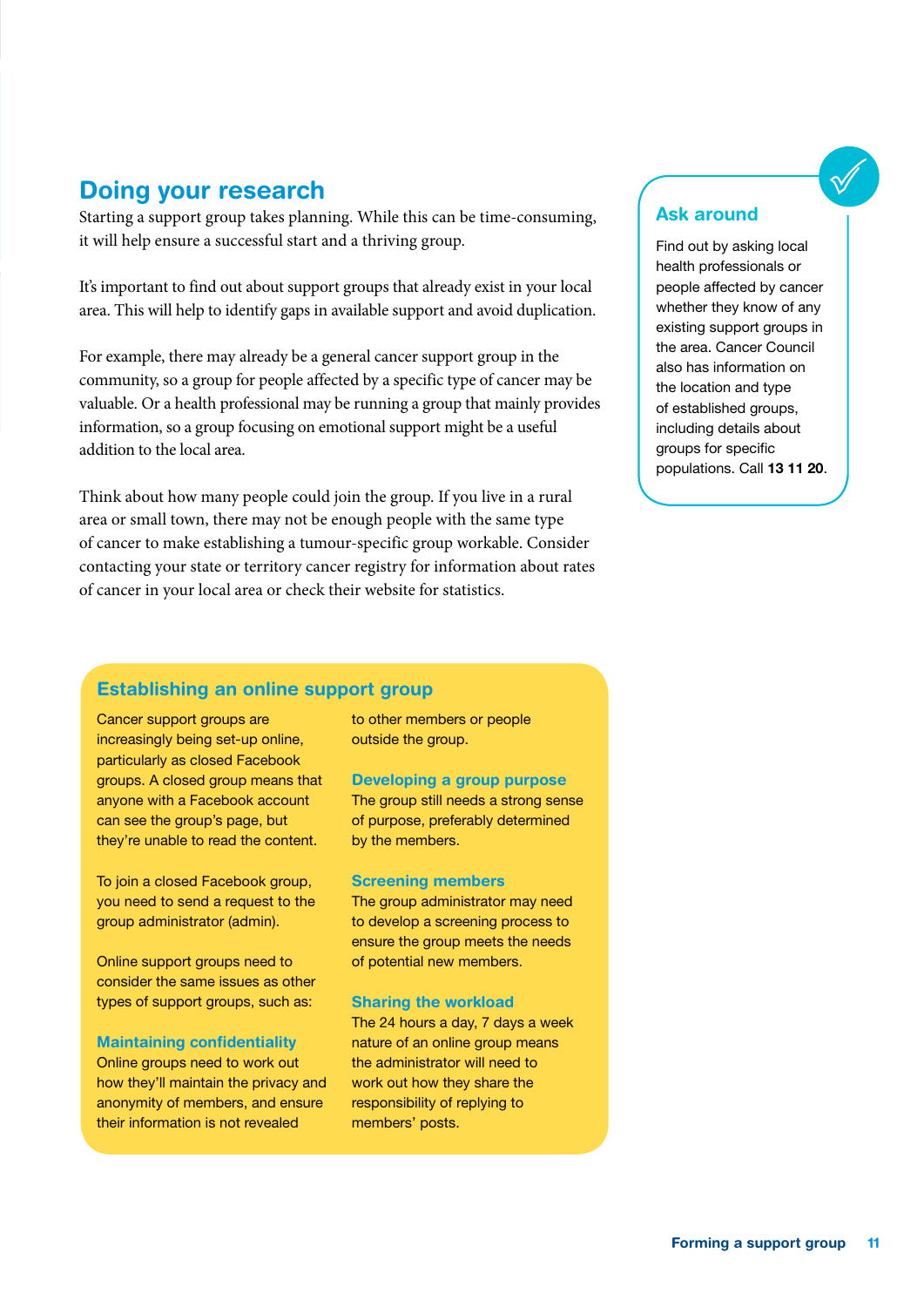#### Sally's story

*I wasn't planning on setting up a support group; I wanted to attend a support group. I had just been diagnosed with cancer for the second time, and as well as feeling unstable, I realised a lot of people around me were shattered. There were no formal groups in the area for cancer patients, so after a few false starts trying to get the local community health service to start a group, I decided to do it myself with the help of my local church, which provided the venue that we still use today.* 

*It took several months and quite a bit of effort before we even had our first meeting. We called for volunteers to help run the group, set up a committee, had lots of meetings and underwent Cancer Council training.*

*I'm really pleased we put in all that groundwork at the start because I think it's given us a solid basis to function from.*

Group leader, Maitland Women's Cancer Support Group (NSW)

## Considering who the group is for

To develop your group purpose (see page opposite) and clarify who the group is for and the type of support it will offer, ask the following questions before a support group is established:

- Will the group be for people with any cancer or a specific cancer type?
- Will it be for people with a new diagnosis, people with advanced cancer or people at any stage?
- Is it open to people with cancer, carers or anyone affected by cancer?
- Is the group for people of a specific gender, all genders or people who don't identify as a particular gender?
- Is the group for a certain cultural, language or age group?

#### How to manage diversity within the group

Some people diagnosed with cancer or their carers may require a different level of support to help them feel included. Consider how the support you offer could be adapted so it is appropriate and relevant for their needs.

People with physical disabilities - Some group members may have physical impairments, for example, they may have difficulties with mobility, vision or hearing. It's important to be able to cater to their needs.

When people first join the group, ask them if they have any special needs so you can accommodate them. For example, if someone is vision impaired, you may want to print materials in a larger font.

Set aside a few chairs near the door for people who need to get to the bathroom frequently or urgently, and rearrange furniture to make room for wheelchairs or walking frames.

Aboriginal and Torres Strait Islander people – A culturally appropriate support group can provide a safe space for Aboriginal and Torres Strait Islander people affected by cancer to connect, share information and support one another. An effective and relevant way to provide cancer support might be to establish a Yarning Circle rather than a cancer support group. A Yarning Circle builds on the oral tradition of sharing stories, and it is an informal and relaxed way of providing support.

It is important to consult and work in partnership with local Elders, community leaders, Aboriginal health professionals and the local Aboriginal health service. This will help to ensure that the needs of the local community are met, and cultural sensitivities are acknowledged and understood.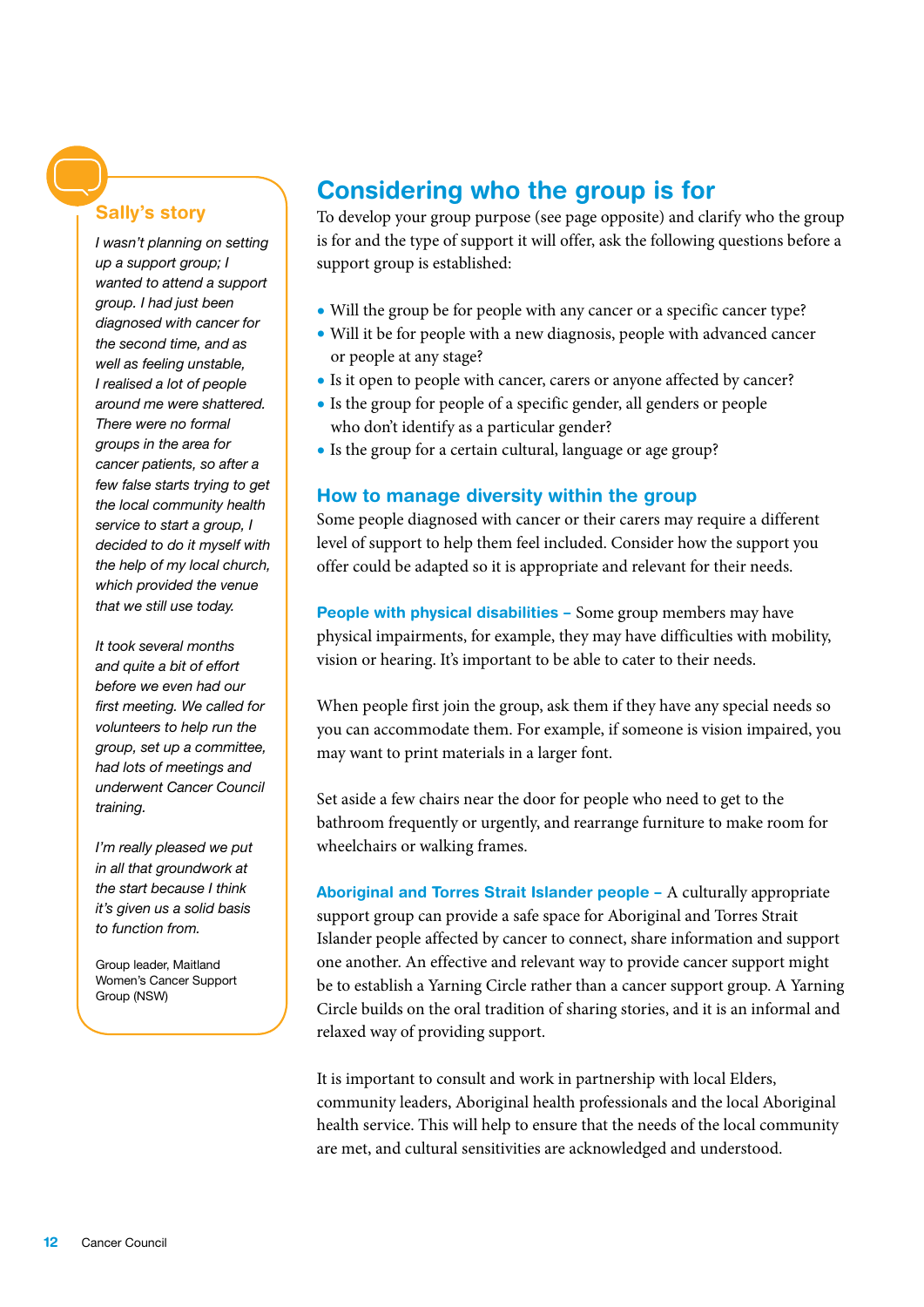If you'd like to establish a more formal cancer support group for Aboriginal and Torres Strait Islander people, contact your local Aboriginal and Torres Strait Islander Registered Training Organisation or relevant training facility.

People from culturally and linguistically diverse backgrounds - People from culturally and linguistically diverse backgrounds may not speak English or they may not speak it well. Some people may speak English but feel safer or more comfortable discussing personal issues in their first language, or they may be limited to listening to conversations without being able to actively participate. If the group is open to family and friends, suggest that someone accompany the member to meetings to translate.

Be patient with people who have heavy accents or difficulty expressing themselves. Don't rush them or try to put words in their mouths. Speak clearly and don't talk to them loudly.

#### Members of the lesbian, gay, bisexual, transgender and intersex

(LGBTI) communities – Research suggests that sexual and gender minorities often have different treatment goals and experience unique emotional challenges such as higher rates of cancer-related distress and sexual concerns, lower levels of family support, difficulties accessing health care or cancer services and lower satisfaction with cancer care. In a support group, to make everyone feel respected, use gender neutral pronouns (e.g. partner or they). If there is a specific need, you may consider establishing an LGBTI group.

Speaking to new members before attending a group meeting (see page 17) is an opportunity for someone to confidentially ask questions and understand that the group is accepting of diversity.

## Defining the group's purpose

Every group needs a short, clearly written purpose outlining what the group wants to accomplish. The purpose of the group may be to provide:

- up-to-date evidence-based information about cancer
- social support
- emotional support for people who are caring for someone with cancer.

A well-defined group purpose will make it easier to plan and run the group, and provide a clear idea of what the group is trying to achieve. It can also be used to promote the group. The group purpose can help guide the group agreement, which is a simple list of rules to help the group stay on track and be a safe place for members. For more information, see page 29.

#### Examples of a group purpose

- A monthly support and information evening for women aged 45–60 who have been diagnosed with gynaecological cancer.
- A group that provides support and friendship to men with prostate cancer and their carers/partners.
- A monthly meeting that supports people affected by all cancers, including partners and carers.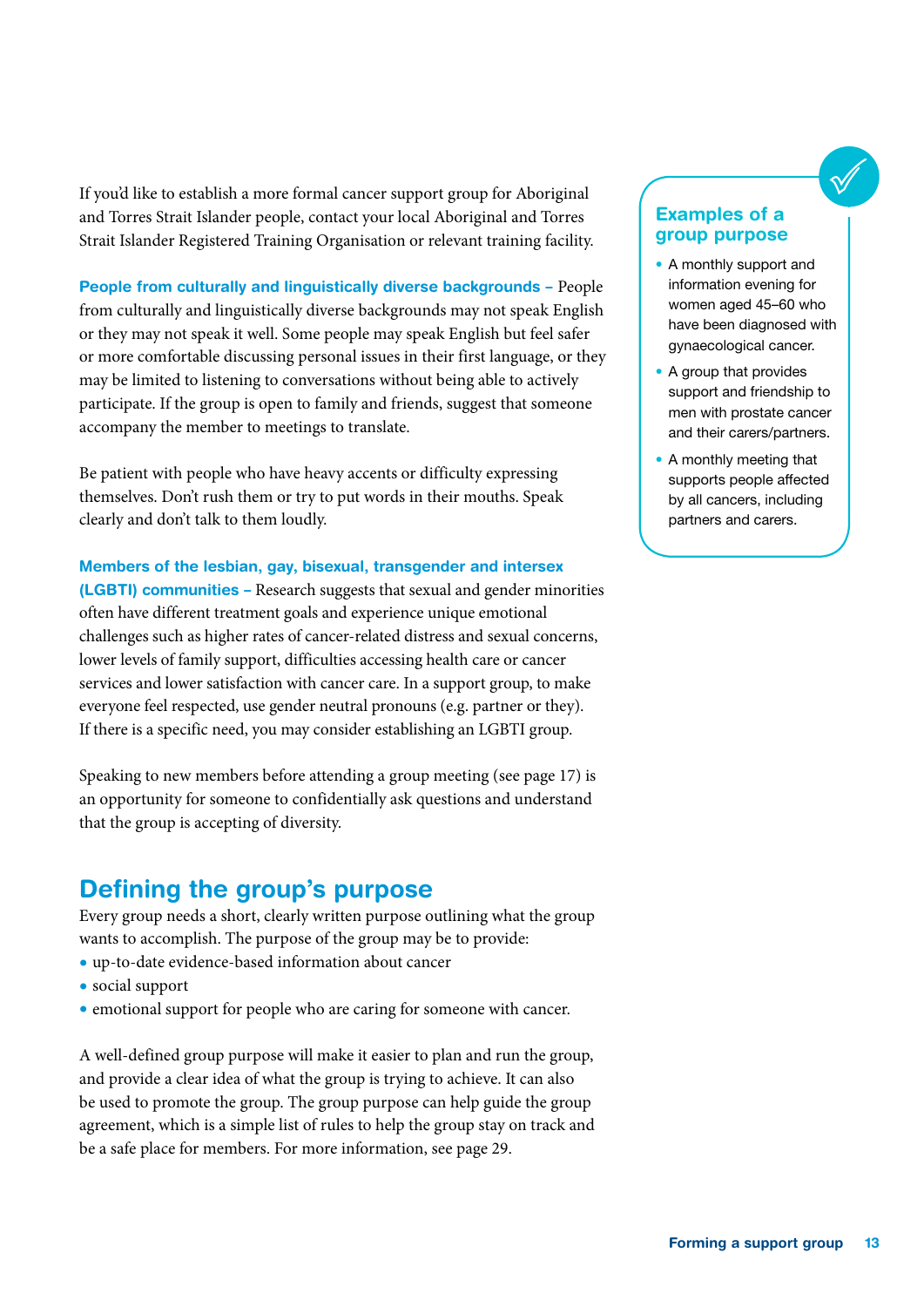#### Support from Cancer Council

Call 13 11 20 to ask whether your local Cancer Council is able to provide contacts, and offer advice and help with forming a new support group.

## Working together

If several people are coming together to establish a support group, it is often better to form a working party. Sharing responsibilities will mean that people are less likely to burnout.

#### Establish roles

The type of roles needed in the working group will vary depending on the size and structure of the support group. If you establish a working party, discuss the roles and agree on the best person for each role at the outset. If two people want the same role, they can share it or agree to switch later. It's a good idea to review the roles and responsibilities regularly.

Some groups like to keep roles very informal and allow people to take on various jobs as they come up. Others prefer a more formal arrangement and assign roles within a working party (see opposite for a list of suggested roles). This can help to match the right people to the right task.

#### Record discussions

It's important to take minutes or notes at each working party meeting and write an action list. This ensures there is a record of each meeting, and it provides clear direction and understanding for everyone who has a task to complete.

#### Find people to join a working party

Bringing together a group of interested people with different skills and talents will help share the workload, and ensure that decisions reflect the views of a range of people.

The working party might include people with cancer, cancer survivors, health professionals, carers, and people from other interested community or professional groups. Where possible, consider including a staff member from your local health service or Cancer Council, or another cancer organisation.

If you're finding it difficult to encourage people to join a working party or to help you run a group, consider whether you'll be able to manage the responsibilities of setting up and running a group on your own in the long term.

## **66 Our working party met before the first meeting to** draft the group agreement. We were able to show it to members and discuss it.  $\bullet\bullet$

Maria, metropolitan cancer support group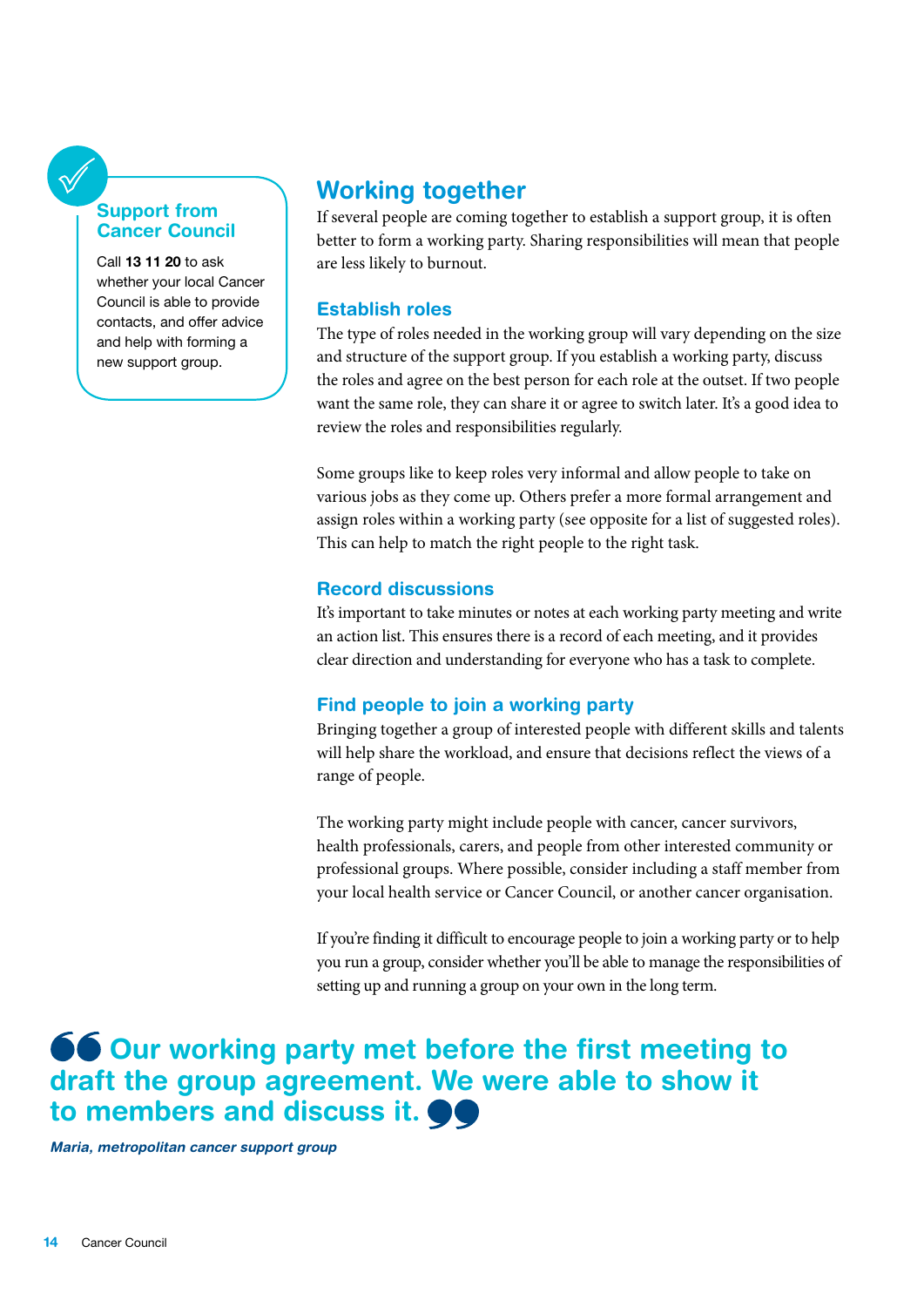## Working party roles and responsibilities





**Secretary** manages paperwork and takes notes or minutes at each meeting



**Treasurer** keeps track of incoming money, pays bills and keeps accurate books

> Support Groups



Group leader organises and/or leads each support group meeting



Catering officer organises food and drinks for each group meeting

Promotions officer promotes the group through the media, flyers, emails and newsletters

Resources officer collects and manages printed and online cancer information



Membership officer helps to recruit members and maintains the membership database

Newsletter editor writes and gathers news for the newsletter

 $\boldsymbol{\nabla}$  $\boxtimes$ 

 $\Box$ 

Newsletter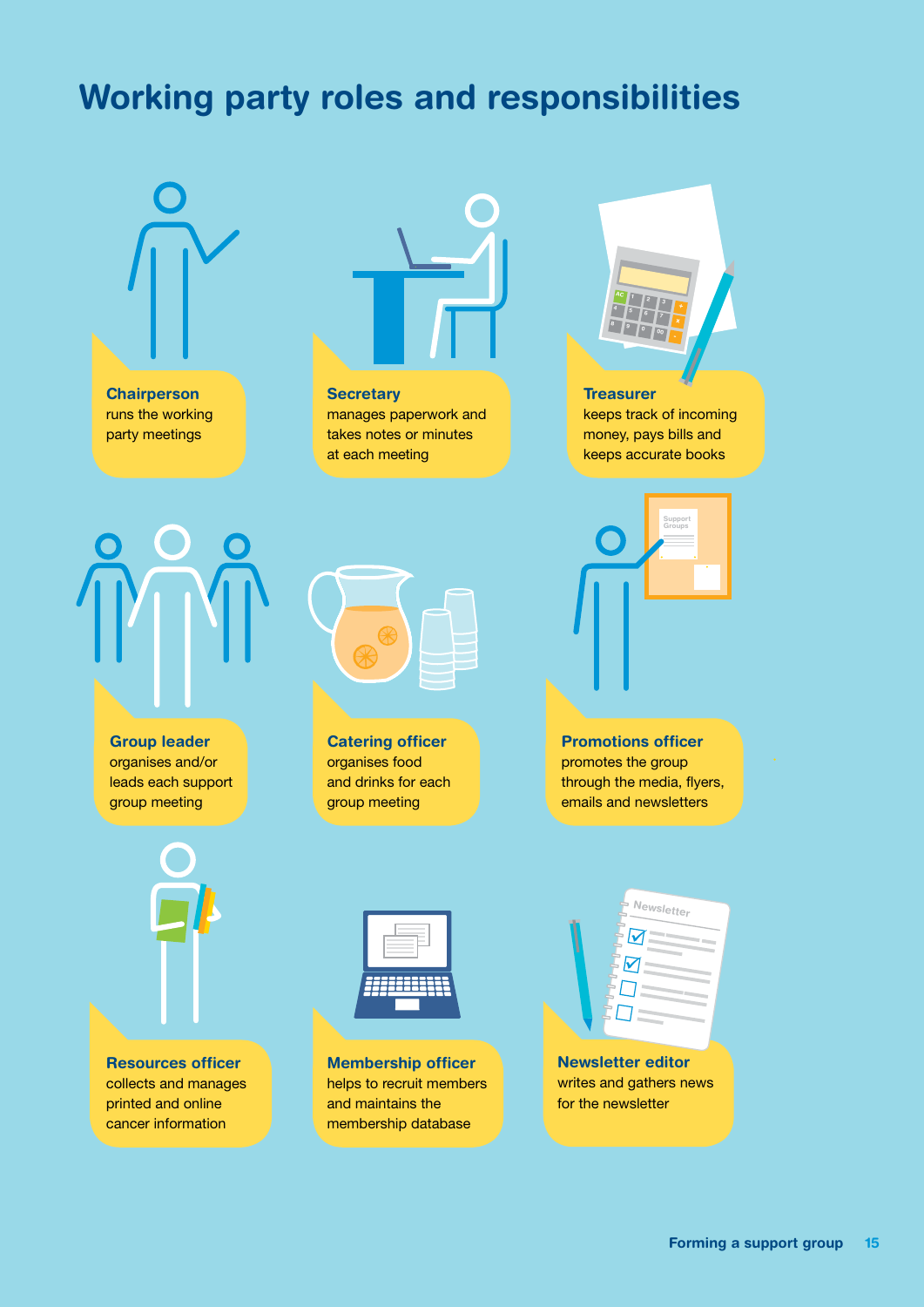#### Peter's story

*The coordinator of the prostate cancer support group in the nearby Great Lakes district organised a meeting in Taree to gauge interest in setting up a group to service the Taree area. The meeting was advertised in the local paper, and so many people turned up that some had to sit on the floor. There was a call-out for group leaders and I put my hand up.* 

Group leader, Manning Valley Prostate Cancer Support Group (NSW)

## Appointing a group leader

Every support group needs a leader. This may be you, another person with experience running support groups, or two people working together as co-leaders. Think about how this role can be shared. It's often best to have two leaders to share the load. This also makes it less likely that leaders will burnout (see pages 42–43).

The leader has a key role in the group, so it's important to ensure the person is suitable for the role. For further information about the qualities of effective leaders, see the *Being a group leader* chapter*,* pages 38–45.

Leading a support group can be demanding. It is better if potential leaders have recovered physically and emotionally from their own cancer experience and treatment. Cancer Council suggests you wait at least 18 months to two years, when your energy levels have improved and you are more able to emotionally support others.

It's important to consider how to renew leadership over time. For more information, see *Changes in leadership* on page 58.

To receive ongoing support from Cancer Council, group leaders will need to undertake Cancer Council training. Call 13 11 20 for details.

## Finding people to join

One way to let people know about a new support group is to hold a public information session. You can advertise this session in various ways, such as with printed flyers – see the example on page 61.

Where possible, try to involve your local Cancer Council and/or a local health professional in organising and running the information session. During an information session, you could:

- briefly describe why the working party started (or wants to start) a cancer support group
- discuss who the group might be appropriate for and why
- ask a health professional to speak about a relevant topic for example, exercising after cancer treatment – and outline how joining the group might help to address that issue
- give an overview of how the group works (or will work), outline the format of meetings, length of meetings, who leads the group, and its purpose (see page 13)
- ask for expressions of interest about joining the group.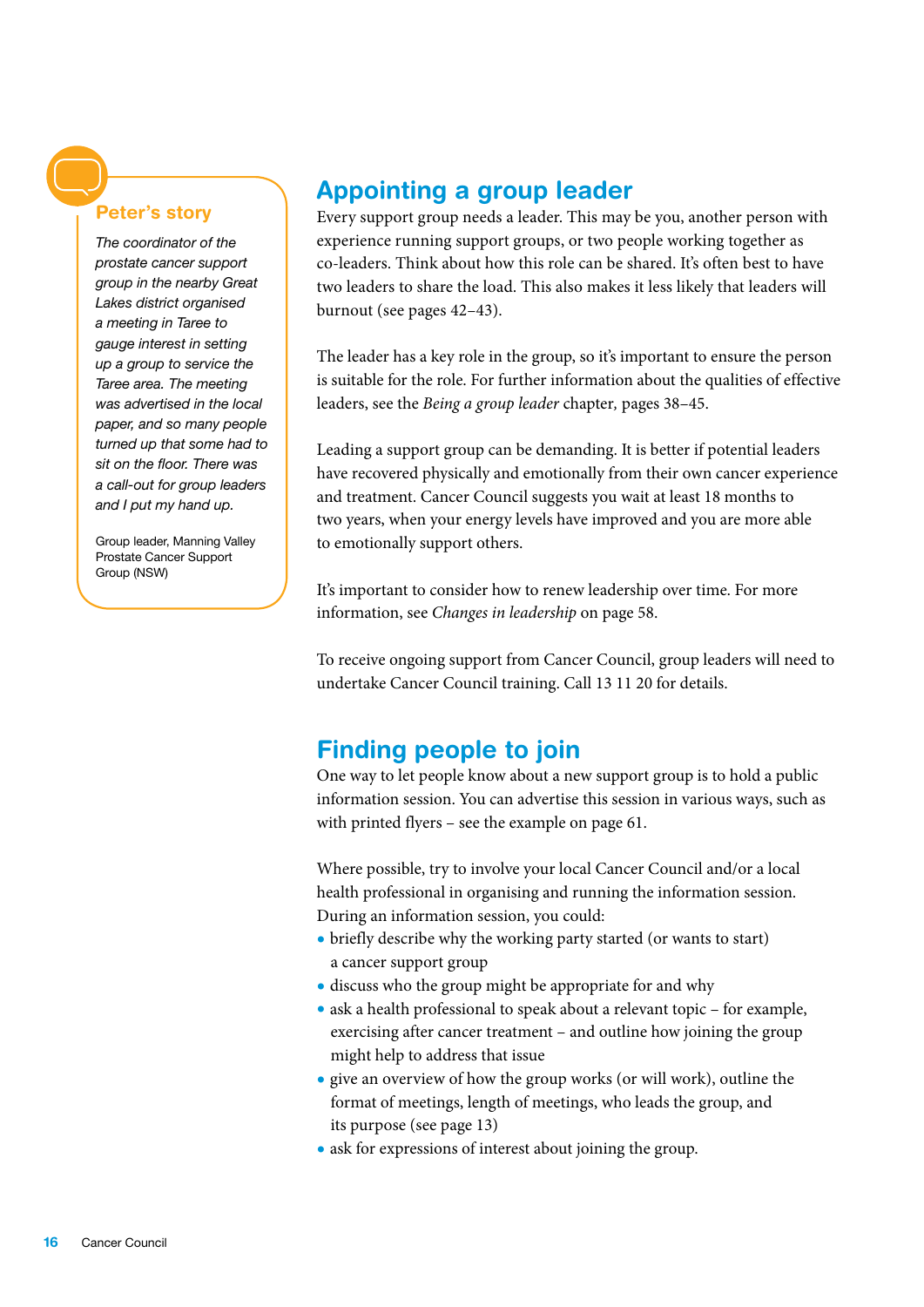#### Following up with people who are interested

When someone is interested in joining the group, it's important to chat briefly with them before their first meeting to help ensure that:

- the group's purpose meets the person's needs, expectations and interests
- it's the right time for the person to join a support group, e.g. it may not be appropriate for someone to join soon after diagnosis or during treatment.

Explain to the person the format of the meeting (e.g. the first hour is for group discussion and the second hour features a guest speaker), and outline the age range and experiences of other members or potential members.

Consider this conversation as a two-way process: the potential member also needs to find out what is expected of them, and they might need more information before making a final decision to join the group.

If it sounds like the group is suitable for the person, invite them to attend a meeting. Ask whether you can have their contact details, such as phone number, email address and postal address. It's important to keep all contact details private and confidential – see page 21 for information about storing people's personal details.

A support group is not the right fit for everyone. If someone isn't ready to give and receive support in a group setting, or if the group purpose doesn't match the person's needs, they may want to consider other support options, such as counselling. They can call Cancer Council 13 11 20 for more information.

#### Chapter summary

- $\checkmark$  Before you form a support group work out what type of support group you want and how many people could join.
- $\checkmark$  A support group needs a clear group purpose that clarifies who the group is for and the type of support it will offer.
- $\checkmark$  To help run the support group, get together a working party. This may include a chairperson, secretary, treasurer and group leader.
- $\checkmark$  Appoint a group leader who has had time to recover physically and emotionally from their own cancer experience.
- $\checkmark$  Promote the group through word of mouth, the local hospital and promotional materials.

#### Questions to ask potential group members

- What is your experience of cancer, e.g. do you have cancer, are you a cancer survivor or are you a carer of someone with cancer?
- If you have cancer, what type do you have?
- What do you hope to gain from the support group (e.g. meet people in the same situation, emotional support, treatment information, ways to manage side effects)?
- Do you feel ready and comfortable to give and receive support through this group?
- What are your main topics of interest? (Answers can provide ideas for guest speakers.)
- Do you feel ready to share your experience of cancer?
- Do you have any specific dietary or physical needs?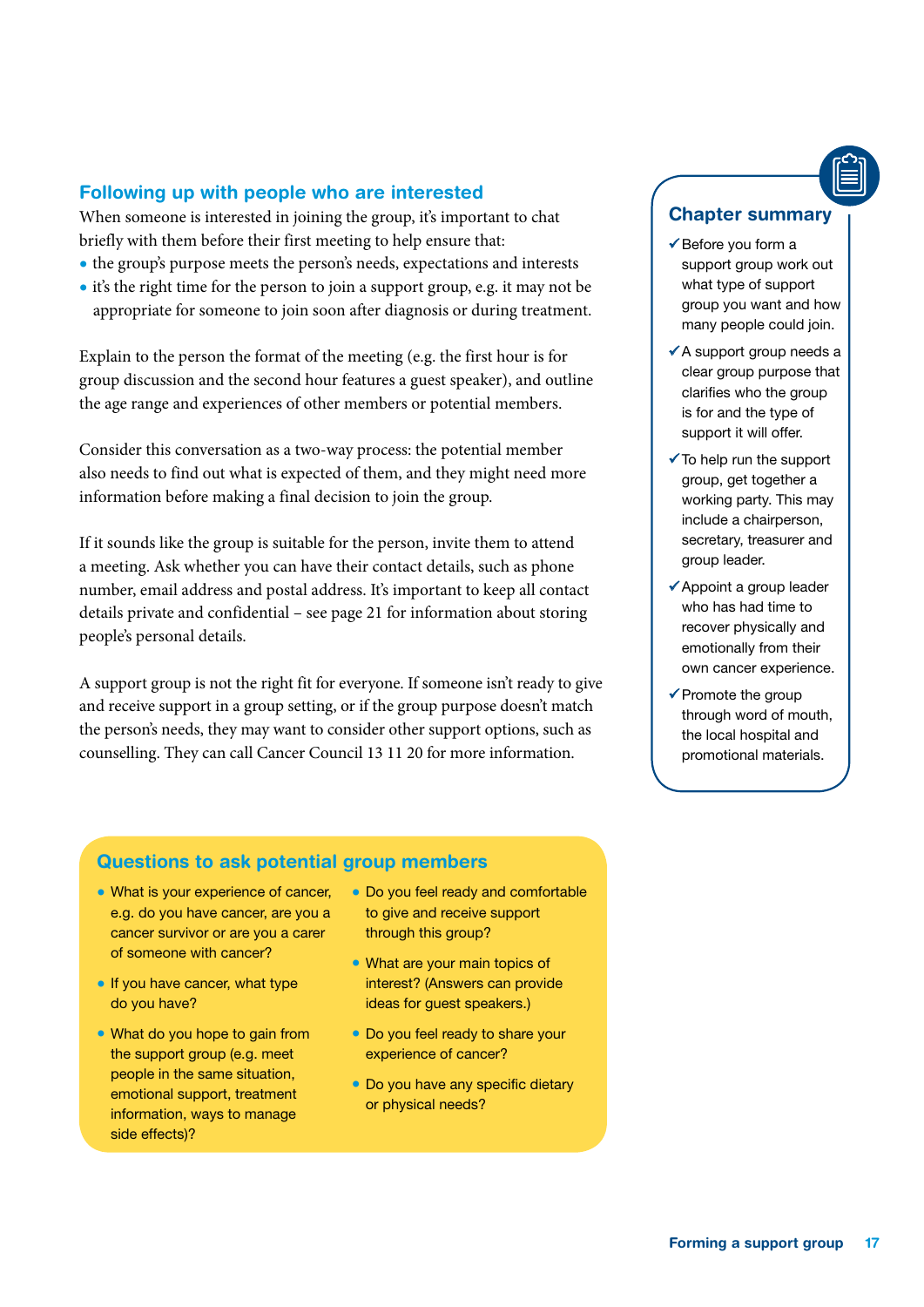

 $\sqrt{10}$ 

3

There are several practical business issues to sort out so the group can function efficiently and comply with any relevant legal requirements. The information in this chapter is a general guide only. Cancer Council recommends that the group leader or a member of the working party seek independent financial and legal advice when setting up a support group.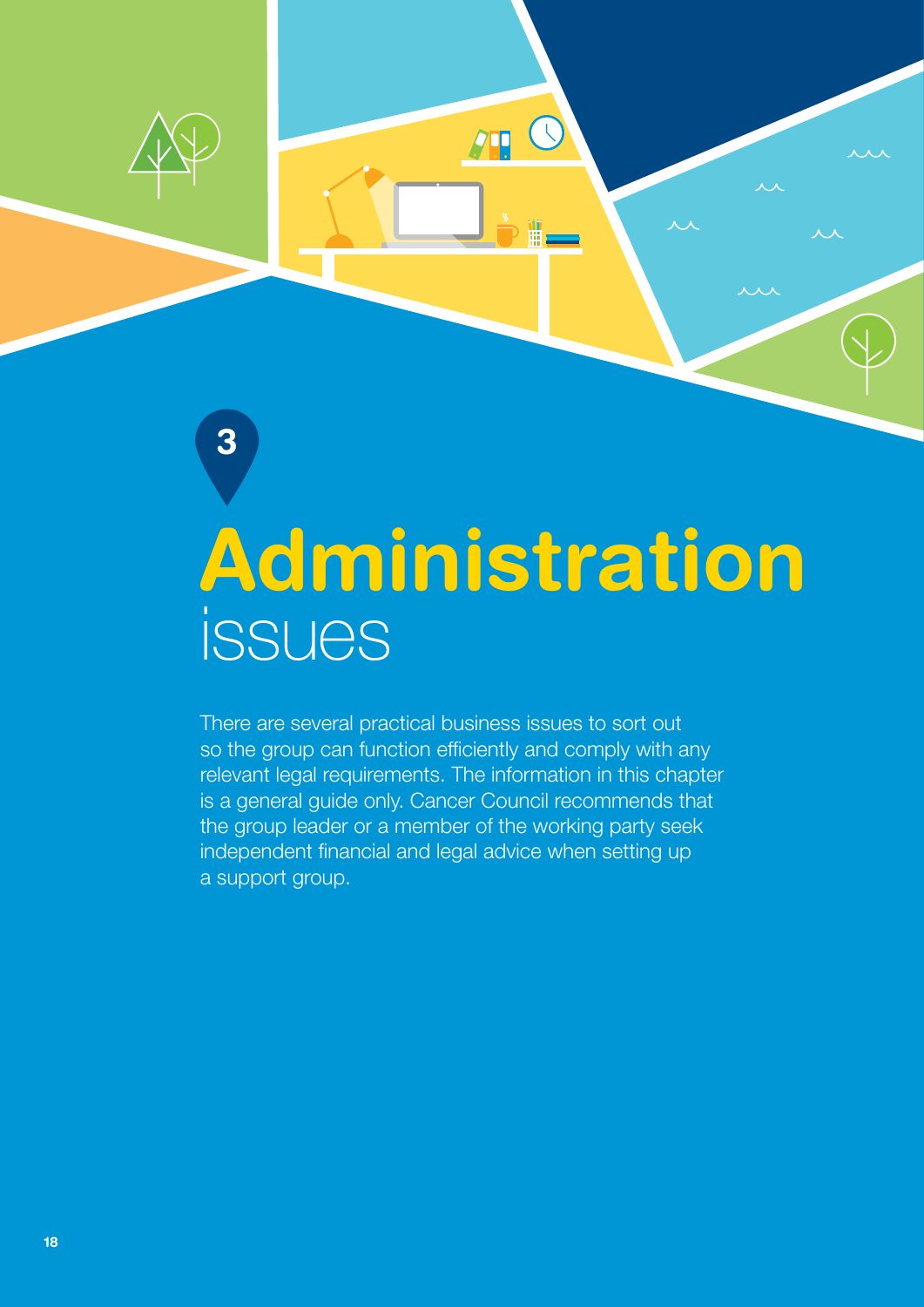A support group needs an email address and a mailing address for correspondence. A member of the working party may also like to create a shared email account for correspondence. Unless the group is affiliated with a hospital, treatment centre or cancer organisation, or has its own office, a private post office box or the address of a member is generally appropriate. If the group's funds can cover the rental fee, a post office box is best for consistency and privacy.

## Fundraising, ABN and tax

When running a support group you'll need to think about fundraising, registering as a business, and tax. It's important to consider whether the paperwork that might be required for these processes is worth the time and effort.

#### <span id="page-20-0"></span>**Fundraising**

Many groups want to raise money and seek donations from the community. Each state or territory has its own regulations about fundraising. For information about fundraising legislation in your state or territory, visit [fundingcentre.com.au/help/fundraising-legislation](http://fundingcentre.com.au/help/fundraising-legislation).

For support groups that wish to be recognised by their local Cancer Council, call 13 11 20 to check whether there is a policy about fundraising. You may be able to apply for government grants or funding instead.

#### ABN and tax

It's advisable to talk to a solicitor and/or an accountant about whether you need to register as a business and what tax issues you should consider.

If a business making a donation to the group wants a tax-deductible receipt, the group may need to be registered as a deductible gift recipient with the Australian Taxation Office (ATO).

An Australian Business Number (ABN) may be required if the group applies for grants or funding, as some funding bodies only deal with organisations that have an ABN. Applying for an ABN is free – visit [abr.gov.au](http://abr.gov.au).

Most support groups won't need to register for Goods and Services Tax (GST). If the group is registered for GST, there is a requirement to charge GST on any payment received and report it to the ATO. This will involve lodging a Business Activity Statement (BAS) regularly.

#### Other ways to raise funds

Some groups raise funds to help support the running of the group. If you'd prefer not to fundraise, you can cut costs by:

- asking a local organisation to donate a venue (e.g. a council, local electorate office, school, hospital or treatment centre)
- meeting informally (e.g. in a cafe) so group members pay for their own food and drinks
- charging members a small fee (e.g. a gold coin donation) to attend each meeting to cover venue hire and refreshments
- organising a roster for members to provide morning or afternoon tea
- asking local businesses, the local electorate office or the local Cancer Council office to donate postage, printing, photocopying, etc to help produce promotional materials or a newsletter.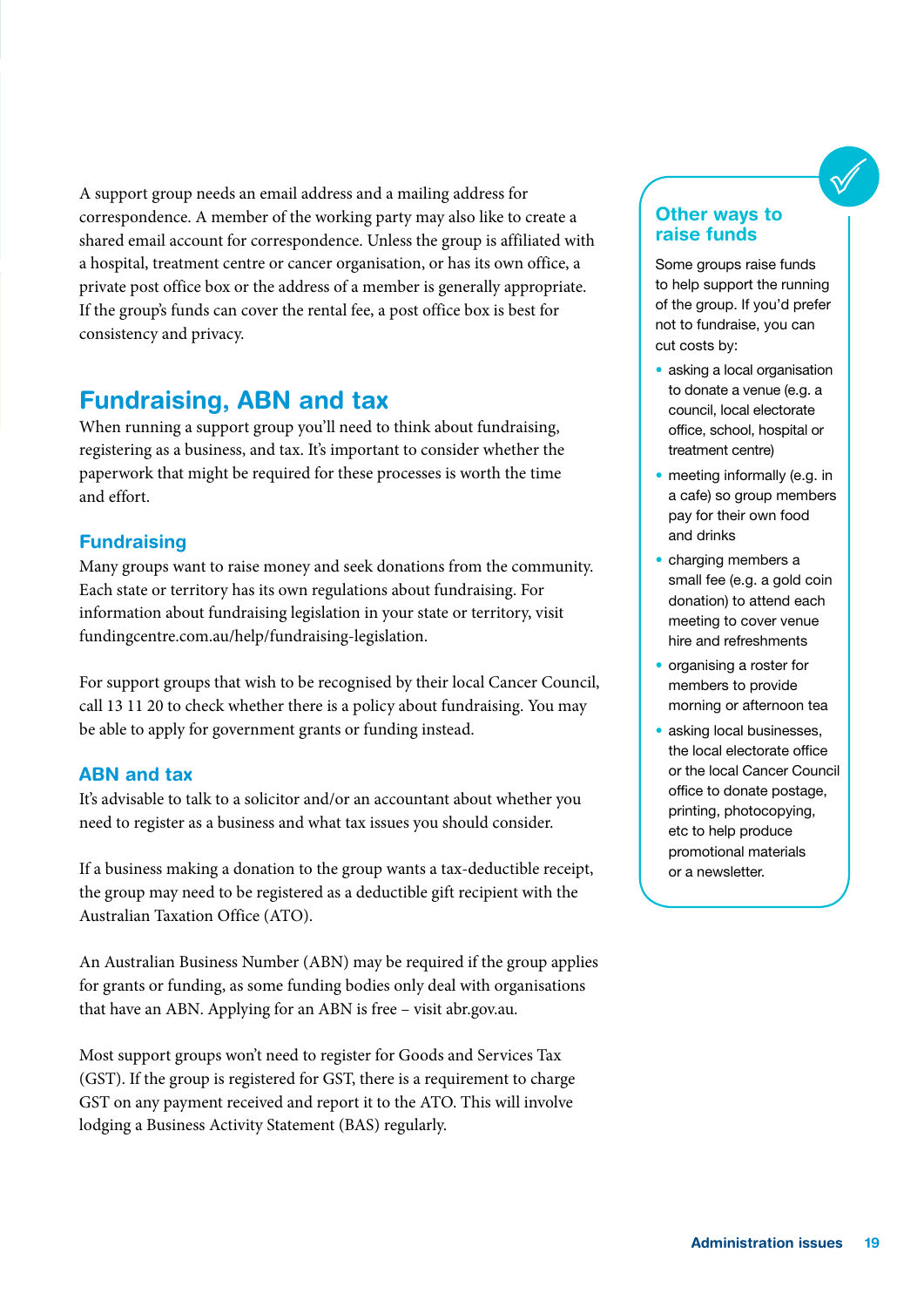#### Questions to ask a financial institution

- What are the group's account options?
- Do you have fee-free accounts or can the fee be waived for a small community group? If there's an account fee how much is it and what does it cover?
- What is the minimum amount that must be in the account, and what is the penalty for going below that amount?
- What is the interest rate of the account?
- Can I write cheques or use an ATM or debit card?
- Can I have two or three people (signatories) on the account? If I want to change this later, how do I go about it?

## Bank accounts

If the group receives and spends money, it will need a bank account. It is important for keeping track of the group's money and useful if you are applying for grants or fundraising. Spend some time researching banking options, as fees and benefits vary between financial institutions. Some banks have specific account types for not-for-profit groups or offer them fee-free community business accounts.

Set up the account in the name of the group (business account) rather than as a personal account of a working party member, and give two or more people the authority to operate the account (signatories).

If the group pays bills, it's generally best to use electronic funds transfer (EFT) rather than cash. This makes keeping track of payments easier.

The working party should record bank account details (bank name, branch, account name and number, interest rate, fees, signatories, where statements are sent) in a single and secure location.

## Resources and expenses

Every support group needs some resources to run the group. Types of resources include:

- a post office box
- assistance designing flyers or newsletters
- printing or photocopying flyers or newsletters
- postage for mail-outs
- a computer, printer and external hard drive/USB drive
- internet access
- support managing the group's online presence (website, Facebook, etc)
- a TV, DVD player or laptop for presentations and video resources
- coffee, tea, snacks, cups, spoons and napkins
- access to a toilet and some private space.

If the group is recognised by a cancer organisation, hospital, local club or another service organisation, that organisation may provide access to some resources or cover some or all of the related costs.

You may receive donations (of money, equipment and resources) without spending lots of time fundraising. Businesses and local community organisations are often willing to help cancer support groups with small jobs in return for an acknowledgement, e.g. in the group's newsletter or website.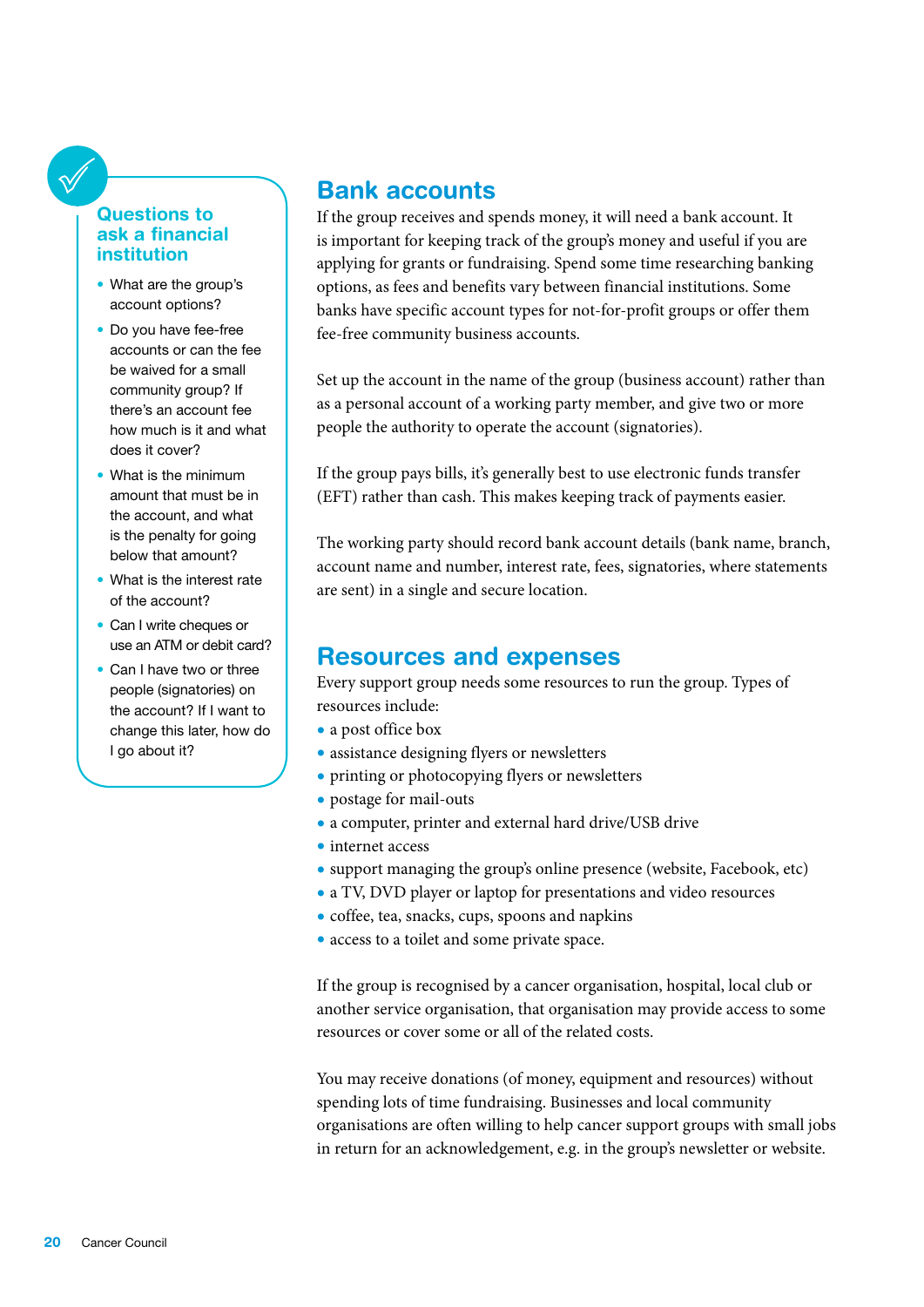### **Insurance**

All support groups need to consider getting insurance. The type of insurance will depend on how the group is set up, where it meets, and whether it is part of another organisation, such as a hospital or treatment centre.

This is general information only – you will need to get insurance advice specific to your group from an insurance broker or solicitor.

#### Public liability insurance

This type of policy protects a group against the need to pay compensation to a person who is injured or suffers property damage or loss through a mistake or negligence. The mistake or negligence may be caused by the body that runs the group or one of the group members.

A support group may need public liability insurance even if it meets in a place that already has its own insurance policy, such as a hospital, community health centre or club.

#### Other types of insurance

Talk to an insurance broker about other types of insurance that could be relevant to your support group. These include personal accident insurance, directors and officers liability insurance, and insurance through affiliated organisations.

#### Insurance from Cancer Council

Your local Cancer Council may offer public liability insurance to recognised cancer support groups.

Public liability insurance usually covers a group only in the "party premises", which means the usual room and facilities where group meetings are held. It may not cover the group for other activities, such as working party meetings, social events or exercise classes.

Call Cancer Council on 13 11 20 to ask about public liability insurance.

#### Managing personal details

Running a support group involves collecting personal information from members and people in the community. Keeping this data well organised will make it easier to contact members and promote the group to people who have expressed interest.

- Work out what information the group needs to collect.
- Store personal information securely. You can use a locked filing cabinet or create a database saved on a password-protected external hard drive.
- Keep people's contact information up-to-date.
- Let people know how their personal details will be used and confidentially stored.
- Consider asking a working party member to become the membership officer and maintain a contact database.
- Back up your information so it's stored in more than one place.
- Record how to access database details or email accounts in case the person who manages this leaves or is unavailable.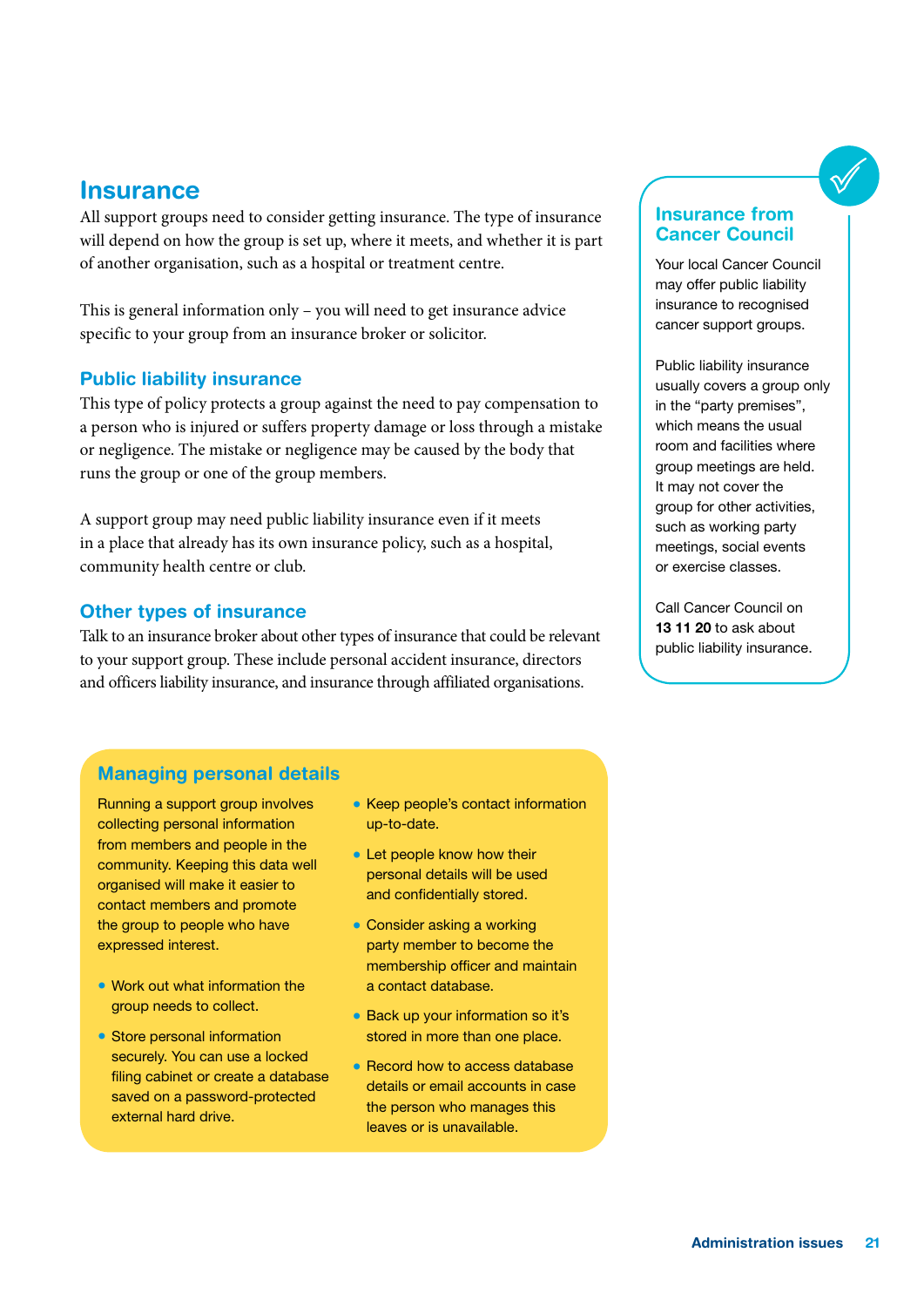#### Naming the group

A clear name for the group can help to promote it to people who might be interested. If the group is for people who have been affected by a specific type of cancer include this in the group name, e.g. Strictly Speaking: A Laryngectomy Support Group – this group is for people who have been treated for head and neck cancers.

### Promotion

Letting people know about the group is particularly important when the group is new. However, it's also useful to do on an ongoing basis (see page 36). You can promote the group using posters, flyers, a short announcement for community radio and television stations, and a media release for newspapers, social media and newsletters. See pages 61–66 for templates. Providing a phone number instead of an address on promotional material will encourage interested people to call before attending, which is an opportunity for the group leader to work out if the group meets their needs.

#### Reaching the target audience

Before distributing promotional materials, think about the target audience and where they are likely to see the notices. This will help you attract the maximum number of interested people.

Suggested locations for distributing promotional materials include:

- hospitals, cancer care centres and community health centres
- general practitioner (GP) surgeries
- supermarkets and shopping centres
- clubs, churches and libraries
- community newsletters or newspapers, council newsletters or directories
- online directories, e.g. your local Cancer Council directory or database.

Always ask permission before displaying posters or leaving flyers. It's a good idea to keep a track of where they are so you can remove them later if necessary.

#### Approaching local media

Many local newspapers and radio stations include information on community groups. Send them a media release to let them know of a story idea. See page 66 for a media release template.

Journalists receive many media releases each week, so give them a compelling reason to run a story about your support group. Consider the following:

Identify a new angle - The support group could be new, celebrating an anniversary, or featuring a guest speaker at the next meeting.

Find a good case study – Ask a person from the support group to share an interesting story about their cancer experience and why they joined the group. Only approach a group member who is comfortable talking to a journalist and having their photo taken. Their story will provide a local human interest angle to engage readers and the opportunity to promote the support group.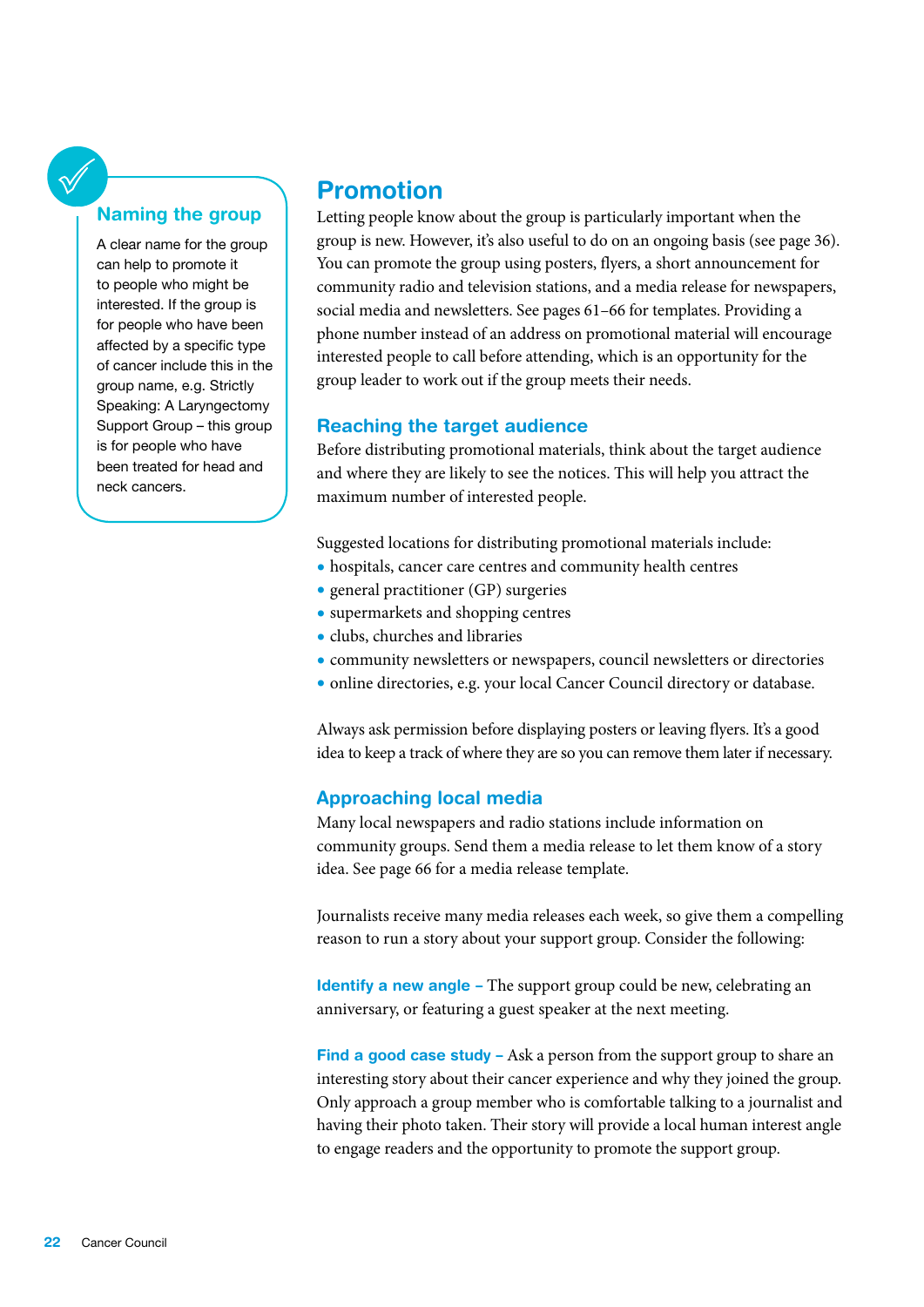Find a journalist to call - Look through the local newspaper to work out who is writing human interest stories. Call that journalist and mention some of their other articles, then mention the group as a story idea that might interest them. If you can't identify a particular journalist, call the editor.

Pitch the story – "Sell" the story to the journalist. Emphasise why it would interest their readers – that it is local (mention how many local people are part of the group), has a new angle, or there is a local case study they can feature. Send a follow-up email (see sample below) with your media release.

Arrange the interviews – Let the journalist know the availability of the person for the case study and pass on the person's contact details, if they have given you permission to do so. The journalist will contact the person directly to arrange an interview; they are likely to send a photographer as well. If it's a smaller newspaper, you can offer to provide a digital photo of the person.

#### Sample email to a journalist

| To<br>Cc<br>Send<br>Subject                                                                                                                                                                                                                               |  |  |  |
|-----------------------------------------------------------------------------------------------------------------------------------------------------------------------------------------------------------------------------------------------------------|--|--|--|
| Dear linsert name of journalist]                                                                                                                                                                                                                          |  |  |  |
| Many thanks for your time on the phone this morning. As discussed we<br>are launching a new cancer support group for local people affected by<br>cancer and will be hosting our inaugural meeting on [insert date]. I have<br>attached our media release. |  |  |  |
| Our group leader [insert name] is available for an interview at [insert]<br>time] and can be contacted on [insert details].                                                                                                                               |  |  |  |
| It would be helpful if the group details could be listed at the end of<br>your article so potential new members can contact us for more<br>information – our details are as follows: [insert group contact name<br>and phone number.                      |  |  |  |
| We know from research that people greatly benefit from speaking to<br>others who have been through a similar cancer experience.                                                                                                                           |  |  |  |
| Thank you for helping us spread the word. We look forward to providing<br>much needed cancer support to local residents affected by cancer.                                                                                                               |  |  |  |
| Kind regards,                                                                                                                                                                                                                                             |  |  |  |
| [insert your name]                                                                                                                                                                                                                                        |  |  |  |
|                                                                                                                                                                                                                                                           |  |  |  |
|                                                                                                                                                                                                                                                           |  |  |  |

#### Chapter summary

- $\checkmark$  A group needs to organise several business issues such as email and mailing addresses, and an ABN.
- Groups may also need to consider opening a bank account and organising insurance.
- Work out how to store any personal information you collect about group members.
- $\checkmark$  Develop a promotions plan, which may include approaching the local media. Identify where you can distribute promotional materials.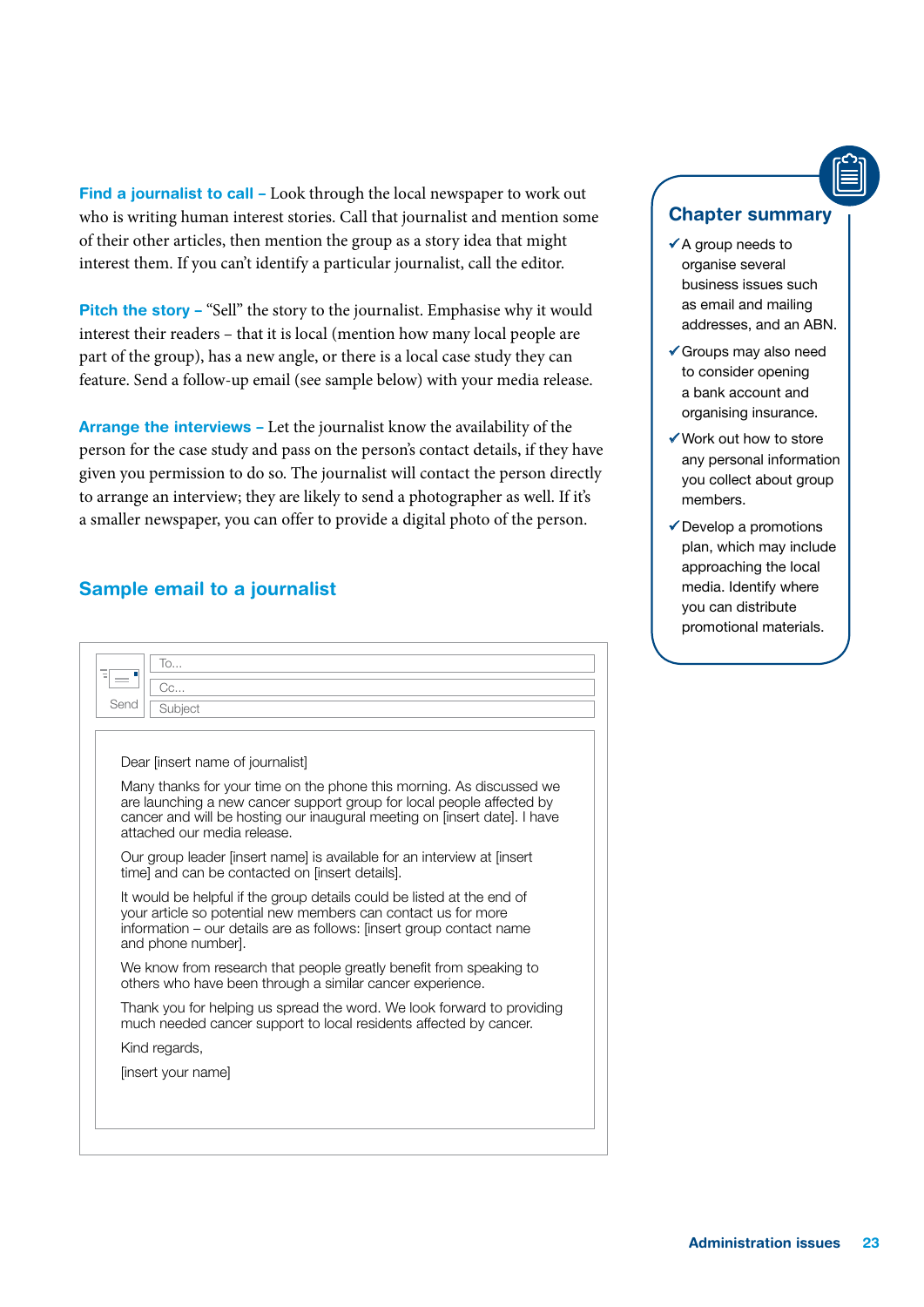

4

# first meeting Planning the

Once the preliminary work has been done – that is, the group purpose has been defined and the necessary administrative and promotional tasks have been completed – it's time to plan the first meeting. This meeting is important because it will help set the tone and future goals of the support group.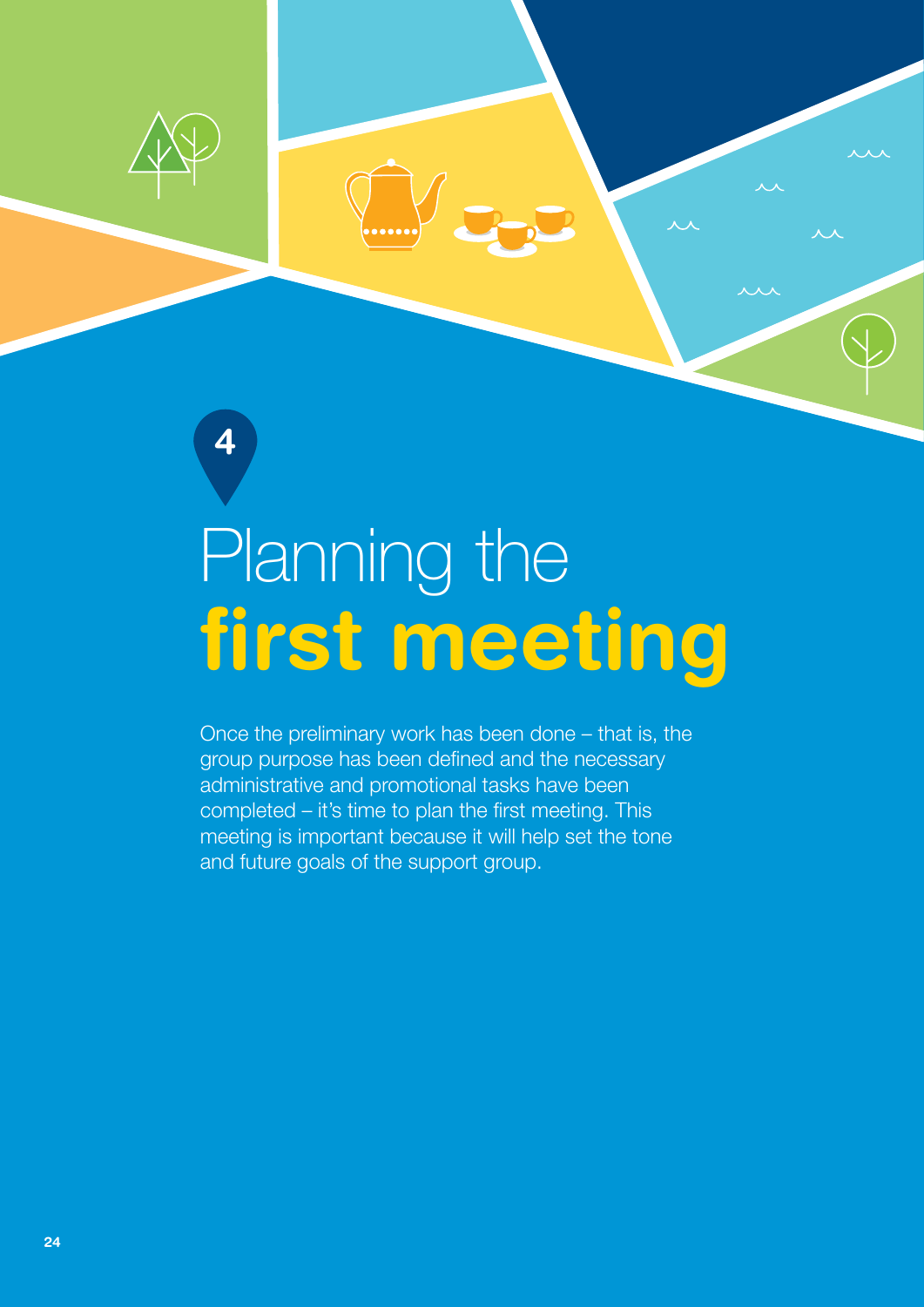## Finding a venue

One of the first steps in setting up a support group will be choosing a venue to hold the first meeting and subsequent meetings. The size of the room may determine the size of the group.

Try to find a place that:

- is cost free, private and pleasant (e.g. has heating and cooling)
- has plenty of safe and convenient parking, and is close to public transport
- is accessible to people with disabilities and reduced mobility
- has coffee/tea facilities
- has toilet access (wheelchair accessible, preferably)
- has comfortable furniture that can be easily rearranged
- has audiovisual equipment, if required
- can be reserved for every meeting.

<span id="page-26-0"></span>A member of the working party can look for possible meeting rooms. Community health centres, town halls, libraries, church halls and hospitals often have rooms available. Keep in mind that a hospital setting may have unpleasant associations for people if it's where they were treated. In some areas, the local Cancer Council office may have an available meeting space.

Meeting spaces need to be neutral and equally accessible for all members to ensure that the group will function smoothly and support everyone equally. For this reason, and because of insurance issues, Cancer Council strongly recommends against holding group meetings in someone's home.

## Setting a time

Each support group meeting should be at the same time, preferably monthly or fortnightly, depending on the availability of the working party. Most support groups meet for about two hours.

Consider the following issues when deciding a day, time and meeting length:

- What are the circumstances of potential members? Are they likely to work during the week? Are they still in treatment? Will they want to travel at night?
- When are the group leaders available?
- When is the meeting venue available?
- Will the meeting time overlap with another activity or event that may be disruptive (such as choir practice in a room next door)?

It's often best to hold meetings from Monday to Thursday, as it can be difficult to get guest speakers and members to attend on Friday nights or weekends.

#### Ways to welcome people to the group

Although there is a lot to accomplish at the first meeting, the most important thing is to make people feel welcome so they want to return.

People may feel nervous or unsure about attending a support group for the first time. Help people feel at ease by having someone greet them at the door.

If people arrive early, asking them if they can help you to set up the room might help them feel more comfortable. Let them know it's okay if they'd prefer not to help.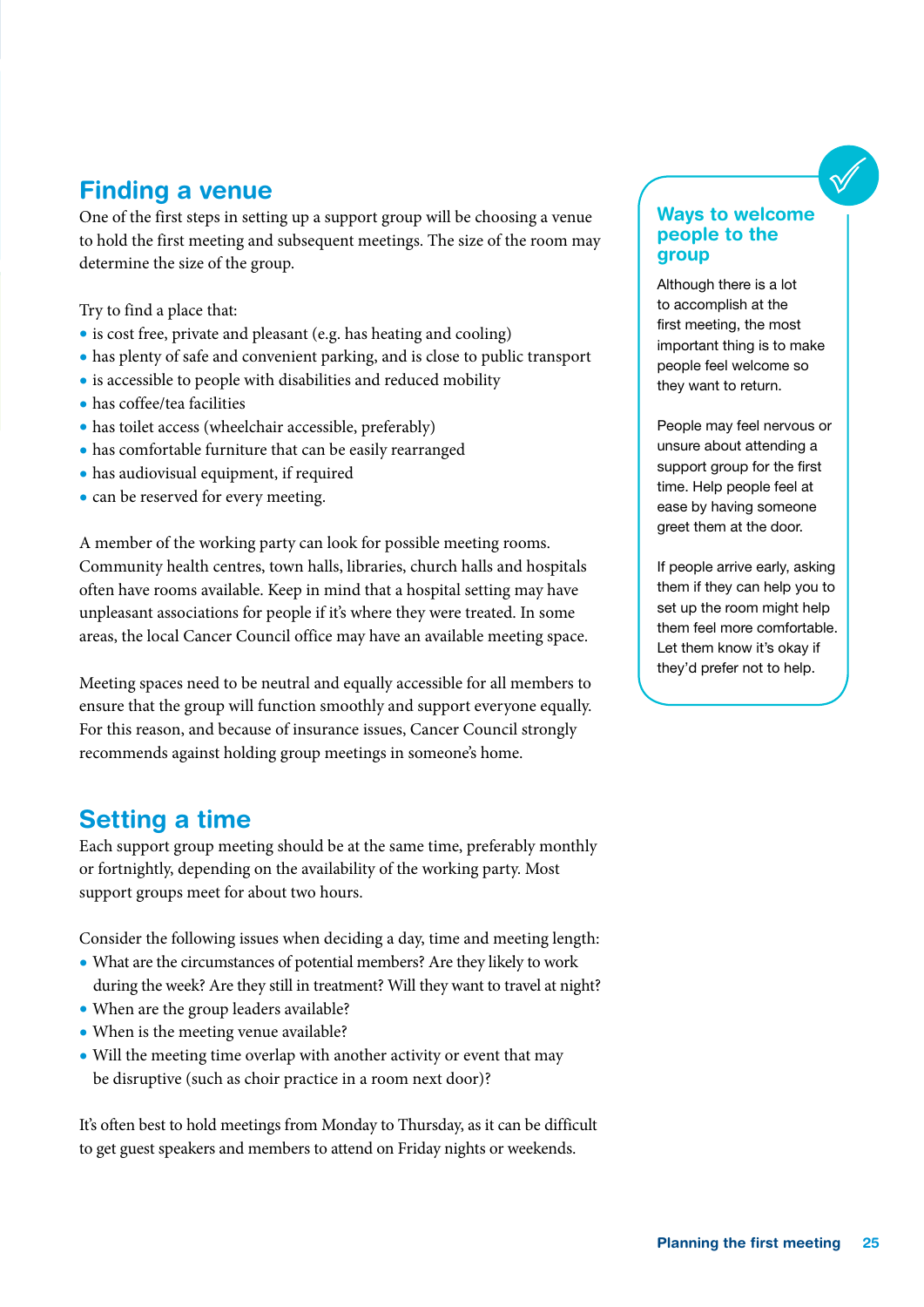## Jobs for the first group meeting

#### Before the meeting

- Draft a group agreement (see page 29), then photocopy it with the working party's contact information to hand out at the meeting.
- Plan the format for the meeting (see pages 27–28).
- Call Cancer Council 13 11 20 to order booklets or other relevant information to display at the meeting.
- Prepare an agenda and attendance list.
- Confirm any quest speaker(s) and send them the group agreement (see page 29) and meeting agenda.
- Send out an email reminder.
- Organise pens, pencils and name tags.
- Make flyers advertising the next meeting.

#### On the day

- Put up signs directing people to the room.
- Arrange the chairs in a circle or another suitable layout.
- Set out tissues, snacks, hot and cold water, coffee, tea, sugar, milk, cups, spoons and napkins.

#### At the meeting

- Have one or more people greet members at the door.
- As people arrive, ask them to fill out their details on the attendance list and provide them with a name tag.
- Go through housekeeping issues, such as the location of the toilets, the emergency evacuation procedure, etc.
- Provide everyone with a copy of the draft group agreement and a list of key contacts.
- Finish on time.
- Remind everyone of the date of the next meeting verbally and/or by handing out a flyer.

#### After the meeting

- Rearrange furniture if necessary.
- Collect the attendance list.
- Clean and lock up.
- Review how the meeting went and whether you need to change anything before the next meeting.
- If you are the group leader, take time to debrief (see page 42).

.....

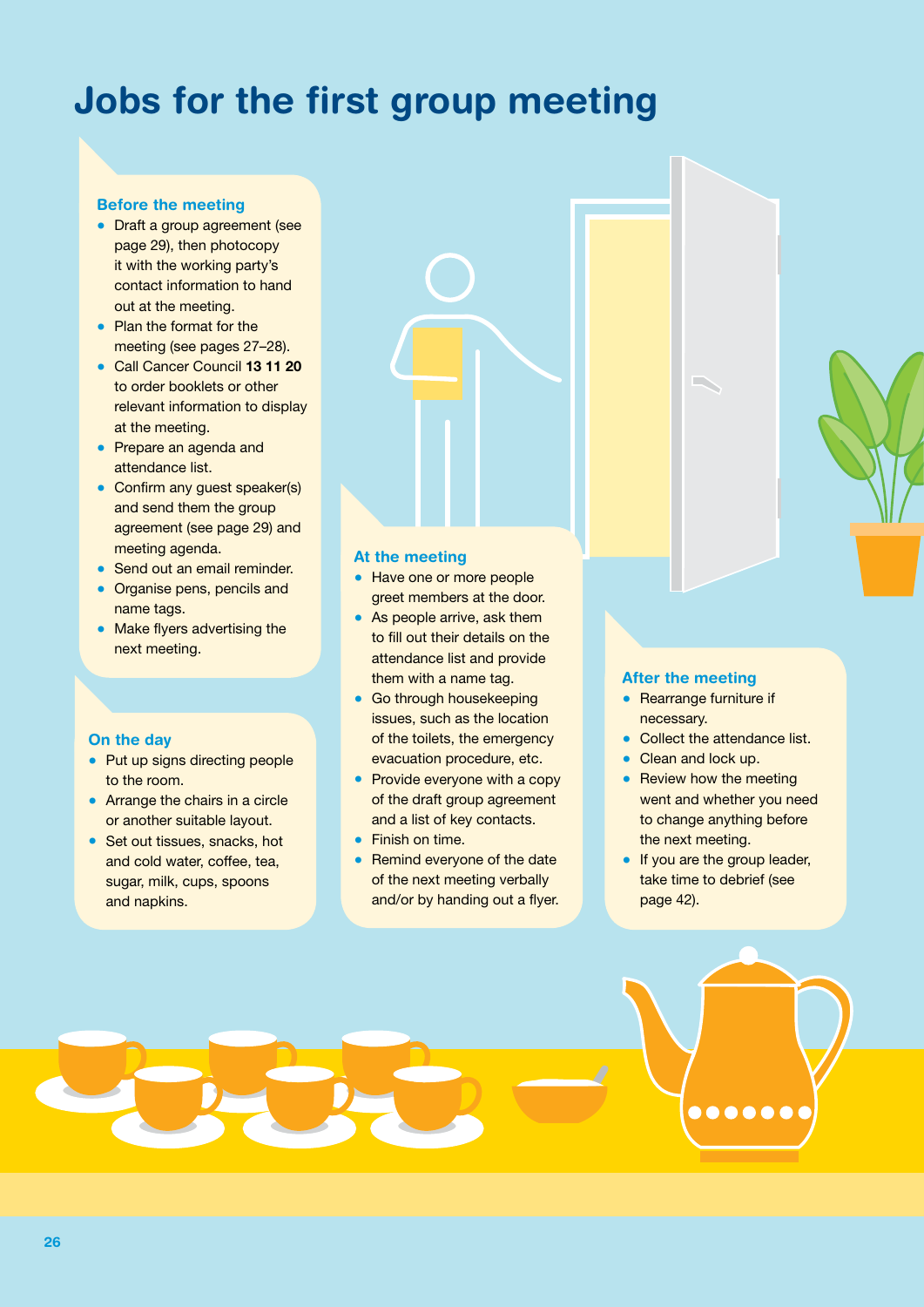## Format of the first meeting

The group leader and working party plan the format of the first meeting. The group leader or facilitator runs the meeting. A common format follows.

#### Welcome everyone and introduce yourself and any guest speakers

You might like to explain your personal experience with cancer and what motivated you to become involved in the support group. Members may like to know what you believe you can bring to the role.

#### Introduce the working party members who helped to start the support group

Ask each member of the working party to talk briefly about their cancer experience and why they are involved with the group. Not all working party members will be part of group meetings, but it is good for the group members to know a little about them anyway.

#### Mention that the most important rule is confidentiality

Group members should feel comfortable enough to share their cancer experience with the knowledge that what's said in the room stays in the room. Emphasise the importance of confidentiality at every meeting.

#### Introduce the group members to one another

Consider using a conversation starter or icebreaker, such as "Where have your shoes been today?" or "What did you have for breakfast?", to make people comfortable. Then ask if they are willing to briefly share:

- their name
- their experience of cancer
- why they've joined the group
- what they hope to get out of the group.

Keep in mind that some people may not want to share more than their name, and acknowledge that this is okay.

#### Summarise how the group started and its purpose

Cover why and how the support group was formed, who was involved in forming the group and who it is for (group purpose).

#### Discuss the group agreement

Hand out copies of the agreement (see page 29) and ask whether anything has been left out or if anyone disagrees with any part of the agreement. Allow time for discussion.

#### Keeping on time

One of the basic rules about any type of meeting is that it should start and end on time. However, you may need to allow a little extra time for the first meeting.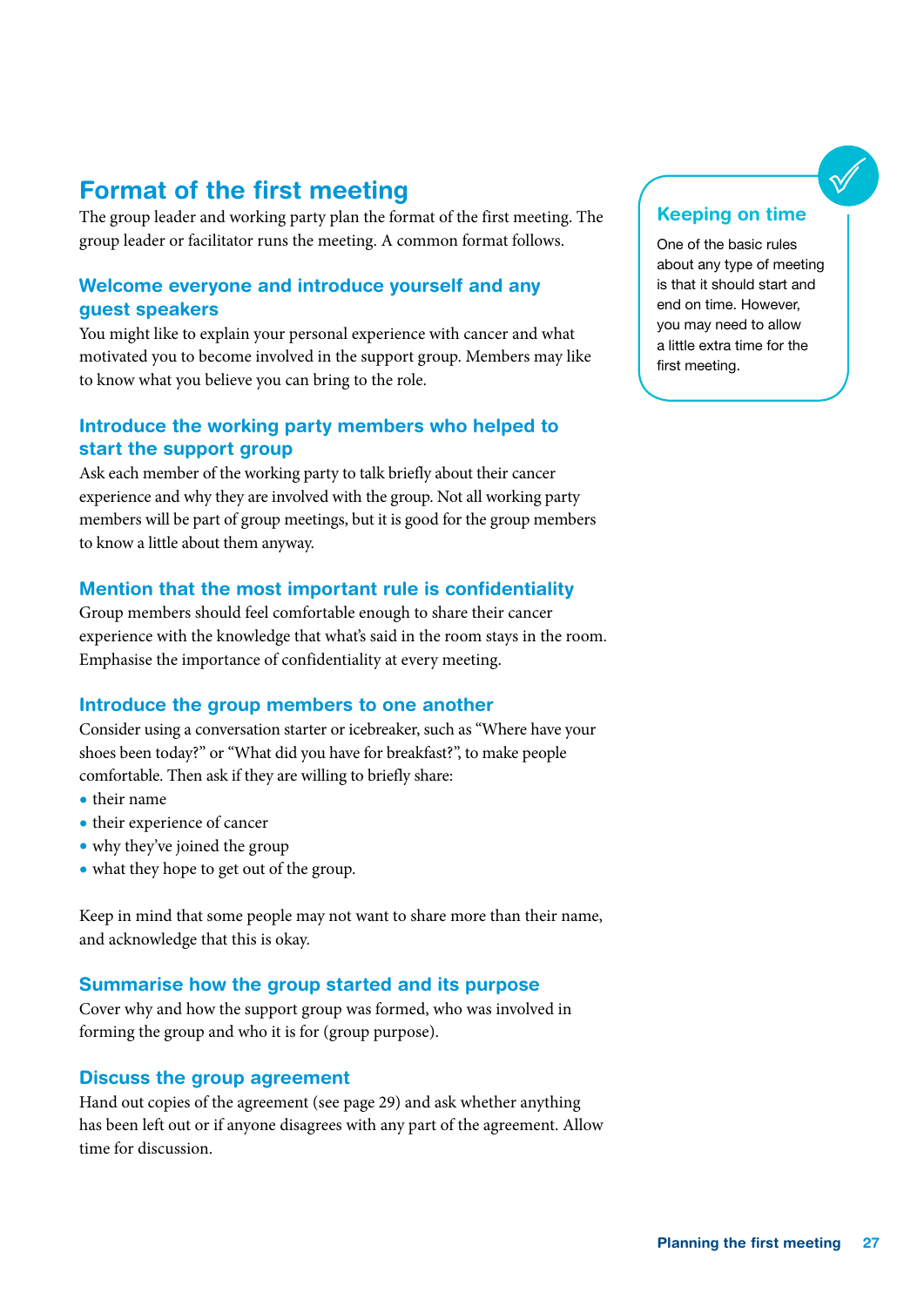#### Taking notes

It's okay to keep a written record of who attends each meeting so you can follow up with people who are not able to attend regularly or who have been absent for a while. This will also help you track how well the group is working, based on attendance.

It is also important to take notes about decisions made by the group and any actions to follow up. You may also want a record of what a guest speaker talks about. Ask the speaker if they can provide a handout or copy of their presentation.

However, it's not appropriate to take notes of the things people share during group meetings because this information is confidential.

Bring a laminated copy of the agreement to each meeting to put up on the wall or keep next to the attendance sheet.

#### Outline the group's format and content

Let the group decide the order of meetings (e.g. the meeting starts with a guest speaker, then there is a break followed by a group discussion). You may also:

- plan and suggest topics/guest speakers
- select dates for upcoming meetings
- hand out flyers for the next meeting and encourage people to return to meetings.

#### Have a break during the meeting

People may leave as soon as the structured part of the meeting is over, so having a break about halfway through the meeting means people won't miss out on the opportunity to socialise. You can offer tea and coffee during the break, or set out beverages for members to help themselves at any time throughout the meeting.

#### Close the meeting

Prepare people to leave the group with a closing question, such as "What will you do when you leave this meeting?" or "Name one thing you are looking forward to in the coming week?"

#### Reflect and debrief

Once the meeting is over and group members have left, allow yourself time to reflect on how the meeting went and discuss any issues (debrief) with your co-leader or another member of the working party. It's important to do this after every group meeting, not just the first one. For a list of debriefing questions, see the box on page 42.

**66** The main things that made the first meeting go well were introducing everyone and giving them the chance to talk about their cancer journey. This really got the discussion going. Talking about the group agreement gave everyone a chance to have a say on how meetings should run.  $\bullet$ 

Meg, rural women's cancer support group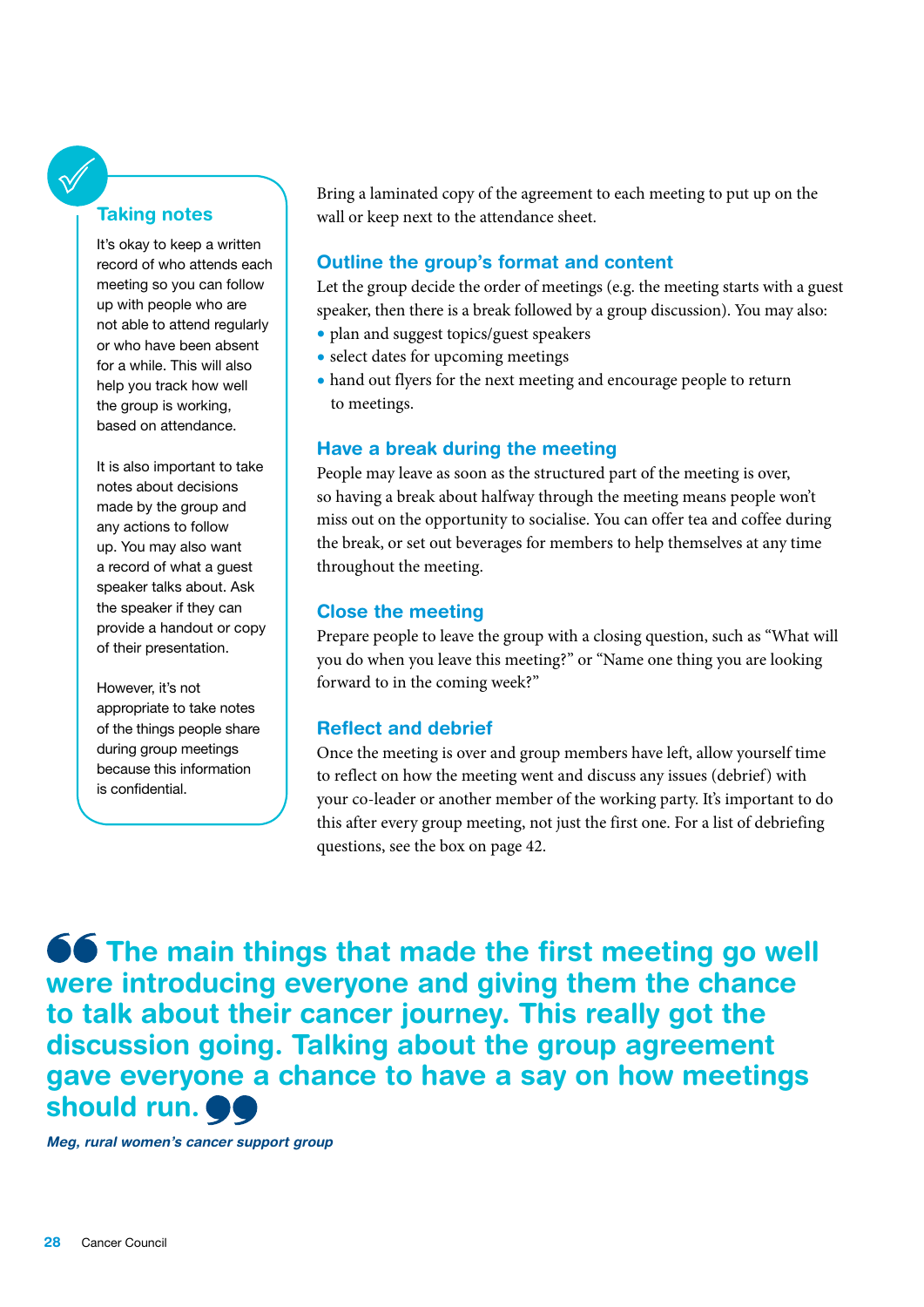## Creating a group agreement

One of the key tasks of the first meeting is to develop guidelines on how the group will work together. This is called a group agreement and it should:

- outline expectations about behaviour and keeping discussions confidential
- allow people to share responsibility for the running of the group
- help to maintain a focus on the group purpose
- keep the leader on track
- help the group work effectively and reduce conflict.

Ideally, the working party will already have drafted a group agreement for discussion at the first meeting. Refer to the agreement at each meeting, and review and update it from time to time.

#### Chapter summary

- $\checkmark$  Set a regular time and place for meetings.
- $\checkmark$  Plan the format of the first meeting.
- Develop a group agreement to guide how the group will work together.

#### Sample group agreement

- This is an open group for new and existing members, whatever their experience with cancer. The aims of the group are support, education and information.
- Everything discussed in the group is confidential. Individual identifying information is not shared outside the group.
- Group members are encouraged to share their insights, strengths and hopes, and to recognise that everyone in the group has expertise in dealing with cancer.
- Do not name or identify individual health professionals.
- Group members are respectful of each other's feelings, views and concerns at all times and inclusive of other's differences, e.g. people with a disability and those from a different cultural background.
- Group members are respectful of everyone's right to participate equally in the discussion, or not to participate, if that is their wish.
- Group members are courteous to one another at all times. This includes not interrupting or talking while someone else is talking, and listening when another person is speaking.
- Group members take responsibility for the success of this group by maintaining their focus on the topic being discussed.
- Group members are encouraged to use "I" statements so that everyone speaks in the first person.
- Group members are responsible for their own wellbeing and are encouraged to look after themselves and seek support if they are upset before, during or after the meeting.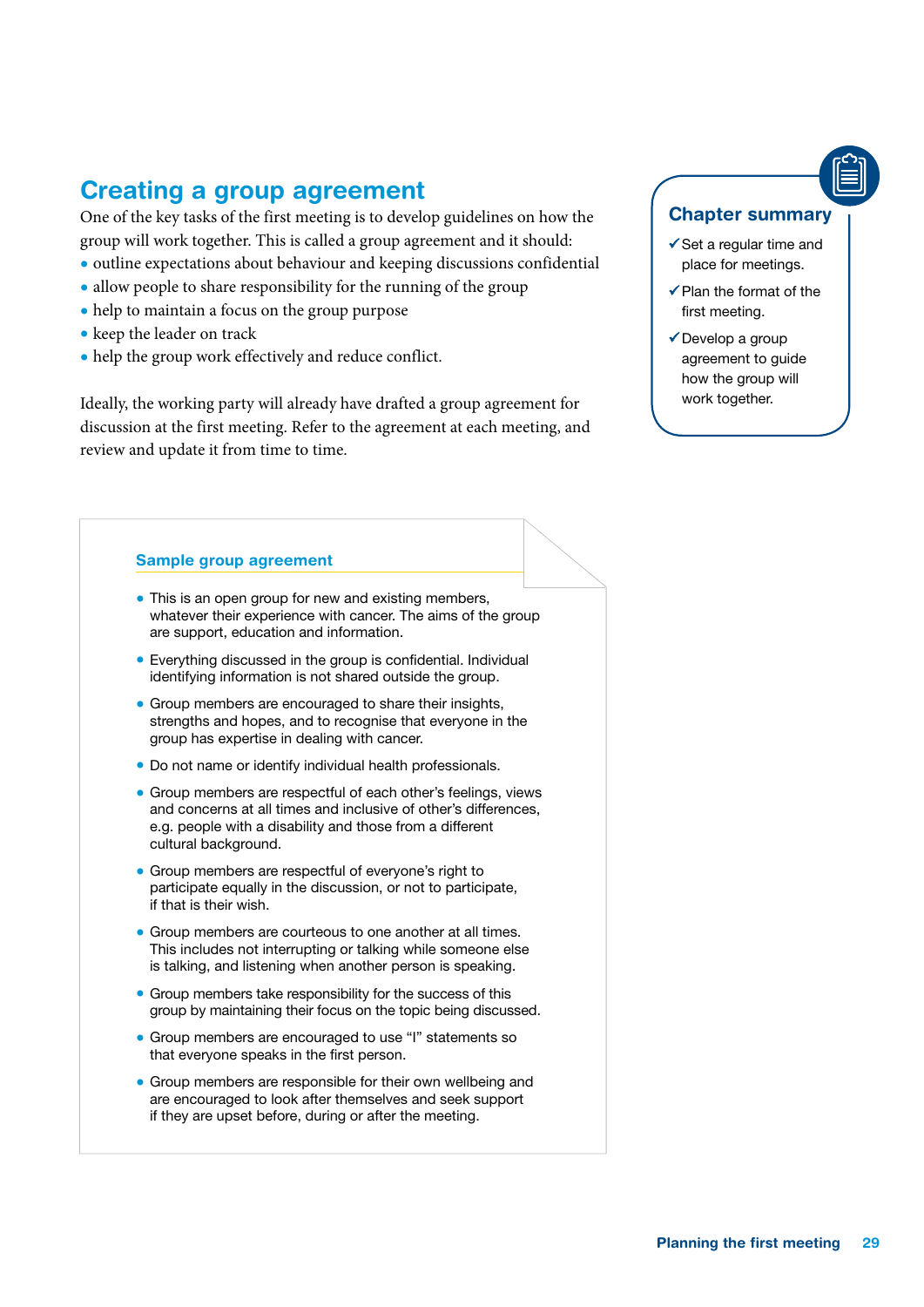

5

# a support group Maintaining

Maintaining a support group

Once the support group is established and the first meeting has been held, good organisation and careful planning by the group leader and working party are vital to ensure the group thrives. This chapter includes information about forward planning, organising guest speakers, creating a library, communicating with members, and promoting the group.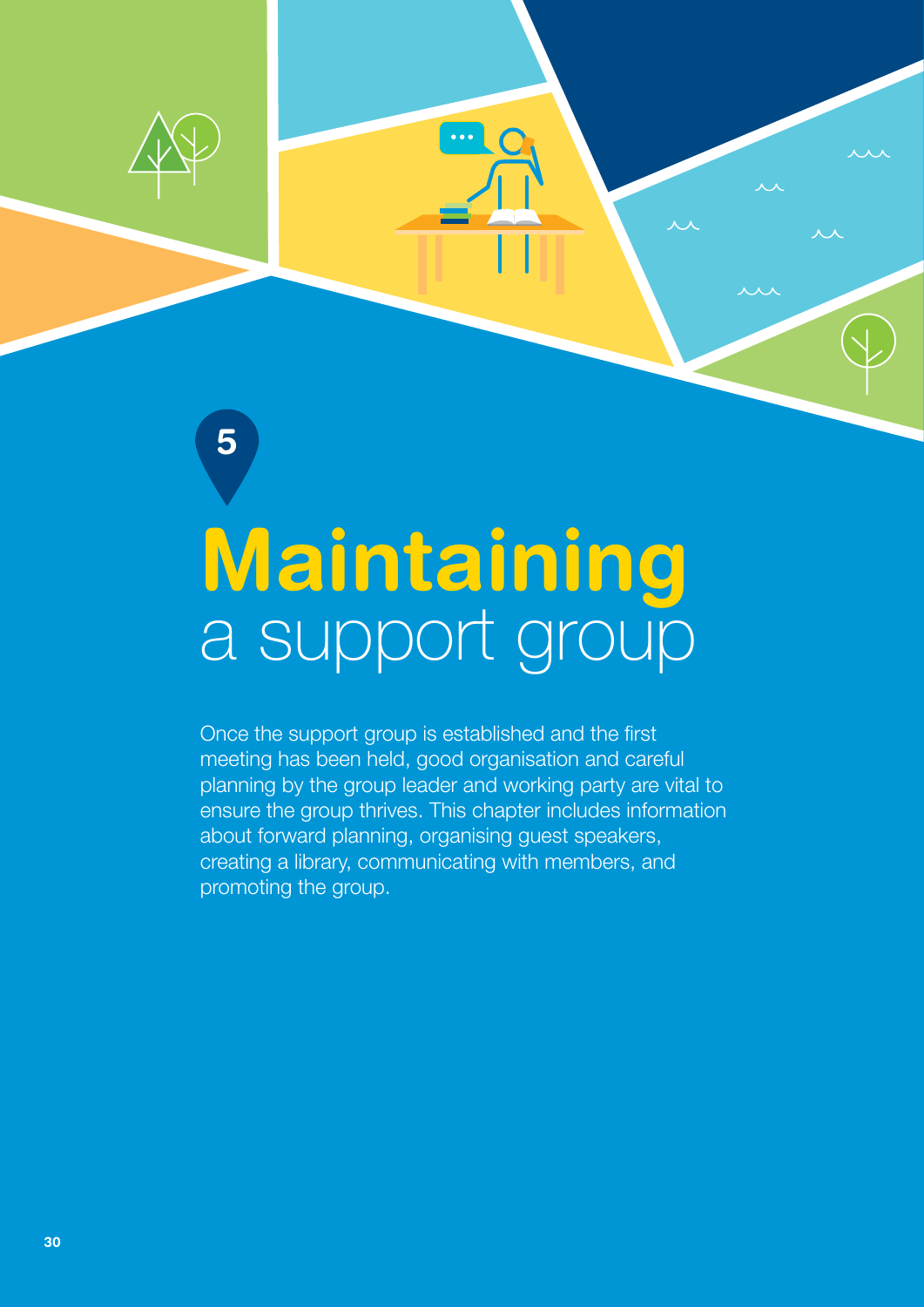## Planning ahead

To help the support group run smoothly it is important to be organised. Ways to do this include:

- writing down tasks that need to be completed
- leaving plenty of time to complete tasks
- sharing the workload through a working party.

For a list of tasks that need to be done before each meeting, see *Jobs for the first group meeting* on page 26.

Allow plenty of time to plan meetings. The working party should meet at least four times a year. This will allow enough time to complete tasks, such as booking speakers and producing flyers or other promotional material.

Last-minute issues will come up from time to time, but if there's a crisis before every meeting, the working party needs to review the way the group operates.

### <span id="page-32-0"></span>Welcoming new group members

Someone joining an existing group may feel anxious or uncertain. Similarly, current members may feel a bit unsure about new people. They might wonder how new members will affect the feel of the group and the trust that people have established. Ways to help a new member feel at ease include:

#### Before the meeting

- contact them to tell them about the group (e.g. how many people usually attend, how long the group has been established), and explain where the meeting is held
- email or post a copy of the group agreement to them

#### At the meeting

- invite existing members to introduce themselves and share parts of their cancer experience at the first meeting, then ask if the new person is comfortable doing the same
- assure the person that they don't have to speak straightaway if they don't feel up to it. Don't worry if the new member is not ready to share or contribute much at their first meeting – they may be shy or unsure how they fit in

#### After the meeting

• call or email members for feedback on their first meeting.

#### Peter's story

*A week before each meeting, I send out a reminder to our mailing list about the upcoming meeting. The list includes group members and interested health professionals.*

*I also organise the guest speakers, welcome new members to the group and organise the occasional fundraising event.*

*I try to keep the administration tasks as simple as possible because they have a tendency to take up a lot of time.*

Group leader, Manning Valley Prostate Cancer Support Group (NSW)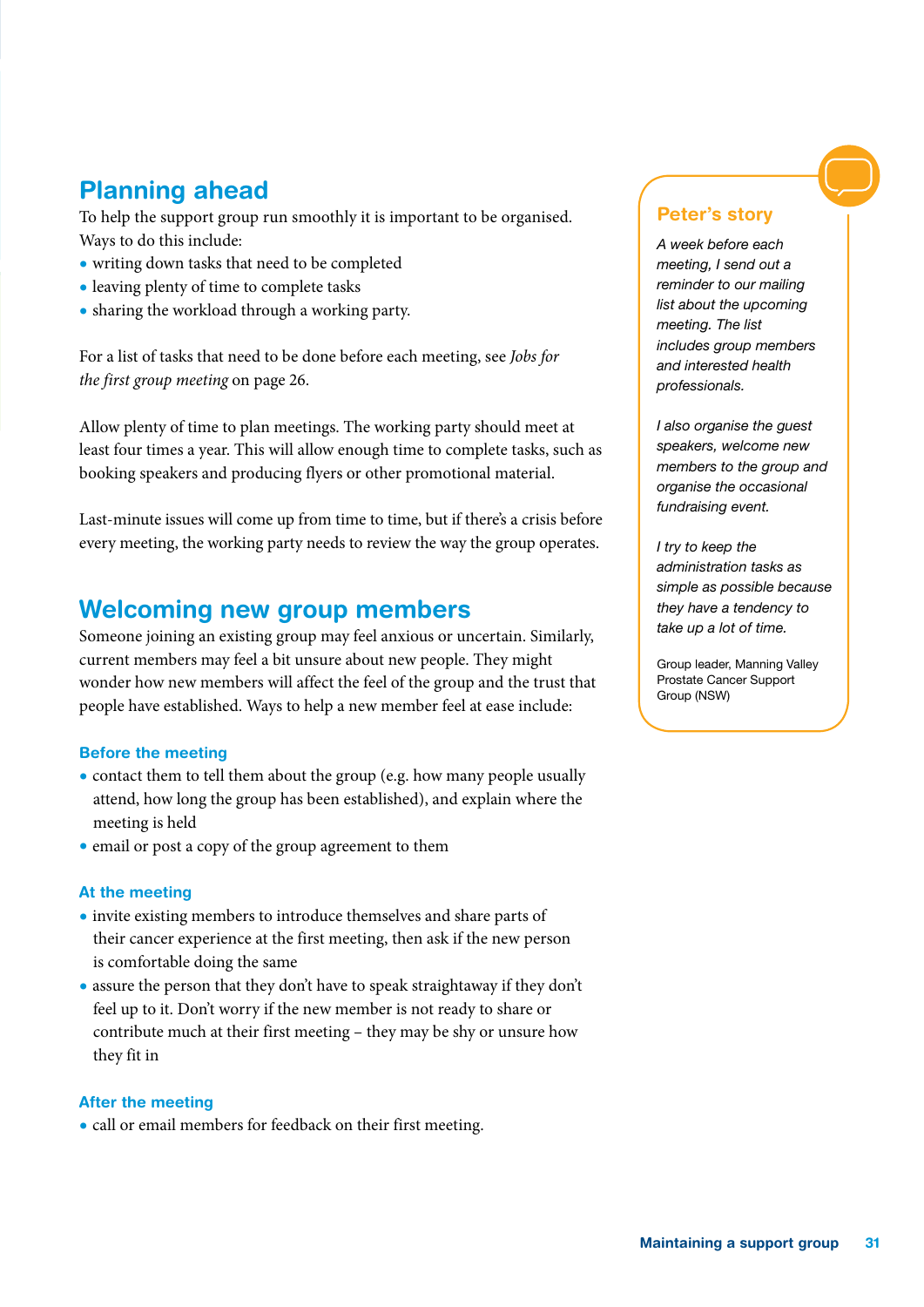#### Finding a good guest speaker

Always research potential guest speakers. It's preferably to book someone who is relatively well known or has been recommended.

## Arranging guest speakers

One of the key purposes of some support groups is to provide access to guest speakers.

Although many speakers will often be health professionals, such as doctors, nurses, psychologists, dietitians, exercise physiologists and social workers, other experts can contribute to the group, such as artists, writers, yoga instructors, or massage therapists. All guest speakers need to have a skill or a story to share that benefits group members. Having an oncologist talk about medical issues may be relevant, but it may be just as valuable to have a workshop about relaxation methods.

The working party and group members may suggest suitable topics and speakers. You can also use the group's annual evaluation to collect ideas and plan ahead for the next year – see pages 64–65 for an evaluation template.

#### Finding guest speakers

There are a few ways to approach finding suitable speakers:

- ask support group staff at your local Cancer Council for suggestions
- request speakers from a cancer care centre or local hospital, a GP, or a professional organisation, e.g. a lymphoedema association. The websites of many professional associations list accredited practitioners
- get recommendations from people involved in other local support groups.

#### Working with guest speakers

There are several things to consider when inviting guest speakers:

Establish if they'll be paid – Most speakers will present at a support group meeting on a voluntary basis. Some speakers, such as counsellors or psychologists in private practice, may expect to be paid. If funds are an issue, speakers may consider charging a lower fee. Be up-front about what the group can afford to pay when the speaker is invited.

Ask for some background information - Use these details to promote the guest speaker's visit and for introductions.

Make them feel welcome – Give a group member the responsibility of greeting the speaker, getting them a drink, and showing them around the venue.

Show your appreciation – Give the speaker a small gift or send them a thank you note.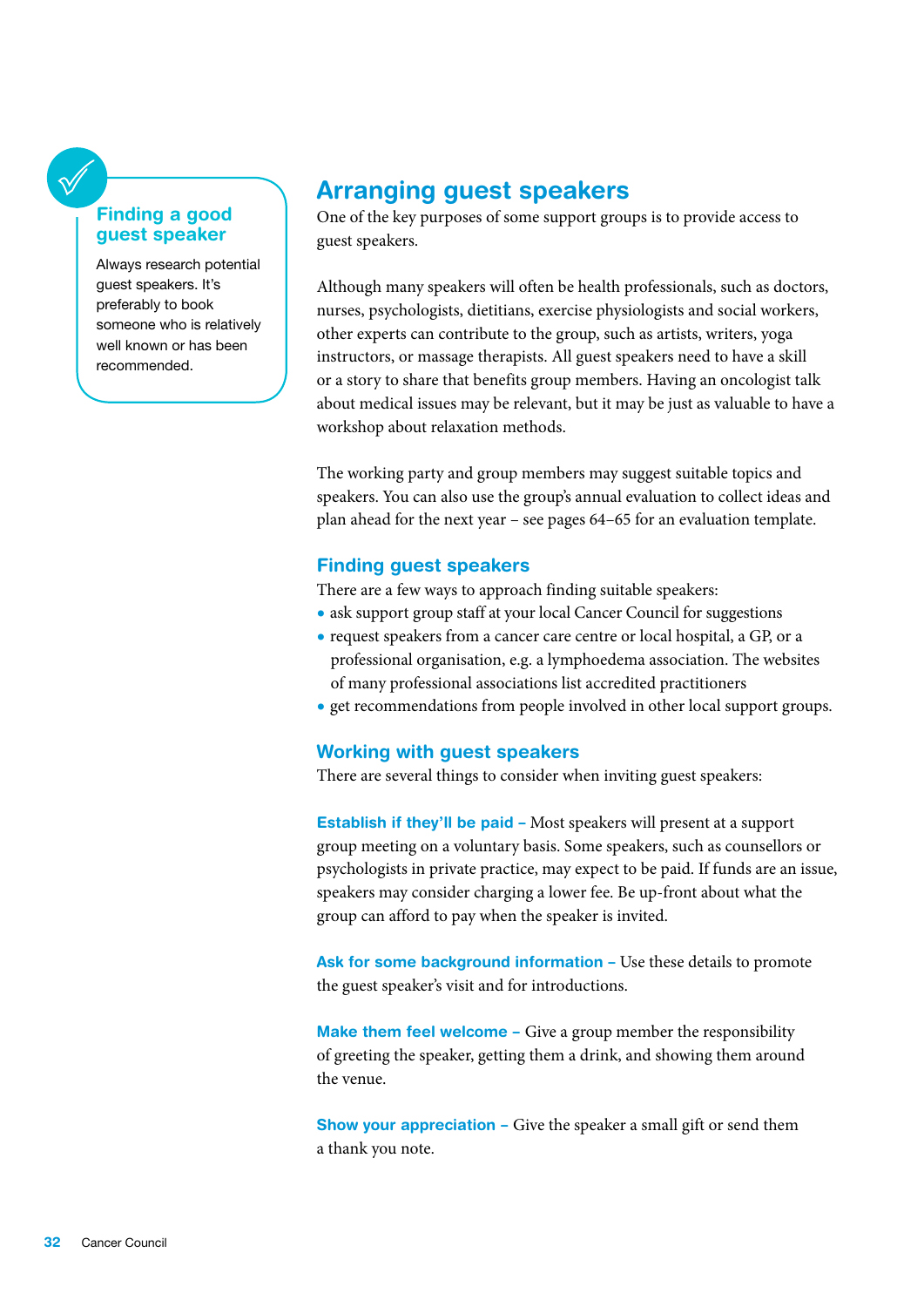#### Groups in rural and remote areas

For groups in rural and remote areas, it may be hard to find a variety of guest speakers. Ways around this include:

- Ask a local company or organisation Share a speaker between several to sponsor the speaker's trip and pay for their travel and accommodation expenses.
- Work with cancer treatment centres and your local Cancer Council to find out if people will be visiting the area for other reasons, and ask if they will come to speak to the support group as well.
- support groups.
- Ask local hospitals or your local Cancer Council if they have any recordings of guest speaker presentations. Guest speakers don't have to be at meetings in person – you may be able to use a webinar, podcast or video clip instead.

#### Briefing the guest speakers

Provide guest speakers with some details to help them feel comfortable and to ensure they present information that will benefit group members. Let the speaker know:

- the venue address and directions
- how much time they have for their presentation and member questions
- the kind of information the group members would like (or wouldn't like)
- the group purpose and the group culture (e.g. "informal")
- whether they need to participate in the support part of the meeting (and whether this is at the beginning or end of the meeting)
- speakers and topics that have been well received in the past.

Ask the speaker in advance if they need any equipment (such as a laptop, DVD player, whiteboard and pens) or anything photocopied to distribute to members. Call the speaker a week before the meeting to confirm their attendance. It can be useful to keep past guest speakers on the group mailing list to let them know how the group is progressing and for possible support in the future.

## **66** We try to have guest speakers three times a year. We've had all kinds of guest speakers, including a lymphoedema therapist, counsellor, an occupational therapist and a mindfulness teacher.  $\bullet\bullet$

Katrina, metropolitan breast cancer support group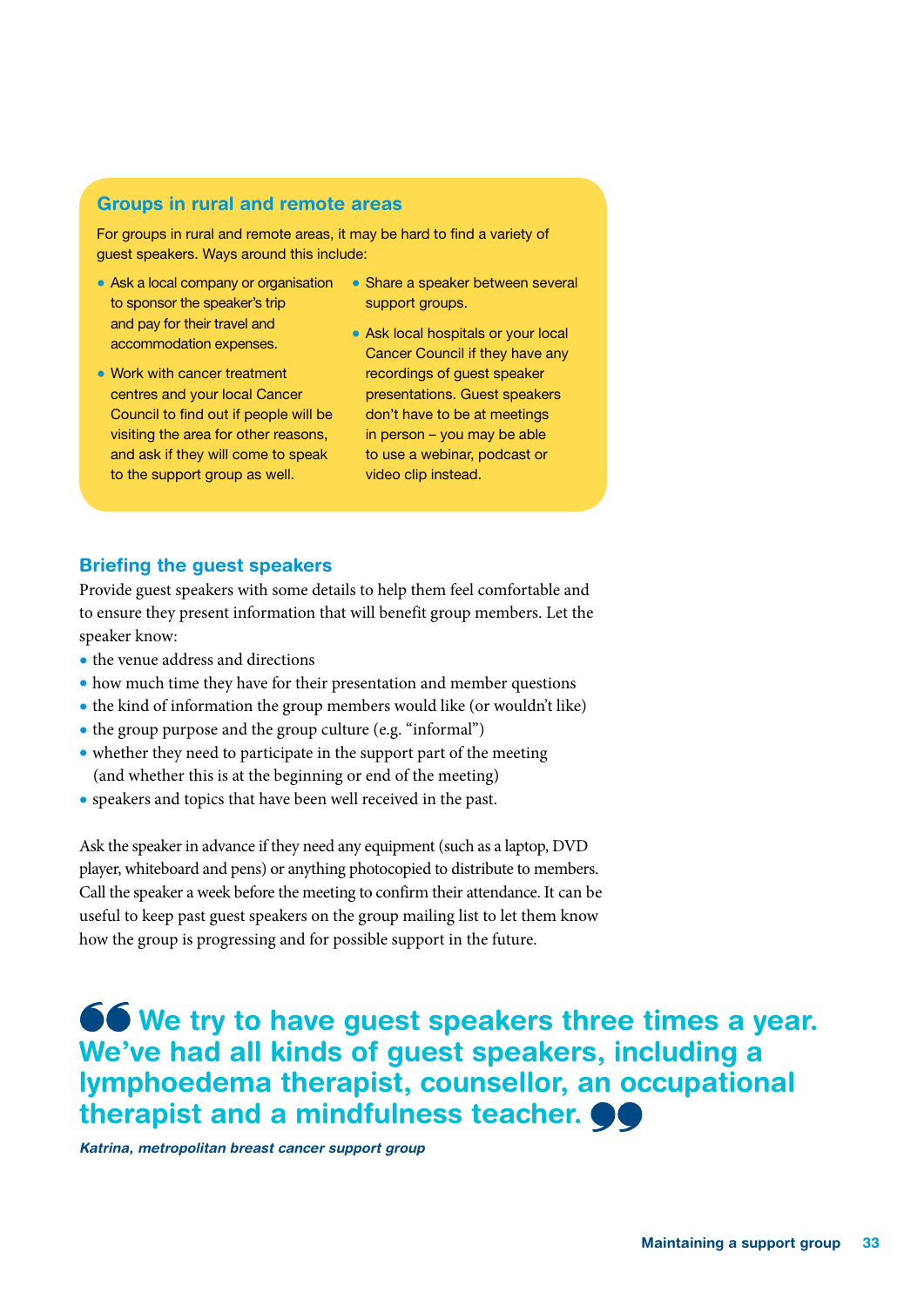#### Online resources

Cancer Council runs free webinars and produces free podcasts. These can be accessed from a computer or mobile device anywhere in Australia. You can participate in a webinar through live streaming or watch the recording later at a time that suits you. A podcast is an audio file that you can download later. For more information about guest speakers, webinars and podcasts, call 13 11 20.

### Finding reliable information and creating a library

Support group members sometimes ask where they can find accurate, reliable and up-to-date information about cancer. There is a lot of information available in print and online, but not all of it is trustworthy.

Cancer Council has a variety of free publications that are reviewed and updated regularly. They cover all aspects of cancer, from medical information to how to deal with the emotional and practical impact. Free CDs are also available.

You can create a library for your group from these resources. To request copies, call Cancer Council 13 11 20, or visit your local Cancer Council website to download digital versions.

Resources may also be available from:

- other cancer charities or organisations
- your local hospital, cancer treatment centre or GP
- reliable websites (see page 68).

It's a good idea to nominate a member of the working party as the resources officer. This involves collating reputable information and keeping track of resources that have been borrowed from other organisations. Maintaining an up-to-date list of resources will make it easier for the group to let people know what is available and to identify any gaps.

| <b>Evaluating online information</b>                                                                                                                                                                                                                                                                                                                                                                              |                                                                                                                                                                                                                                                                                                                                                                                    |  |  |
|-------------------------------------------------------------------------------------------------------------------------------------------------------------------------------------------------------------------------------------------------------------------------------------------------------------------------------------------------------------------------------------------------------------------|------------------------------------------------------------------------------------------------------------------------------------------------------------------------------------------------------------------------------------------------------------------------------------------------------------------------------------------------------------------------------------|--|--|
| More likely to be reliable                                                                                                                                                                                                                                                                                                                                                                                        | Less likely to be reliable                                                                                                                                                                                                                                                                                                                                                         |  |  |
| The article is based on research.<br>The source of the information is<br>a scientific report or journal.<br>• The author is clearly identified and<br>their qualifications are listed.<br>• The organisation that funded<br>any research is a government or<br>not-for-profit organisation with<br>a solid reputation.<br>The research was recently<br>published and/or the website<br>has been recently updated. | • The article is about a personal<br>story or an idea.<br>• The source of the information<br>is the mass media.<br>The author isn't clearly identified.<br>The organisation funding the<br>$\bullet$<br>work has a financial interest in<br>the topic.<br>$\bullet$ The information is old and/or<br>the website has not been<br>recently updated.<br>The information involves the |  |  |
|                                                                                                                                                                                                                                                                                                                                                                                                                   | promotion of something.                                                                                                                                                                                                                                                                                                                                                            |  |  |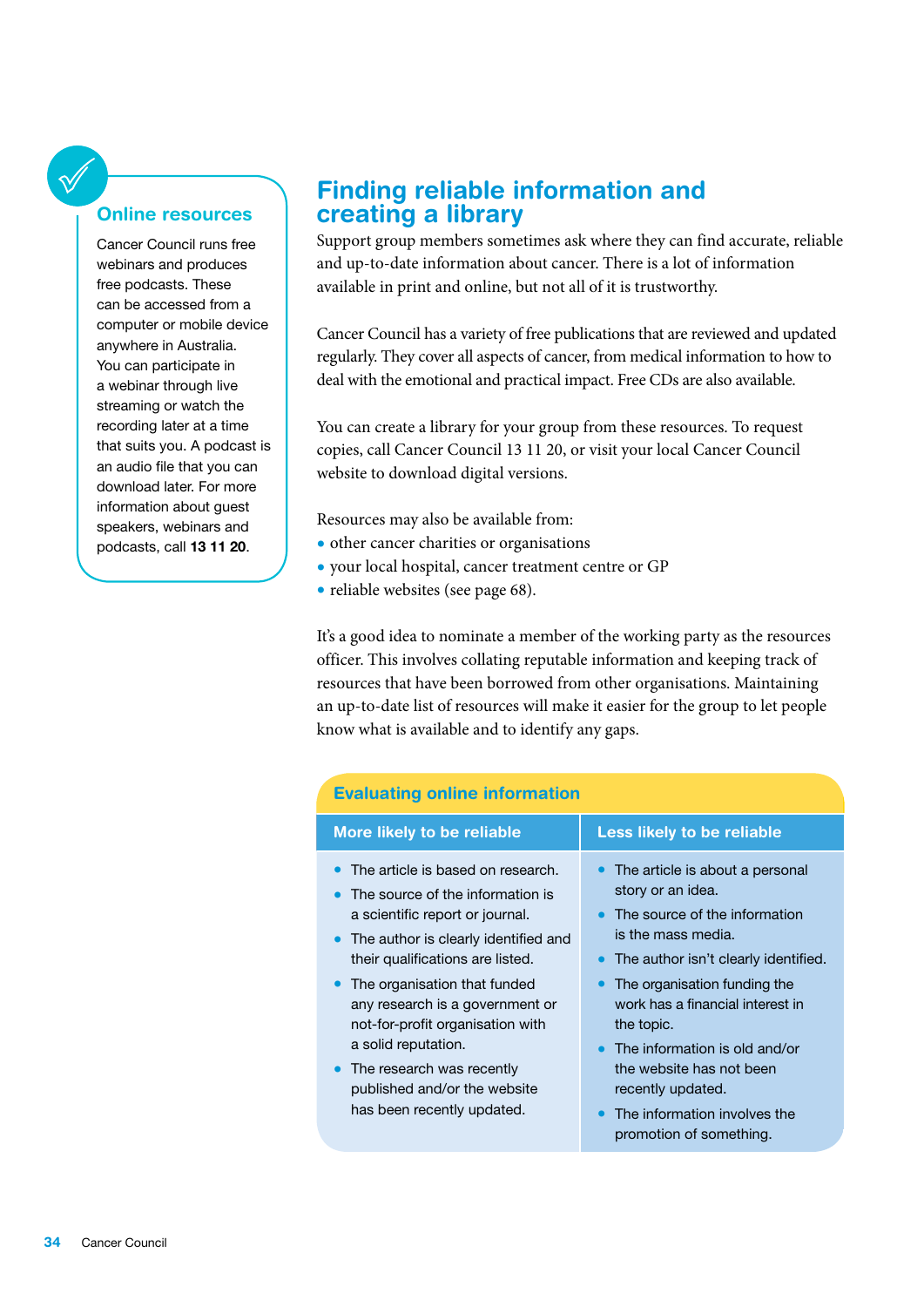## Staying in touch

It's important to maintain good communication with current support group members, potential members, local health professionals and any donors.

**Current group members – People will have a sense of belonging through** regular communication. Reminder emails and newsletters can link, support and encourage people between meetings.

Potential members – People may express interest in the group but decide they aren't ready to share their cancer experience. Some people could be too unwell or preoccupied to attend meetings. Staying in touch with these people can give them support and make them feel welcome to attend in future.

Local health professionals – The support group is more likely to receive referrals from local health professionals if they are familiar with the group and regularly updated about meetings.

**Donors** – Try to be involved with any donors year-round and not just when you need something from them. Acknowledge donors in newsletters or updates, and send a thank you note highlighting the benefits of their donation.

#### Producing a newsletter

A support group newsletter is a useful way to keep members, health professionals and the public up-to-date. It can be used to:

- summarise the agenda of the previous meeting
- advertise upcoming talks and events
- share new and reliable information, such as websites and research results
- stay in touch with people who can't attend meetings but still want to be informed and involved.

Start by deciding who will edit the newsletter. The editor is the person who works out the newsletter format and what to include. You also need to consider how you'll produce the newsletter. This could range from a photocopied sheet to a professionally designed and printed publication. The design of the newsletter will depend on the group's budget and the skills of the people producing it.

Think about whether the design and printing can be donated, or if the working party has money in the budget to pay for it. You could ask a local TAFE, design training school or high school whether its students would be willing to take on the newsletter as a design project. Consider using email to distribute the newsletter to reduce printing and postage costs.

#### **Newsletter** content

- Look at other groups' newsletters for ideas about what might work well.
- Consider the target audience: current members of the group, potential members, health professionals, other support groups, the general public or all of these.
- Think about who can contribute to the newsletter, e.g. support group members or health professionals.
- Include a variety of stories (e.g. interviews with experts, personal stories, evidence-based clinical articles).
- Add a disclaimer to each newsletter to emphasise the importance of medical advice. For example: "This newsletter is not a substitute for professional medical advice. Always seek the advice of a qualified health professional."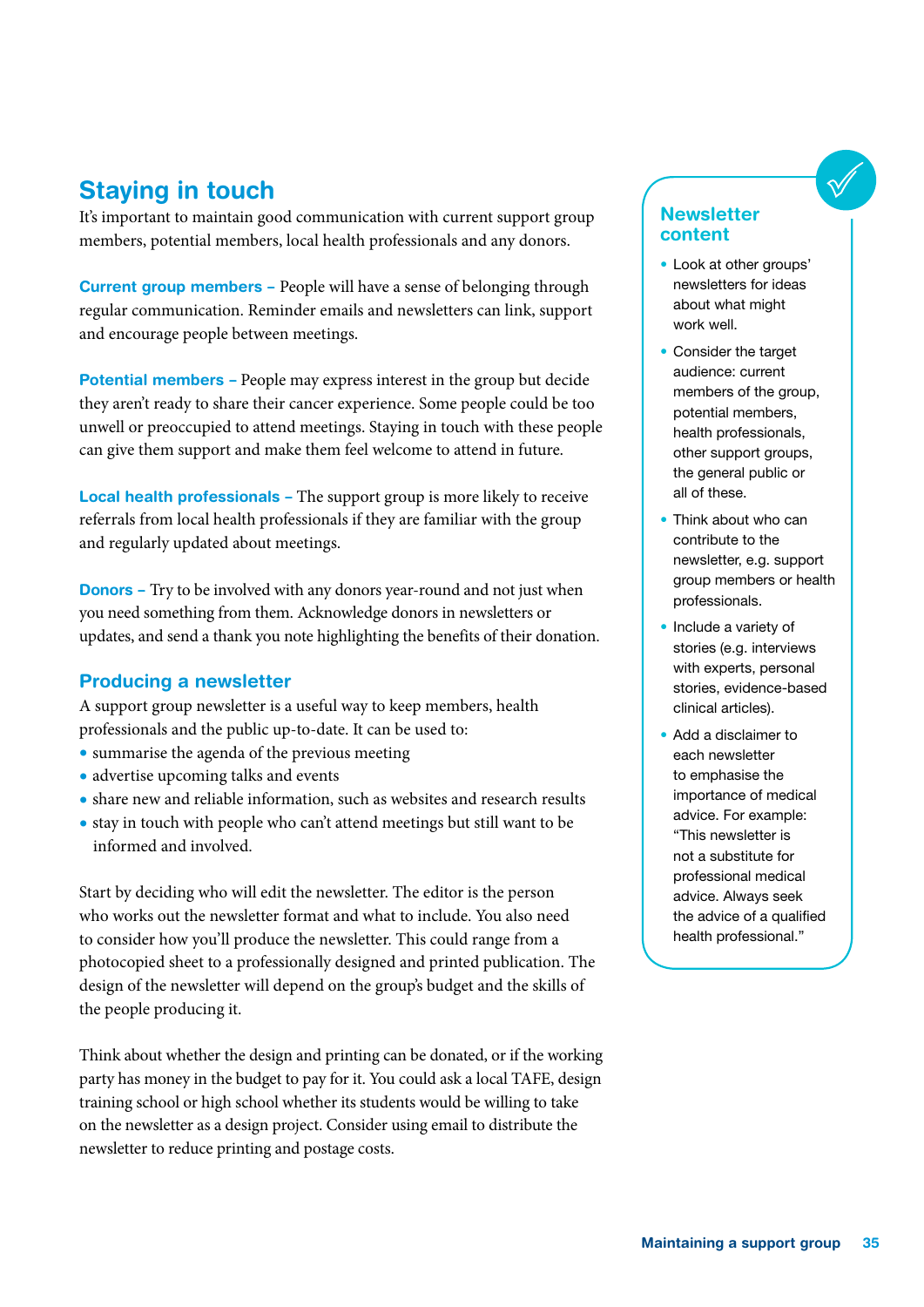## Creating a website

Some larger support groups have their own website or private Facebook page to promote the group and keep members up-to-date.

Basic websites don't cost a lot to establish or they may be free. Allocate someone to be responsible for keeping the website updated with the meeting schedule or a copy of the latest newsletter.

## Ongoing promotion

After the initial effort to recruit members to the group, regular promotion to attract new members will keep the group membership strong.

Use the group's history and current activities to promote it to the target audience (e.g. people with a specific cancer, carers and family members).

There are two issues worth revisiting annually.

## 1. Is the promotional strategy working?

Answer these questions to work out if promotions are reaching the right people:

- Has the promotional material been placed in the right locations?
- Is the promotion generating any kind of response?
- Are there ways to expand the promotion?
- Are there places where no-one is taking the information that's available?
- Does the working party have a media strategy?

Asking new and existing group members if they remember where they first heard about the support group may help you work out the most effective promotional strategy.

## 2. Does the promotional material need updating?

You may need to consider whether the design needs to be refreshed. There may be someone who could donate time and expertise to help with designing or printing promotional materials.

Look at the content and evaluate whether it accurately describes what happens in the support group. Consider whether the language or images are appropriate for the target audience.

**66** We promote our group through the clinic's patient manager and we send out flyers. We've also listed the group with the Cancer Council and with the area's breast care nurses. Because our space comfortably holds a maximum of 10 people, we find the current level of promotion sufficient.  $\bullet$ 

Katrina, metropolitan breast cancer support group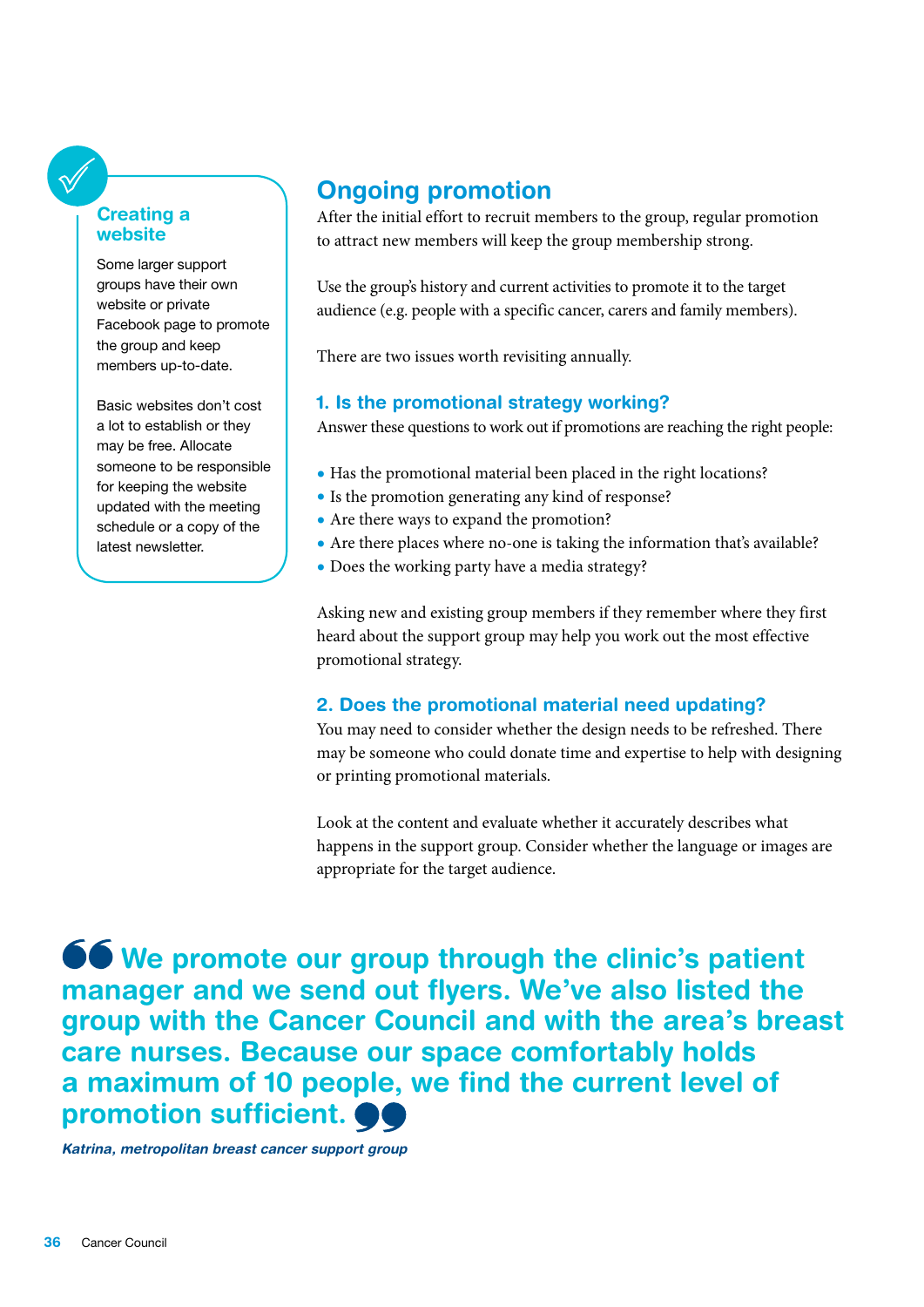## Evaluating the needs of your group

The needs of the support group will evolve as people's circumstances change and members come and go.

A successful group responds to members' needs; if there are different needs within the group, the working party should try to find ways to meet them. People's different expectations and requirements may create lively and broad-ranging conversations during the life span of the group.

In some cases, there may be a feeling that not everyone's needs are being addressed. For example, there may be tension between the needs of a newly diagnosed person and someone with advanced disease, or between someone with cancer and someone who cares for a person with cancer.

There are several ways to assess how well a group is functioning:

- Informally ask people for their views. Keep in mind that people may feel more comfortable being honest in an email rather than face-to-face.
- Review attendance records to look for patterns in the number of people who have attended meetings and the popularity of discussion topics or guest speakers.
- Ask members to complete a short, anonymous evaluation at least once a year – see the template on pages 64–65. Share the results with members and discuss ways to address any concerns.

It's also a good practice to renew the membership of the working party on a yearly basis. Members may consider swapping roles or no longer being part of the working party.

For more information, see *Changing priorities* on page 57.

### Chapter summary

- $\checkmark$  Maintaining a support group takes time and planning.
- $\checkmark$  Invite a variety of guest speakers to attend meetings.
- Create a library of resources for members to access, including printed and online information such as webinars and podcasts.
- $\checkmark$  Use email and/or a newsletter to stay in touch with members.
- $\checkmark$  Regularly promote the group to attract new members.
- $\checkmark$  Ask members how the group is going informally or conduct a short, anonymous evaluation.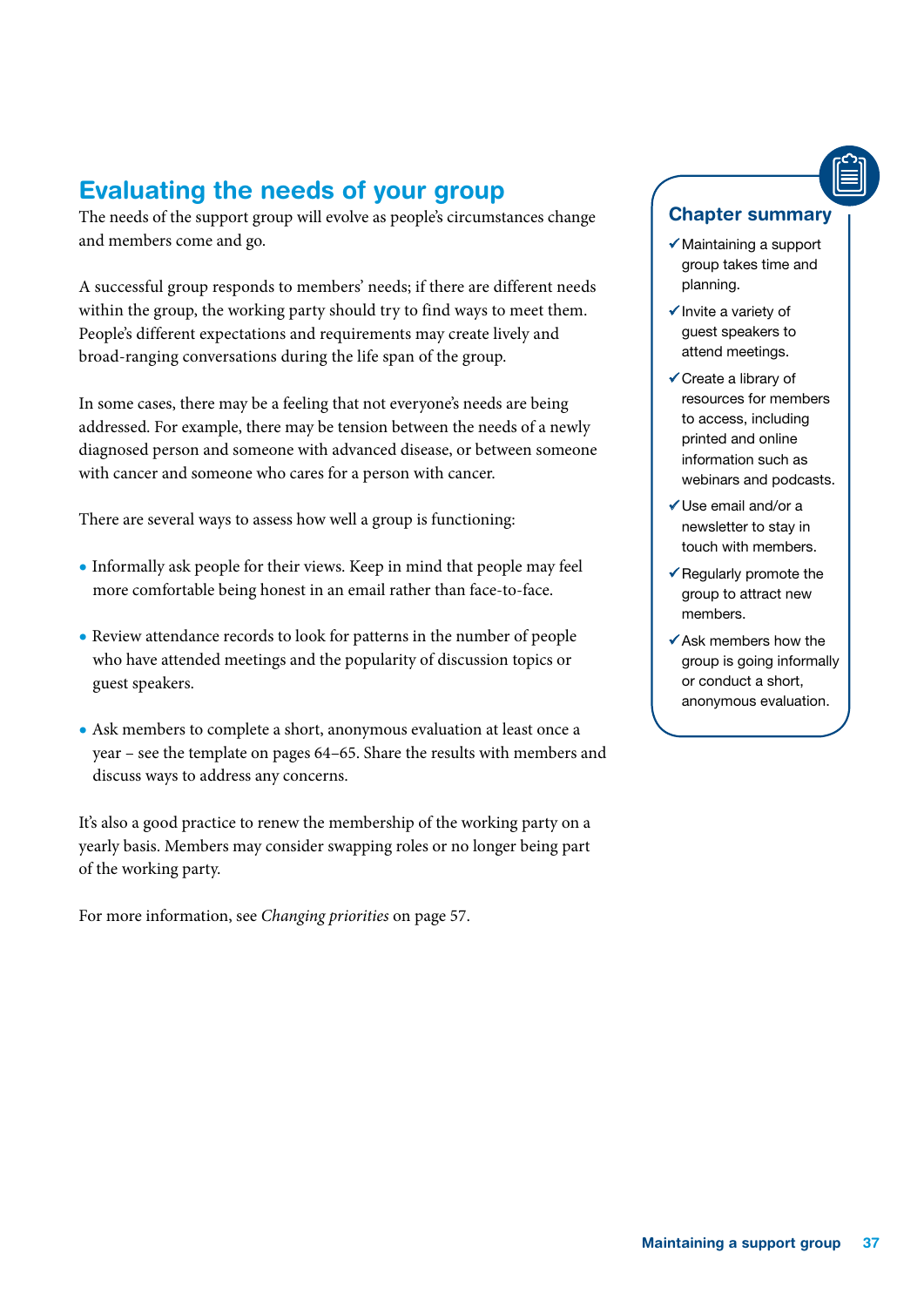

6

# group leader Being a

Leading a cancer support group can be rewarding, but it is also challenging and carries a lot of responsibility. Cancer Council recommends that the group leader and working party share the load. Looking after your own wellbeing is also important. This chapter might help you decide if you are the right person to lead a group.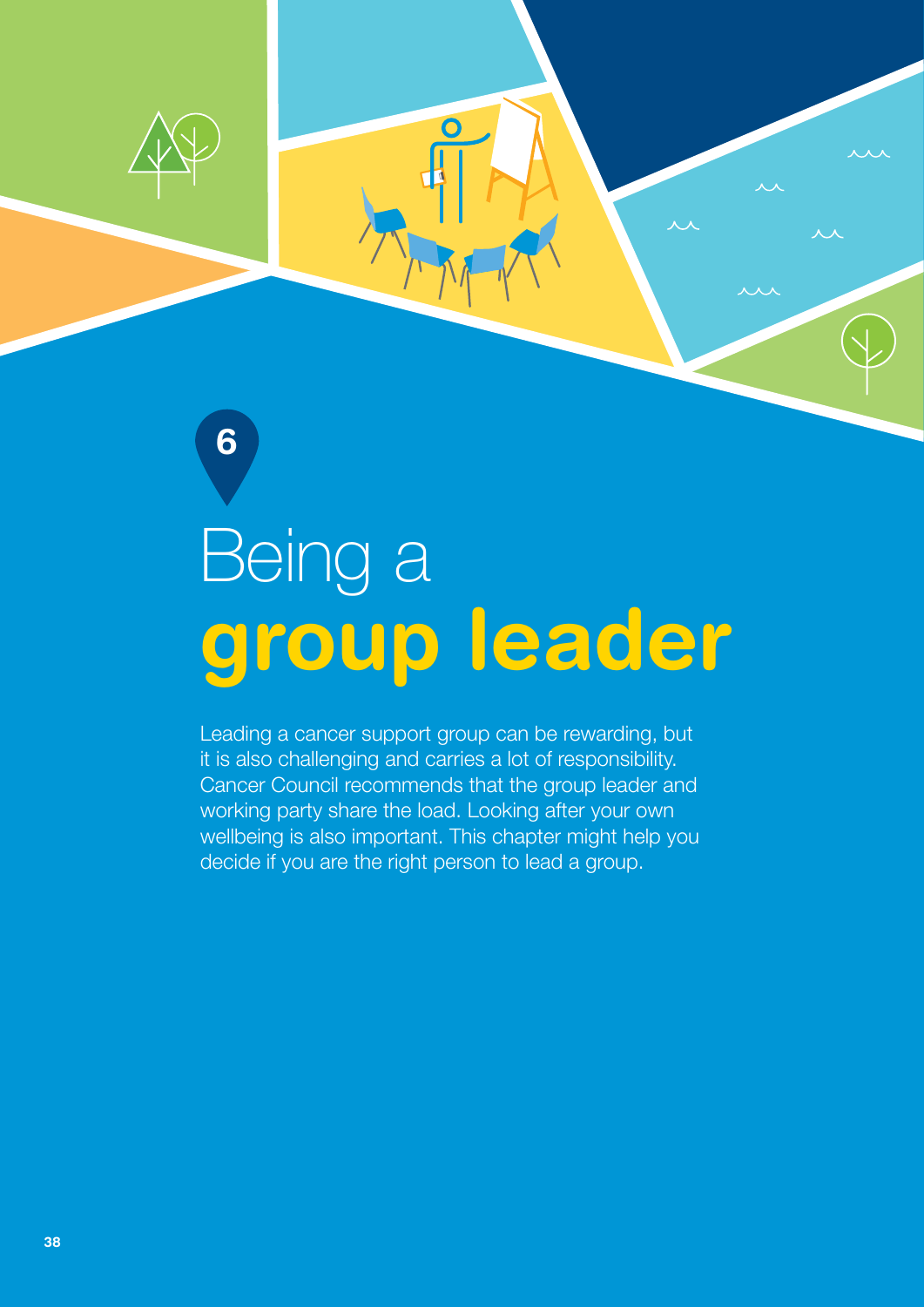## What a support group leader does

Your main role as a group leader will be to ensure that the group operates as smoothly as possible. You will also:

- keep the group in line with its purpose so that discussions benefit everyone
- manage membership (people joining and leaving the group) and act as the first point of contact for questions from potential and current members
- plan the format of each meeting, including discussion topics, guest speakers, activities, evaluations and inquiries
- work together with a co-leader to review how the group is progressing and support each other through debriefing (see page 42)
- provide ongoing administration, planning and promotion (perhaps with the support of a working party).

## Qualities of an effective group leader

It's helpful to understand what skills, knowledge and attributes you need to be an effective group leader.

Some general qualities include being open, objective and enthusiastic with good listening skills. Effective group leaders are well organised and can gently encourage people to participate in a group without being intrusive.

Group leaders with some administration, computer and promotional skills will be beneficial. An effective leader is able to separate their own needs from the group and maintain a balance between the group's needs and their own life. Taking time to look after yourself (see page 44) will help group leaders find the energy to keep running the group.

It's easier to be a good leader if you share the workload. Try to ensure that other group members are involved in running the support group from the start. Share the tasks as widely as you can, perhaps through a working party (see pages 14–15). Not only does this reduce your workload, it can also help identify potential future leaders.

#### Katrina's story

*I met my co-leader when we were both having radiation therapy for breast cancer. We communicate well and seem to be on a similar wavelength.*

*We both have a desire to help others and an ability to focus on members and not on our own needs.*

*I think group leaders need to prioritise the importance of confidentiality amongst group members. It's also important group leaders feel comfortable and confident asking for help from appropriate people or organisations such as the Cancer Council.* 

Co-leader, Breast Cancer Support Group (NSW)

## **66 One of the biggest challenges of running a** support group is having enough time and energy to sustain the group and yourself.

Katrina, metropolitan breast cancer support group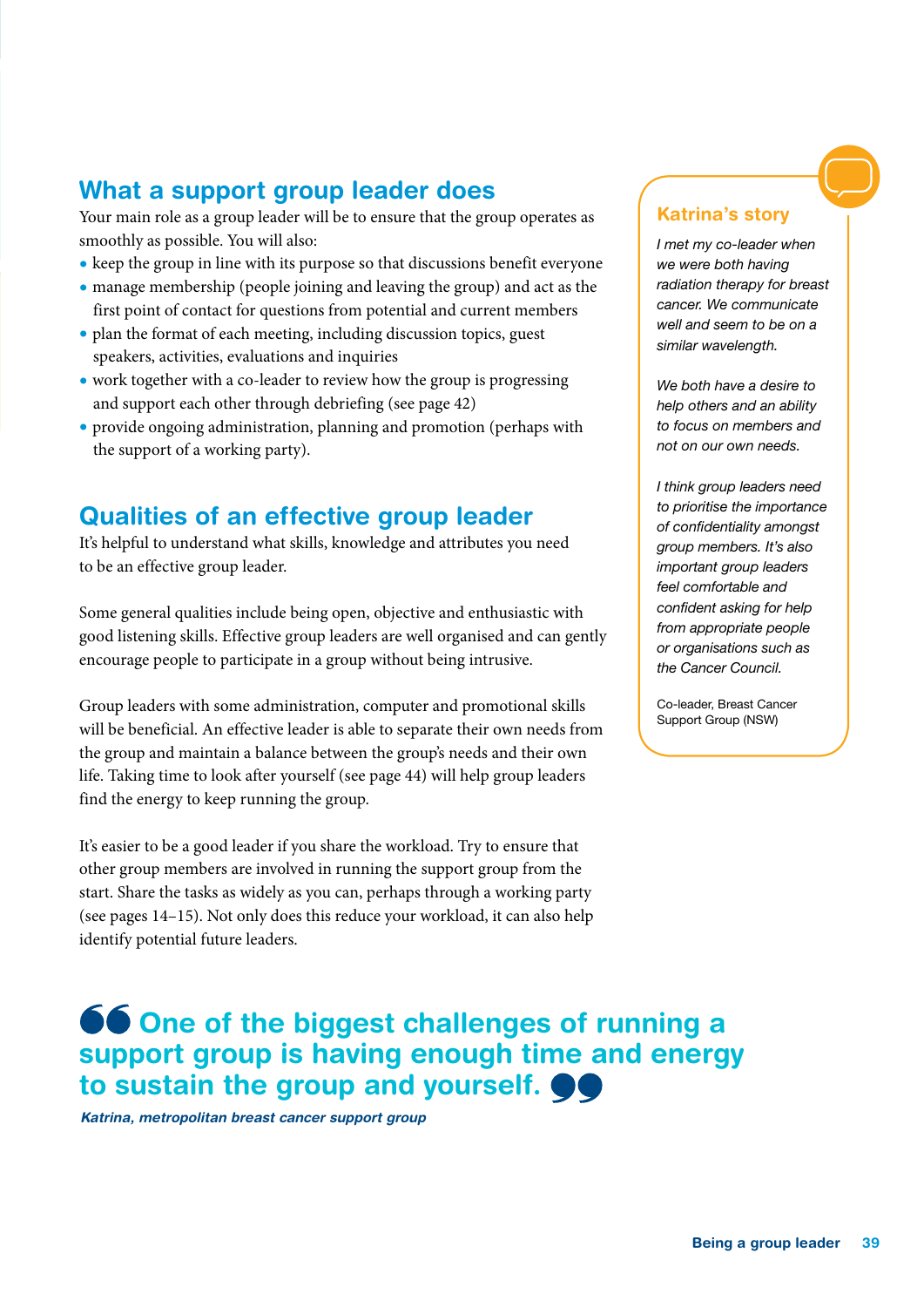## Responsibilities of a group leader

#### Before the meeting

- Prepare the agenda.
- Organise a guest speaker.
- See page 26 for more details.

#### During the meeting

- Keep meetings in line with the group purpose and agreement.
- Maintain confidentiality. Reinforce the importance of confidentiality at each meeting.
- Create a safe, friendly and warm environment within the group.
- Facilitate balanced and focused discussion – lead the discussion, don't dominate it.
- Speak in the first person using "I" statements.
- Be an active listener.
- Allow people to share their stories and express strong emotions without being rushed.
- Manage issues and any challenging members.
- Avoid making people feel uncomfortable if they'd prefer not to share their story.
- Don't offer health advice.
- Be comfortable with silence.
- Encourage each member to participate and to respect the views of others.
- Be honest if you don't know the answer to a question, say so.
- Find information to answer members' questions.
- Look for similarities between people's experiences.
- Stick to the start and finish times.
- Keep a sense of perspective: don't let the group rule your life, and recognise your limitations.

#### After the meeting

- Debrief with your co-leader or a working party member.
- Follow up with members.

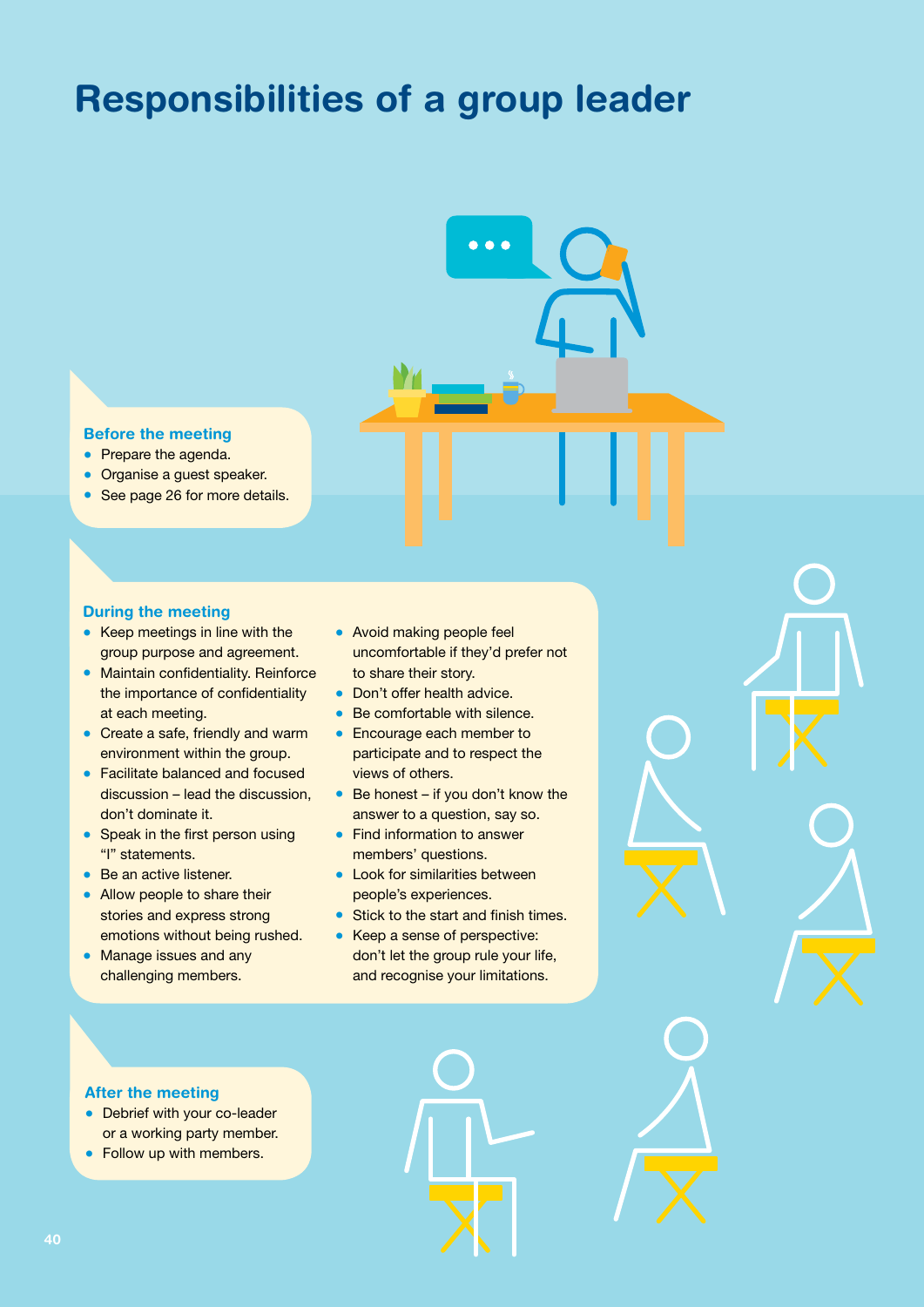## Establishing a regular format

A similar format for meetings will help create familiarity. Features of a common format include:

## Welcome members and help people settle in

Invite people to say their name as a reminder to existing members and for the benefit of new members. It's a good idea to have name tags at every meeting. Ask new members if they would like to introduce themselves. These icebreakers can also get people warmed up and talking:

- "What did you have for breakfast/lunch/dinner?"
- "Tell us about one item you're wearing and why it is special for you?"
- "What's the first thing you do on a Saturday?"

#### Remind members of the group agreement

Briefly run through the group agreement, e.g. the importance of confidentiality and finishing on time. You can also run through any housekeeping issues such as turning mobile phones to silent, pointing out the location of toilets, and what to do in case of an emergency.

#### Introduce the guest speaker or start a discussion

If a guest speaker is presenting, the group leader will need to introduce them. If you don't have a guest speaker, you might start the group discussion by asking people to talk about something important that has happened to them since the last meeting. This process might introduce a broader theme to discuss (e.g. changes to relationships, fears about death and dying).

#### Keep members engaged

If you feel people are getting tired and the meeting needs a lift:

- ask people to stand up, stretch and take a deep breath
- introduce a five-minute activity that will get everyone laughing
- have a break for refreshments and socialising.

#### Close the meeting

Although it may be tempting to wrap up the meeting quickly, it's important to have a definite close. This will let members' emotions settle and shift their focus to daily life. As part of closing the meeting, use a prompt to prepare people to move away from the group:

- "What is one thing you are looking forward to this week?"
- "What will you do when you leave the meeting today/tonight?"

When you are wrapping up the meeting, remind people about the date and time of the next one.

#### How to improve your leadership skills

Your local Cancer Council support group staff may be able to help you decide if you are ready for the role of group leader.

Some Cancer Councils run group leader training. This training explains what leadership involves and helps people reflect on boundaries. It is also necessary if you would like Cancer Council to recognise your support group in certain ways, for example, with promotion.

For more information about support group leader training, call Cancer Council 13 11 20.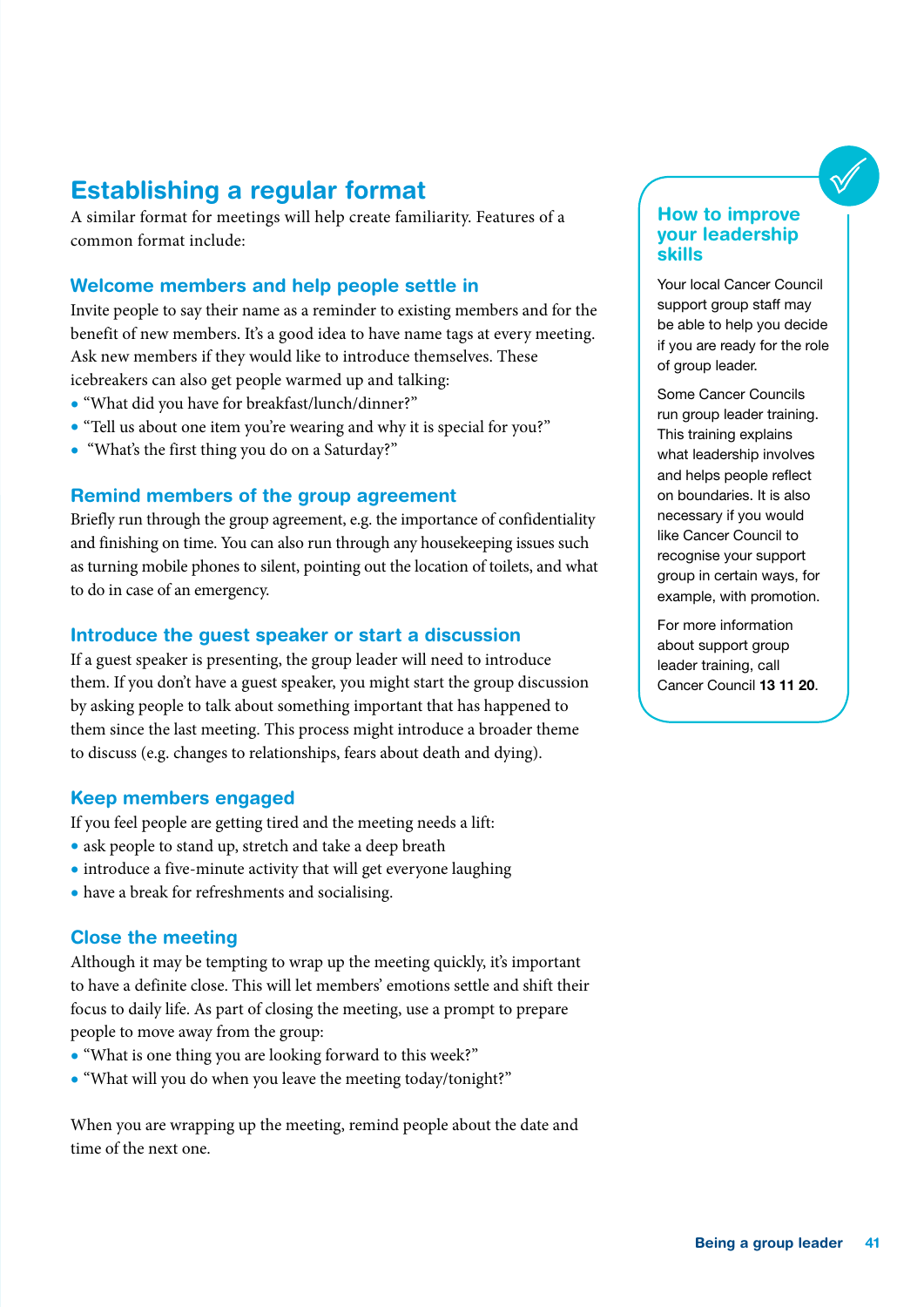#### How to debrief

If you are debriefing with someone, ask each other the following questions. If you are debriefing on your own, ask them of yourself.

- Was the number of people who attended as expected?
- Did people seem to stay interested during the discussion?
- Did anything unexpected happen at the meeting?
- How did the group respond to me/us as the leader/s?
- What went well?
- What could be done differently next time?
- How do you feel after the meeting?
- Do you have concerns about a specific group member? If so, what needs to happen next (e.g. should someone contact them to check on them and/or suggest other support)?
- What do you need to do, if anything, before the next meeting?
- How are you going to take some time to look after yourself?

## Preventing and managing burnout

Leading a support group can be a big responsibility and it may take a lot of time and energy. This can be draining at times, even for the most committed person. Even if other people are available to help, group leaders are at risk of burnout. This is when you feel an intense level of emotional, physical and mental exhaustion.

Signs of burnout include:

- the inability to concentrate on group members' stories
- a lack of satisfaction in completing tasks
- a reluctance about attending group meetings
- not "switching off" after meetings
- a negative attitude to tasks
- questioning whether your work is valued
- a sense of failure
- low self-esteem
- frustration and feelings of helplessness and hopelessness.

Anyone involved in running a support group is prone to burnout, but it's most common in leaders because of the amount of work they do. It's important for everyone in the working group to look after themselves and have their own support systems. See page opposite for tips on managing burnout.

## **Debriefing**

Debriefing is thinking about what happened during the meeting. It will help you monitor your wellbeing and the group in general. It's an opportunity to process any concerns or questions that might have come up.

Set aside some time after each meeting to debrief with your co-leader or another working party member. This can be done face-to-face, by phone or by email. You can also debrief on your own (self-reflection). Your local Cancer Council may be able to link you with another support group leader so you can debrief with each other, or you can debrief with Cancer Council support group program staff. Call 13 11 20 for details.

If it's not possible to debrief straightaway, try to set aside some time to do it during the following week. Once you get used to taking the time to talk to someone else or reflect on your own, it often becomes a habit.

If the group has regular guest speakers, discuss how the speaker was received during the debriefing. You may also use this time to consider speakers that might be relevant for future meetings.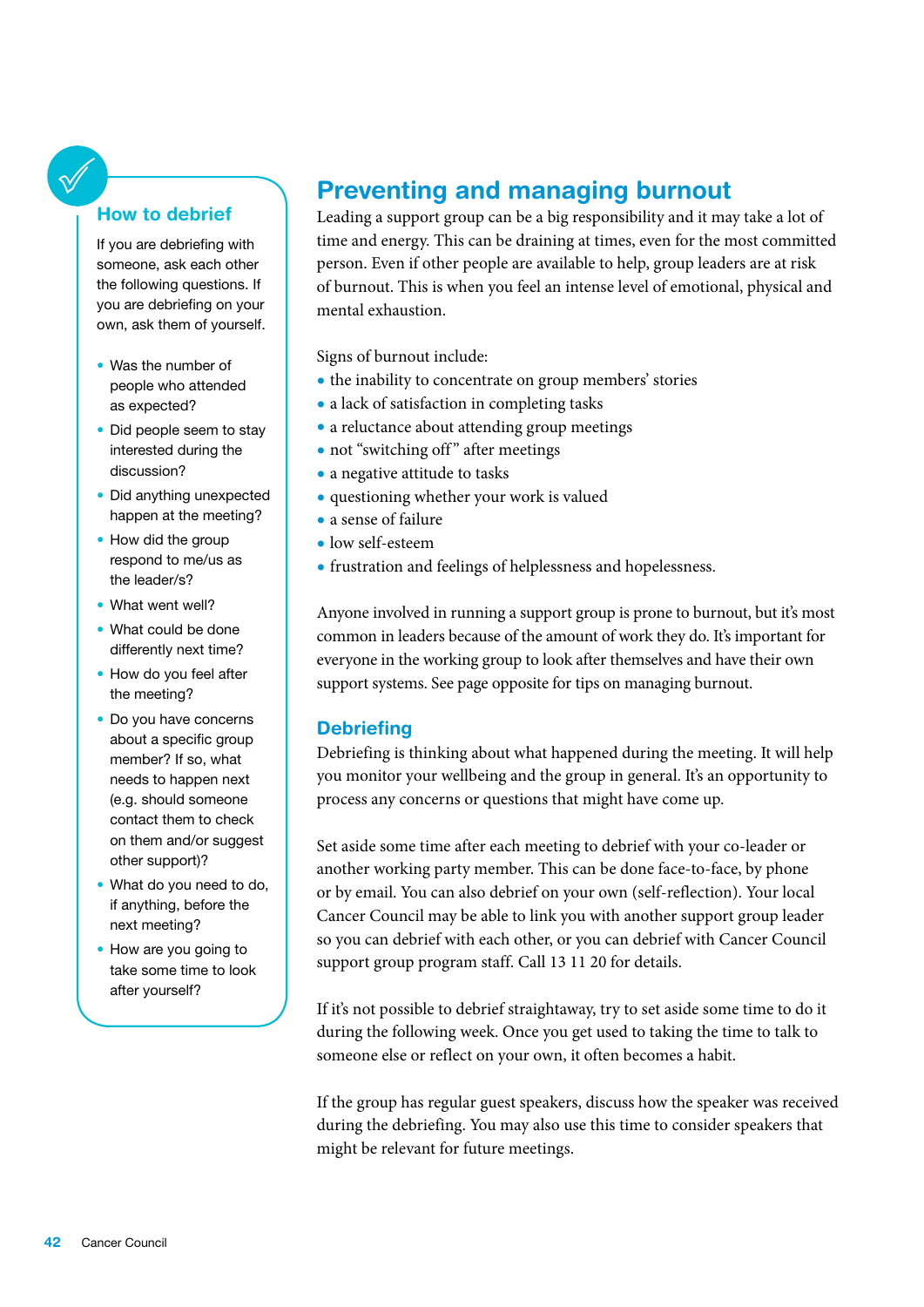## Ways to manage burnout

Try to be aware of your feelings and realise your limitations.

人人

<u>ri</u>

Let yourself enjoy life – take some time out from the group for a break.

Use relaxation, meditation and positive self-talk.

 $\bullet$   $\bullet$ 

Find support in your belief system, i.e. your religious or philosophical beliefs.

Make time for sleep, rest, nutritious food and exercise.

Call Cancer Council 13 11 20 or talk to a trusted health professional for support.

**Home**

Debrief after every meeting.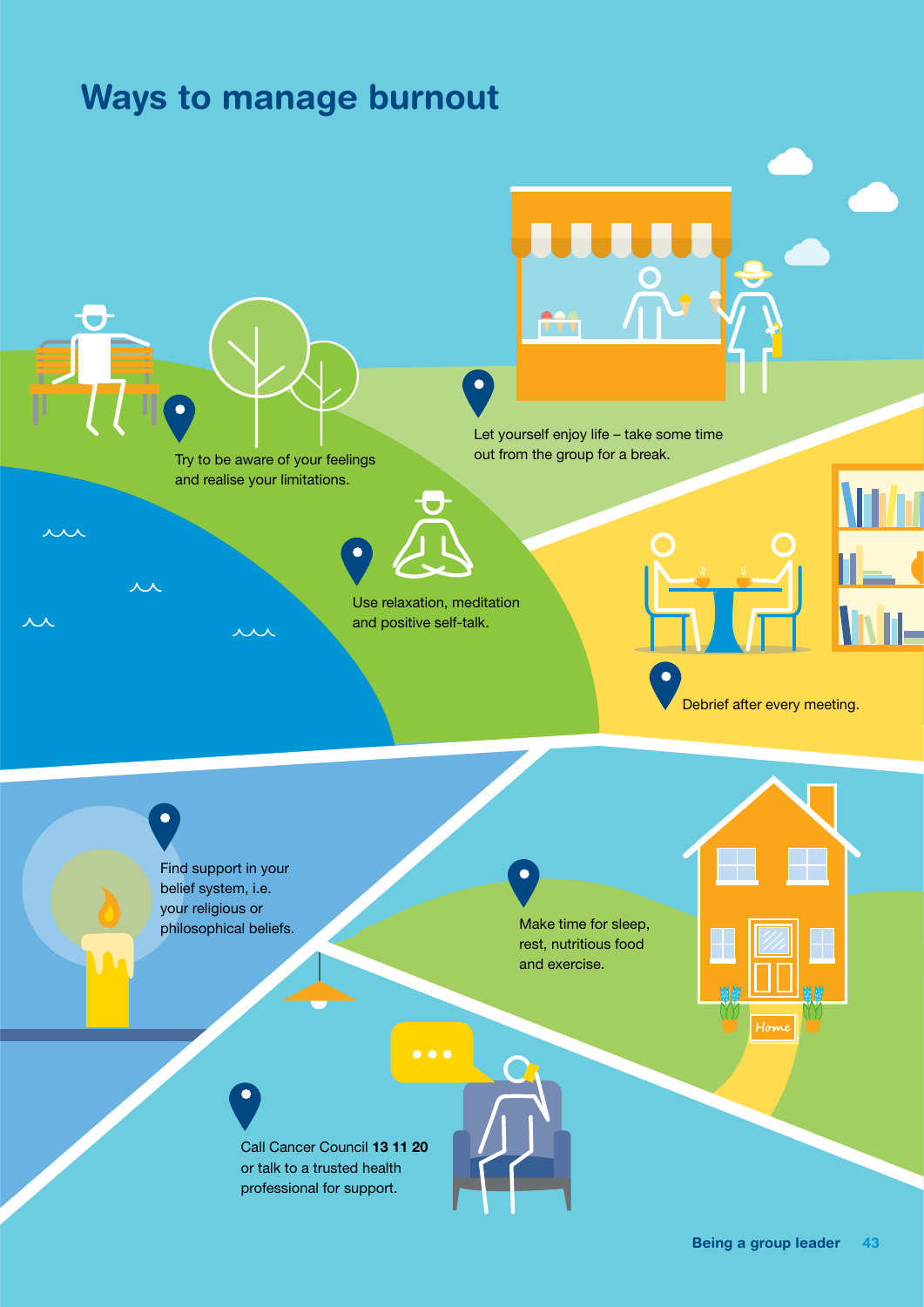## Ways to look after yourself

Taking time to look after yourself is known as self-care. It is not always easy to find time for self-care or you might think it's selfish to look after yourself. However, if you're feeling stressed or overwhelmed, you're less likely to be an effective group leader. Ways to look after yourself include:

- be active and eat well
- get enough rest
- limit the use of alcohol
- make time for your interests.

#### **Supervision**

This is a more formal process where you meet regularly with a trained supervisor to explore issues in the group.

Supervision can help you find ways to deal with issues as they occur and guide the group in a meaningful way. It can also improve and maintain wellbeing. However, not everyone is able to access a supervisor. In most cases, you have to pay for supervision, but if this is not possible, there may be other options:

- Ask a health professional in your area, such as a nurse, to meet with you. Although they might not be a professional supervisor, it may be helpful to talk to them about the group.
- Keep a journal for self-reflection and note down responses to questions such as "How did the group go?", "What would I do differently next time?"
- Some Cancer Councils have programs that provide opportunities for professional development and support – call 13 11 20 for information.

## Rewards of leading a group

Although running a support group has the potential to be stressful, for many leaders, the rewards outweigh the demands that are placed on them.

Support group leaders say the many rewards include:

- seeing the change in people from the initial shock and distress of diagnosis to adjusting to the news, becoming supported and feeling more in control of their lives
- learning more about themselves and developing new skills
- giving back to the community
- providing awareness about health issues
- meeting new people and sharing their stories.

**66** Being a facilitator makes me feel valued. I'm retired, and in my working life I was involved in running meetings – I feel that running this group is something I can offer to the community.  $\bullet\bullet$ 

Peter, regional cancer support group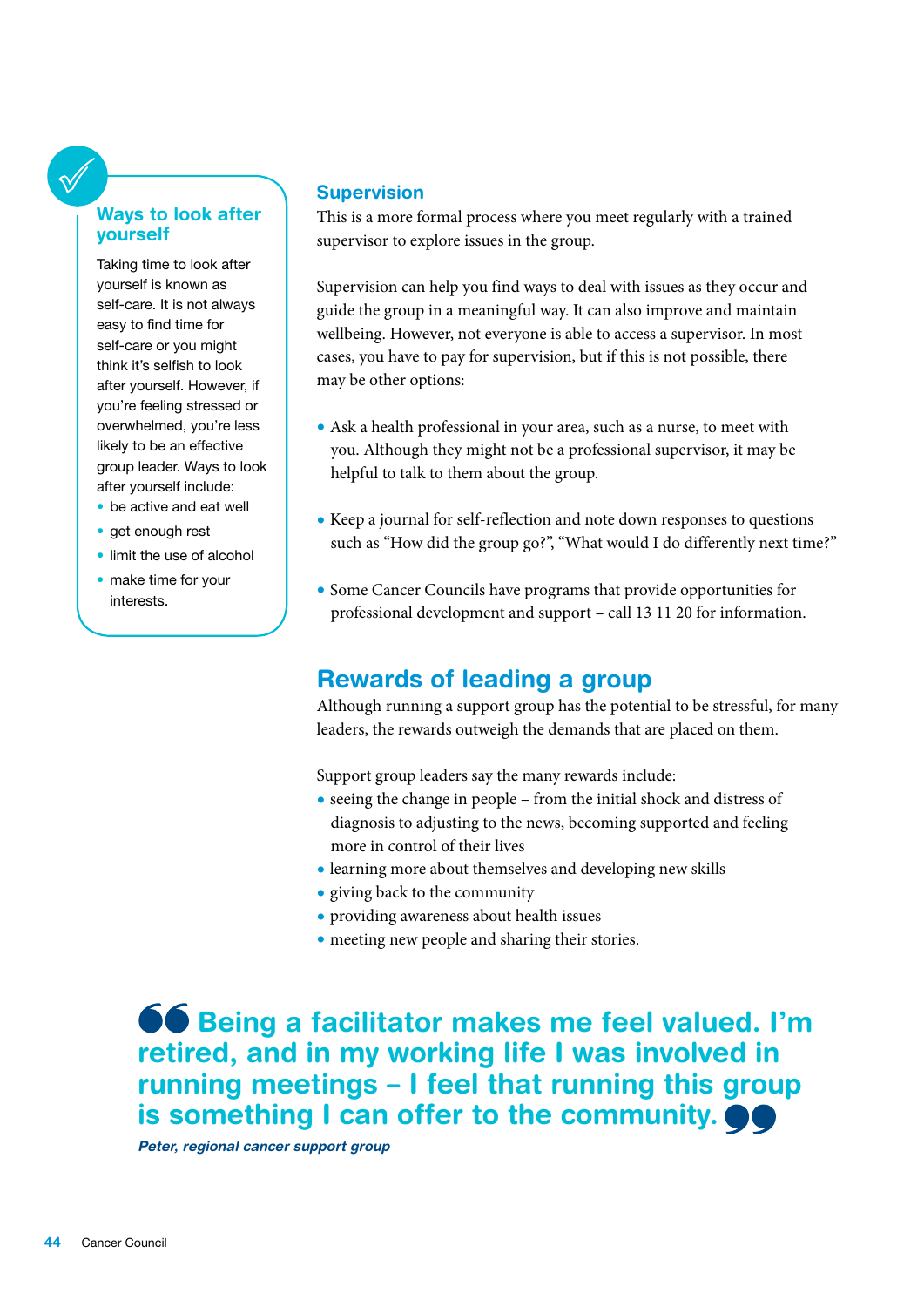## Managing boundaries

Group leaders need to manage the boundaries between their own cancer story and those of support group members. As a group leader, your focus will be on creating a safe space for members to share, rather than using group time to discuss the impact of cancer on your own life.

Leaders need a boundary between what they know about group members within the group and outside of it. If you interact with members socially or in the community, avoid talking about group conversations while at the shops, at a dinner party, or on the sidelines of a football match. Privacy and confidentiality must always be respected.

Managing boundaries can be challenging. It involves exploring your own emotions and knowing how to let others express theirs without allowing yourself to become upset or emotional. In fact, your story might not come up at all.

## Troubleshooting or stepping away

Leading a support group may mean dealing with challenging situations from time to time – see the following chapter for some examples and ways to manage these issues.

Some group leaders find that they don't enjoy the planning, paperwork and record keeping involved in running a group. Others find that the energy and focus required during meetings can be exhausting.

If your personal circumstances have changed, you may need to consider handing over the leadership role. See *Changes in leadership* on page 58 for further details.

### Chapter summary

- $\checkmark$  A group leader keeps the group operating as smoothly as possible.
- Effective group leaders are well organised and have good listening skills. They need to be able to separate their own needs from the group.
- Group leaders are at risk of burnout.
- $\checkmark$  Making time to debrief will help group leaders monitor their own wellbeing and the group's progress.
- $\checkmark$  Practising self-care will help group leaders be more effective.
- Although running a group can be stressful, many group leaders find it rewarding.
- $\checkmark$  Sometimes, a group leader needs to plan for someone to take over the group.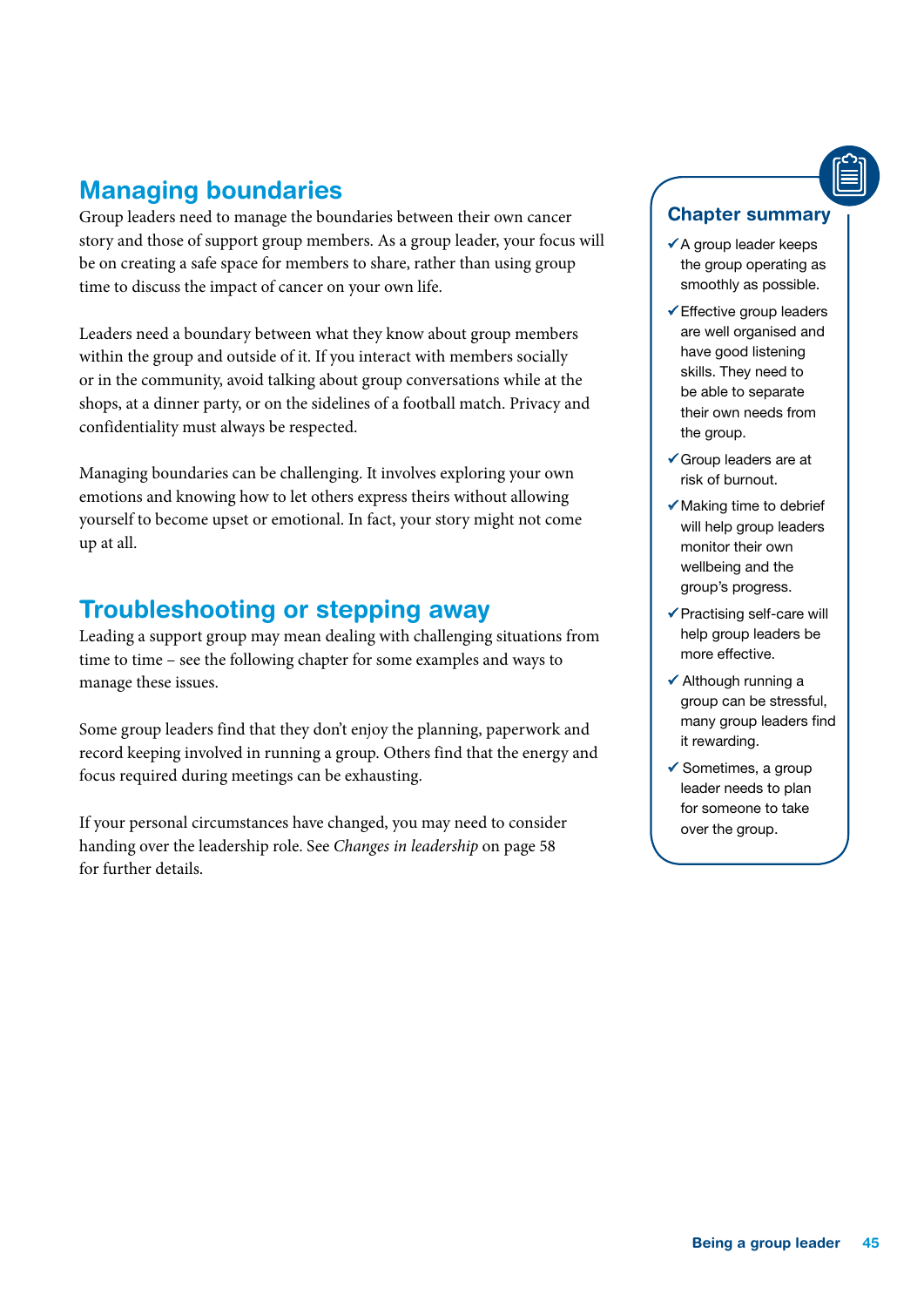

7

## challenges Facing

As a support group grows, there may be difficult issues to deal with, such as personality clashes within the group, debate over controversial topics, and group members getting sicker and dying. This chapter outlines challenges that may arise within the group and suggests ways to manage them.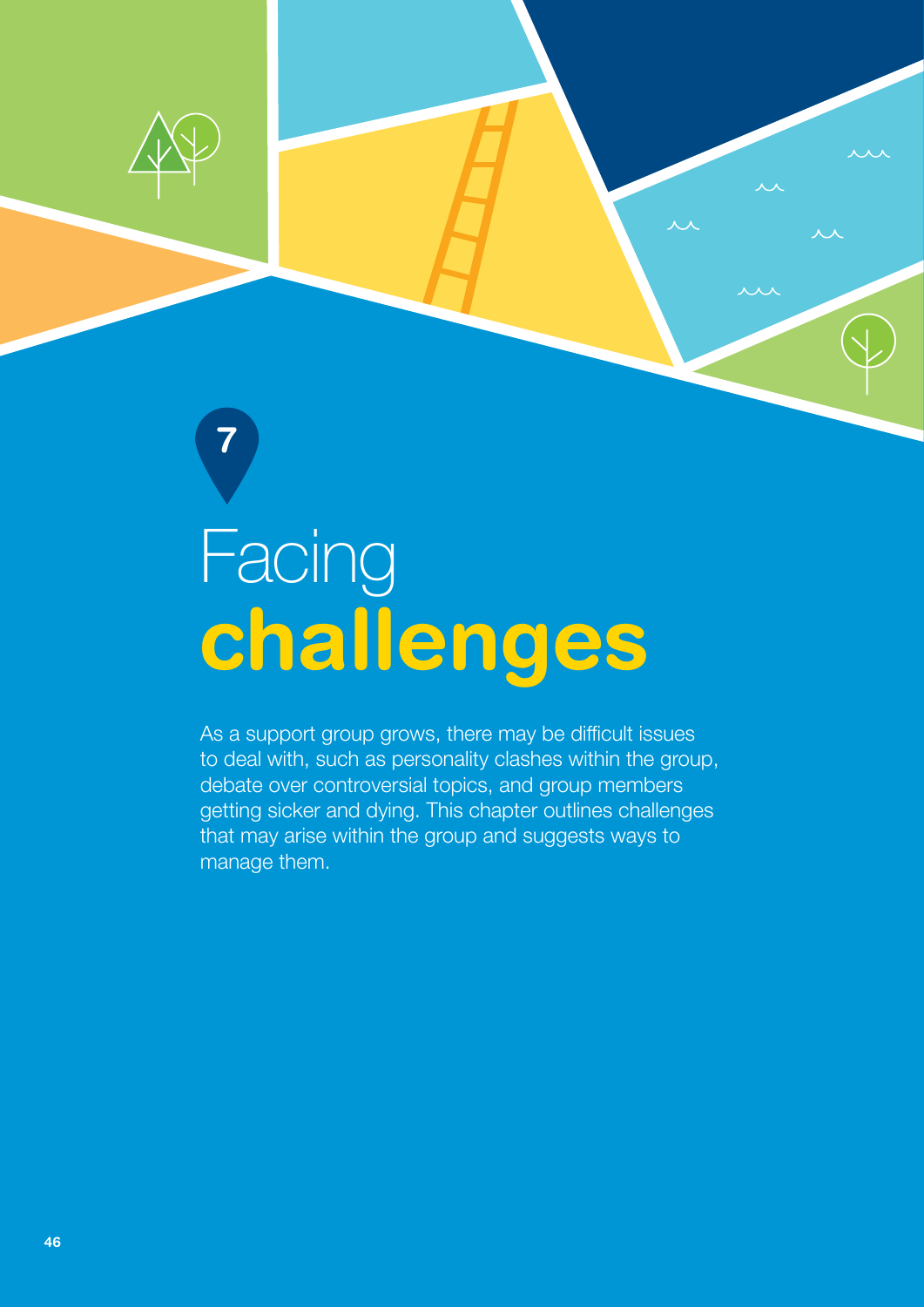## Someone who dominates the group

There may be a person in the group who takes over the discussion. They might seek attention and overshadow everyone else by:

- always having the "worst" problems or being in crisis
- constantly talking and filling silences
- being a know-it-all or "knowing" the problems of another group member (e.g. "I'm like that too") in a way that is not empathetic
- giving unsolicited advice and using "you should" statements.

People don't always mean to act in these ways, and they might be unaware of how their behaviour affects the group. However, their behaviour may cause other group members to refrain from contributing.

## Actions

- Remind everyone about the group agreement (see page 29) at the start of each meeting. For example, there may be a rule about listening without judgement and not talking over one another.
- Avoid pointedly discouraging someone who talks excessively; instead, encourage others to talk more and manage personal participation, e.g. you could ask, "What do other people think?"
- Pay attention to how other group members respond to the person who is dominating the conversation. If people aren't given a chance to have their say, they will expect you to intervene.
- Go around the group, giving each person a chance to talk (perhaps for an agreed amount of time).
- Divide the group into pairs to share ideas, then ask each person to summarise their partner's comments.
- Acknowledge a comment, even if it's not appropriate or helpful, then quickly involve others, e.g. "Jim, that was an interesting comment. Barbara, what are your views?"
- If someone is dominating too much of the discussion, limit eye contact and don't respond to unhelpful comments. Politely move on to the next person.

With difficult cases, consider changing the group agreement (e.g. set a time limit on speaking).

#### Have a quiet word

If a group member is continually dominating meetings, talk to them privately. Acknowledge the contribution they make to the discussion, and emphasise that every group member deserves a chance to contribute and share.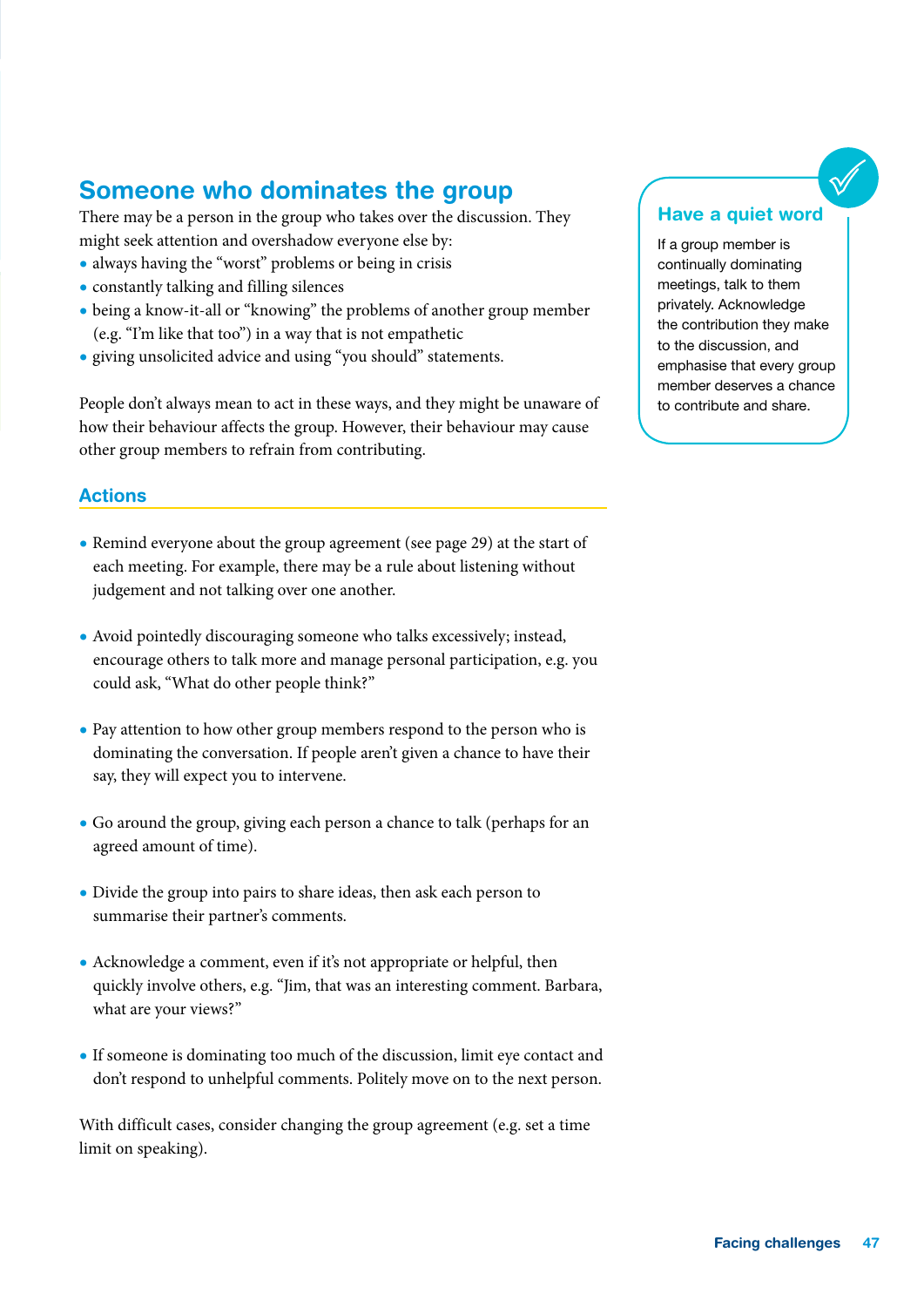#### Be respectful of health professionals

Sometimes people bring up their grievance with their doctor or treatment centre in support groups. To encourage a culture of respect with the medical community, remind people to not mention health professionals or treatment centres by name. It's a good idea to include this in your group agreement.

## Someone who is angry or disruptive

Anger is a natural emotion when discussing a cancer experience, and it isn't always a problem. People may be angry at the cancer itself, their doctors, their treatment and side effects, or the pain and suffering of their loved ones. The support group could be the person's only chance to express their anger in a non-judgemental environment.

Anger can be frightening if it's directed at the group or at you personally as the leader. However, it's usually not necessary to intervene unless the person doesn't cool off, or becomes hostile or verbally abusive.

## Actions

- Clarify the issue. What exactly is the person angry about?
- Focus on the issue, not the behaviour, e.g. "John, I'm sorry to hear you believe your doctor isn't listening to you about your lethargy and expects you to exercise more. I wonder if others in the group have experienced this problem?"
- Ask the rest of the group if they also get angry and how they deal with it. Hearing how someone else faced a similar situation might be helpful for the person who is feeling angry.
- Encourage "I" statements and active listening.
- Take a short break to allow the angry person time to cool off. Ensure they feel supported and ask if they'd like to speak with you privately.
- End the meeting with an open discussion. Wrapping up this way gives members a chance to have a "last word" about the meeting.
- Contact the member either immediately after the meeting or a day or two later to see how they're feeling.

**66** There was a meeting when one of the members expressed a slight degree of anger towards me. I debriefed with another group member the next day because I took that issue home a little bit.  $\bullet\bullet$ 

Meg, regional prostate cancer support group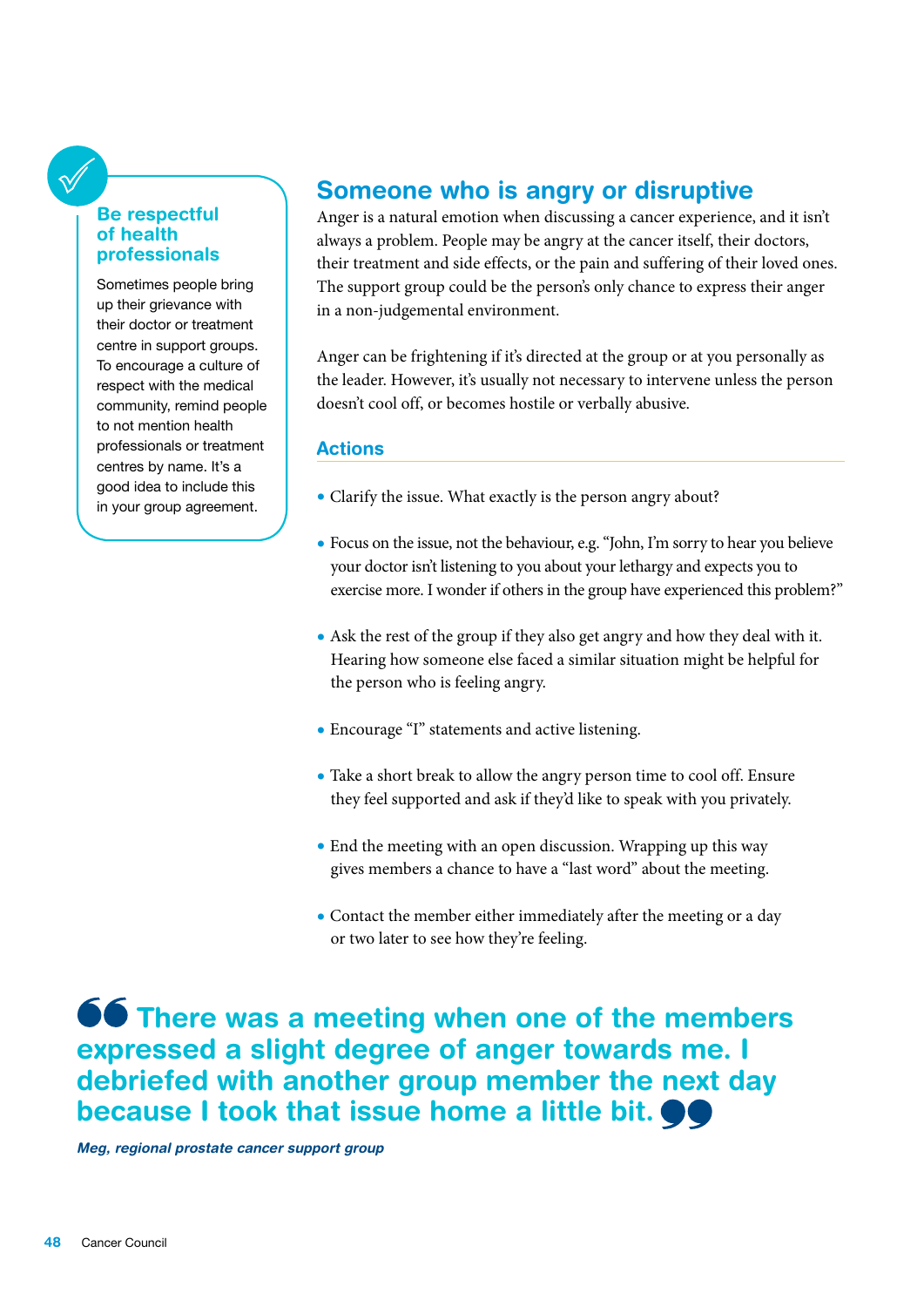## Someone who annoys you

At times, people's behaviour or comments will be annoying. It can be frustrating to have someone in the group who "pushes your buttons". You need to be understanding and polite to everyone and not just to people you like.

### Actions

- Monitor your reactions to people who annoy you. Thinking about what triggers your reaction can help you calm down.
- If you work with a co-leader, ask them to deal with the person instead. Talk about it when you debrief and work on strategies together.
- Acknowledge that nobody is perfect. You may sometimes need to apologise for what you've said to a group member or how you've said it. Say you're sorry, then move on.

## Someone who cries

Talking about cancer is an emotional experience so it's natural there will be tears at times. For some people, the group may be the first time they have felt comfortable enough to cry or given themselves permission to do so.

## Actions

- Make it clear to group members that it's okay to cry during a meeting. Always have a box of tissues available.
- Acknowledge the emotion being expressed without singling out the person. Group members may offer tissues or a comforting arm around the member's shoulders. Although their intentions are good, this may be an unintentional signal for the person to stop crying. A better response is to give them time to cry and ask if they want a tissue.
- Talk with the person quietly, either during the meeting or a break. Show them you care and ask if you can do anything to help them.
- If someone cries often or becomes disruptive, explore whether they might need other support outside the group, such as professional counselling.
- Contact the member either after the meeting or a day or two later to see how they're feeling.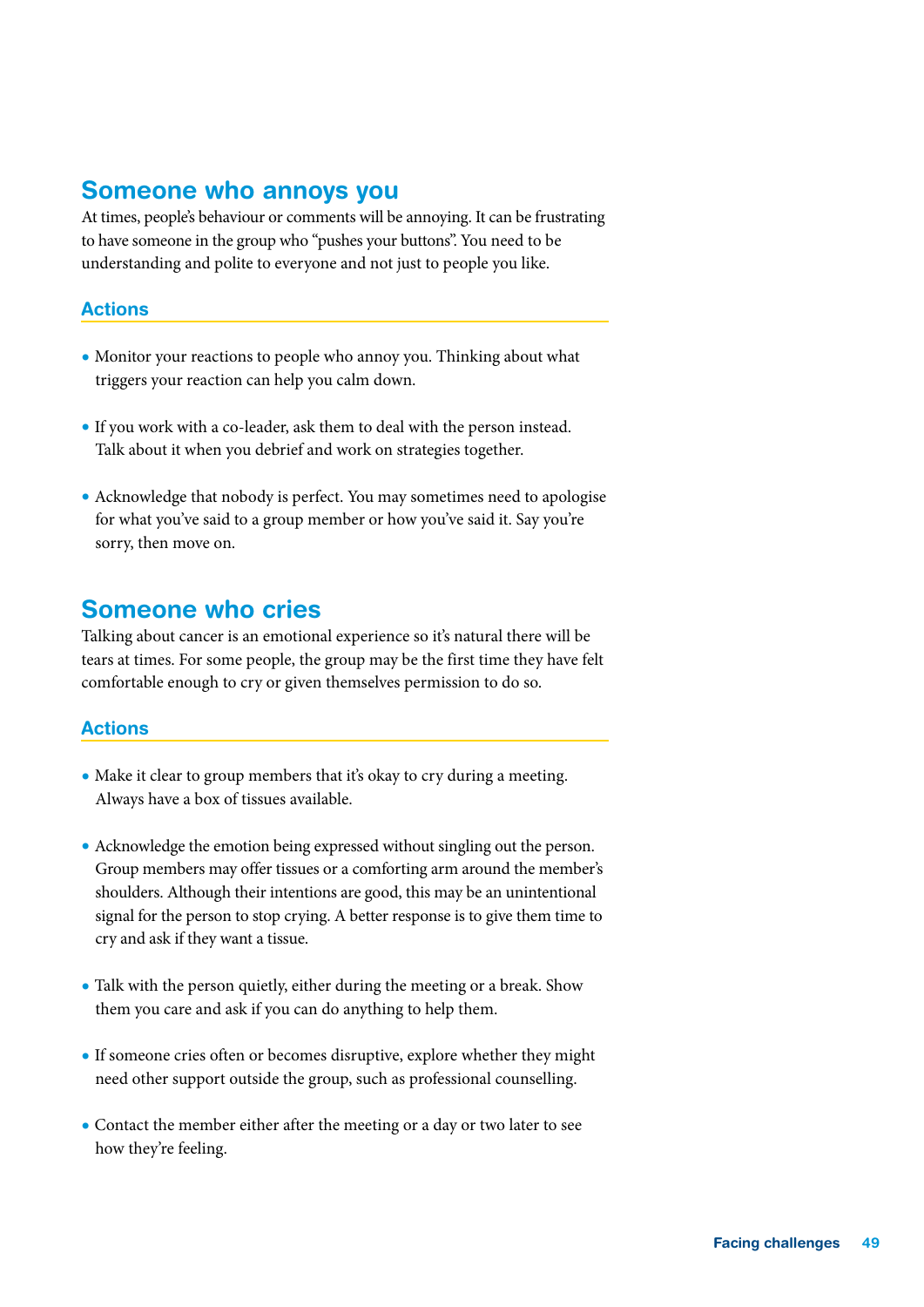## Someone who doesn't contribute

Members will contribute to the group discussion in different ways, and some members will talk more than others. Your group agreement might include a point on respecting people's right to participate as listeners, and not to speak if they don't want to.

People who don't or rarely contribute might be a problem if other group members start to feel resentful about sharing, or if there are several silent group members and not much conversation.

Members might not contribute because they don't like to interrupt, they may feel shy, or they may worry that they don't have anything worthwhile to say. It may be that English is not their first language (see page 13). Be aware of body language that shows the person is interested, such as nodding in agreement.

### Actions

- Use an alternative format, such as breaking into smaller groups to share ideas. In this setting, a quiet person might feel more comfortable to talk more.
- Draw the person into the discussion by asking questions related to their areas of expertise and interest. Be careful not to spotlight people and be mindful of their right not to speak.
- Reassure the person that they aren't the only one who feels vulnerable.
- Encourage a more active member to gently draw the quiet person out of their shell during the meeting.
- Before a meeting or during a break, check in with the group member. Find out if they would like to talk more and how they can be supported. The person may be happy with their level of participation.
- If someone is usually chatty and then becomes quiet, it could be a concern. You may want to talk to them privately to find out what has changed for them.

66 As a facilitator, I'm mindful to let everyone speak, but I don't push those who feel uncomfortable. I check in with them after the meeting.  $\bullet\bullet$ 

June, rural cancer support group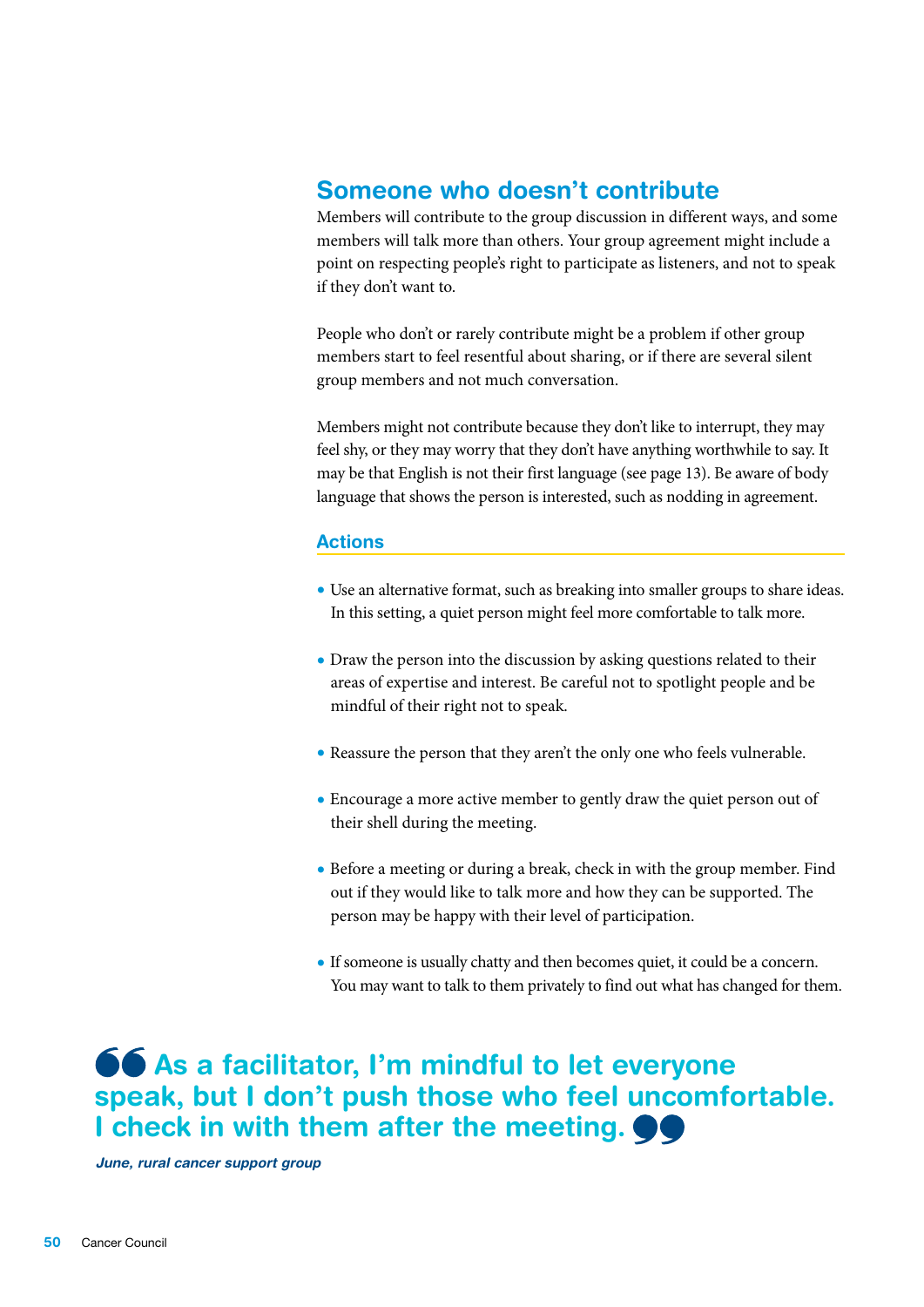## Dealing with survivorship issues

When treatment ends, many people find it takes time to find a "new normal". This process may take longer than expected, but there may be pressure from family and friends for life to return to how it was. It's also natural for people to worry about the cancer coming back (recurrence). Most cancer survivors are likely to experience this fear to some degree, and it may come and go, particularly before check-ups. This fear may affect a person's physical wellbeing, as well as their ability to enjoy life and make plans for the future.

#### Actions

- Ask people to reflect on their life priorities and what they can do if their goals have changed.
- Discuss ways they can take charge of their own health: maintain a healthy body weight, have a healthy, well-balanced diet, be more physically active, quit smoking, use sun protection, and limit or avoid alcohol.
- Arrange a guest speaker to talk about the risk of recurrence or what to consider when returning to work.

## Discussing controversial topics

It is common for support groups to talk about controversial issues from time to time. Some topics can cause lively discussion or debate. These may include complementary or alternative therapies, new treatments, positive imagery or positive thinking, faith and religion.

Everyone has a right to their own opinion – it's the leader's job to keep their own opinions private and keep discussions on track.

## Actions

- If the discussion becomes too intense, or if it gets the group off track, remind members of the group agreement to maintain focus.
- Ask if anyone has personal experience with the topic sometimes it's helpful to have input from someone who has been through it.
- Acknowledge how challenging it is to think about these issues and talk about them. Some people may never agree, and it's okay to have different opinions about issues.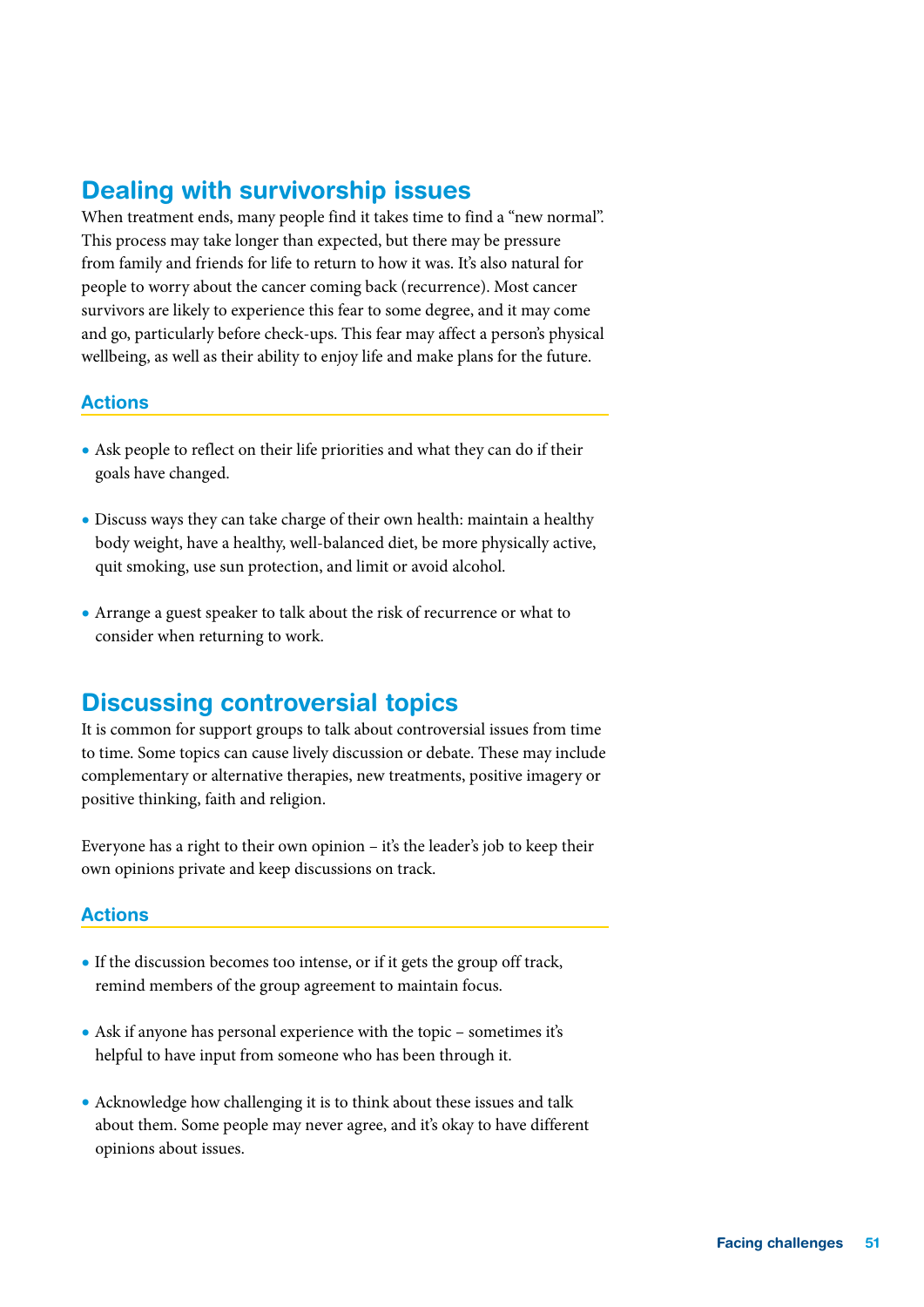- If someone is misinformed about a subject, refer them to the group's resources library – if there is one – or suggest they call Cancer Council 13 11 20. You may also be able to invite a health professional to speak about the topic.
- Keep up with your own self-care through debriefing and supervision (see pages 42–44) – facilitating controversial discussions can be draining.

### Complementary and alternative therapies

Complementary therapies are used along with conventional treatments such as chemotherapy. They tend to focus on the whole person, not just the cancer, and they may help people cope better with the symptoms of cancer and treatment side effects.

Alternative therapies are used instead of conventional treatment, and they can delay or stop the cancer being treated effectively.

Cancer Council supports evidencebased treatments, which may include some complementary therapies. Many alternative therapies have not been scientifically tested.

It can feel empowering to try a new therapy, so it's important that group members feel comfortable talking about their decision. See Cancer Council's *Understanding Complementary Therapies* booklet for further information.

## Dealing with disease progression

Support groups are likely to include people diagnosed with cancer at different stages. A member who has been newly diagnosed with stage I cancer may be sitting next to someone whose cancer is advanced when they are first diagnosed or has come back (recurred). Their support needs will probably be very different.

Members who have just been diagnosed may find it difficult to listen to discussions about advanced cancer or the possibility of death, and simply want basic information about cancer and support coping with the diagnosis. It can be particularly challenging in a group where most people are well and one member's cancer recurs.

Some people with advanced disease may feel that others don't want to hear about the experience of living when cancer has spread or face the possibility of death. They may feel concerned about making others uncomfortable.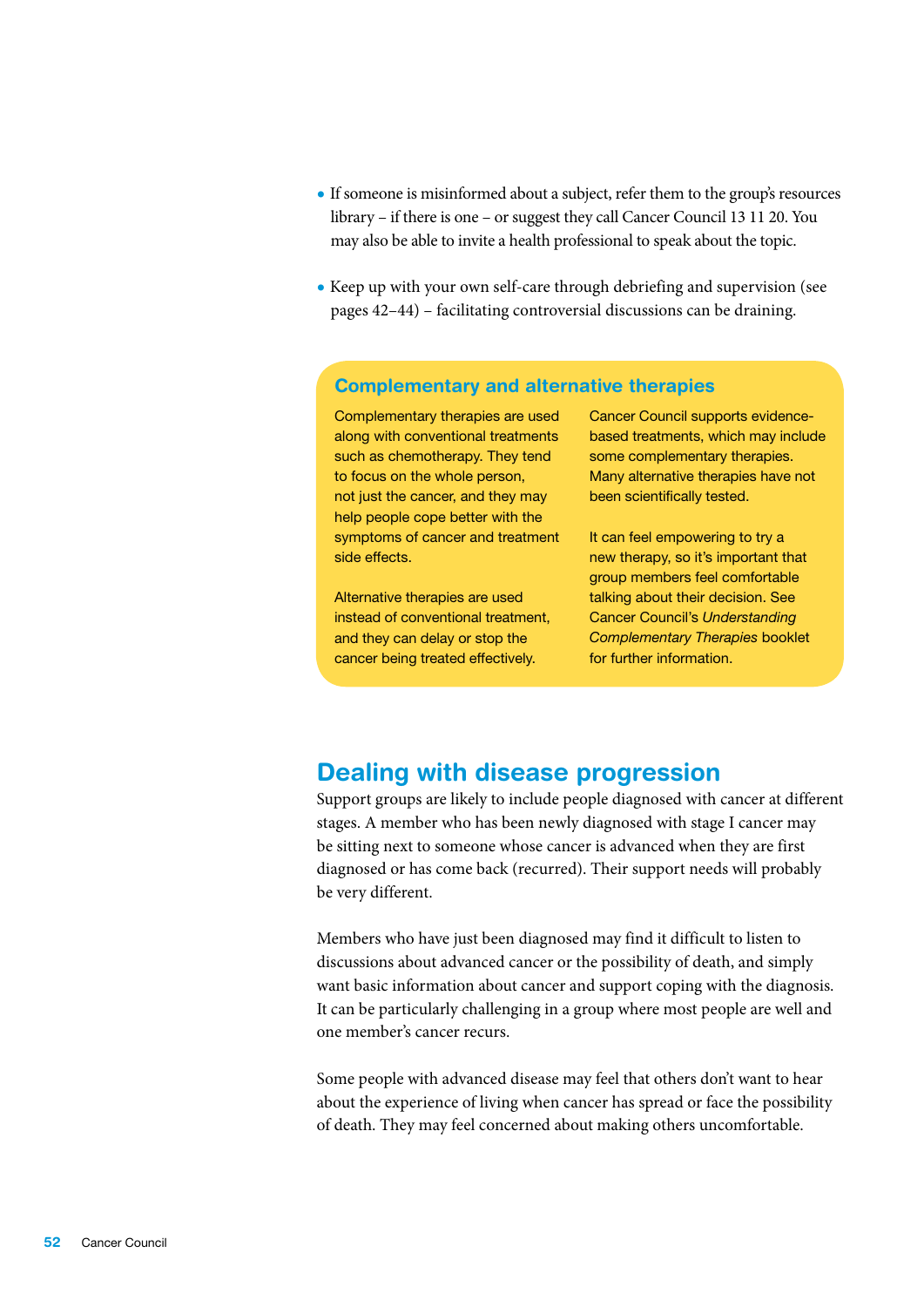### **Actions**

- Acknowledge that people in the group have different needs and that everyone's needs are valid.
- Some groups separate people with advanced disease into smaller groups for discussion. People with advanced cancer may prefer to chat with others facing the same degree of uncertainty so they can work through issues of death, meaning and isolation together.
- Let people know they can talk to you privately after the meeting if you are worried about how they are coping.
- Review the group purpose to ensure that it's addressing the needs of all group members.
- Organise guest speakers to talk about topics that cover a range of situations, from diagnosis and fear of recurrence through to advanced disease and palliative care.
- Consider if there's a local group that would more appropriately meet the needs of a person with advanced cancer.
- Suggest the person join the Cancer Council NSW National Telephone Support Group program for people in any state and territory living with metastatic or advanced cancers. Call 1300 755 632 for more information. Some people might like to join Cancer Council's Online Community, [cancercouncil.com.au/OC.](http://cancercouncil.com.au/OC)
- Refer people to 13 11 20 to find out about programs supporting people living with advanced cancer.

**66** What do you do when two people have the same disease and one person is becoming sicker and one person is getting better? When a group member goes to the next stage, it affects the way people feel about their own survivorship.

Max, rural cancer support group

### Seeking help in an emergency

If a person is feeling suicidal during a meeting, make sure someone stays with them during the immediate crisis. Tell the distressed person that you need to make sure they are okay and you are going to seek some help. Ask them if there is someone you can call for them. If the person's life is in immediate danger, dial 000 for emergency services. You may feel unsure or nervous about calling, but 000 staff members are trained to deal with these types of situations.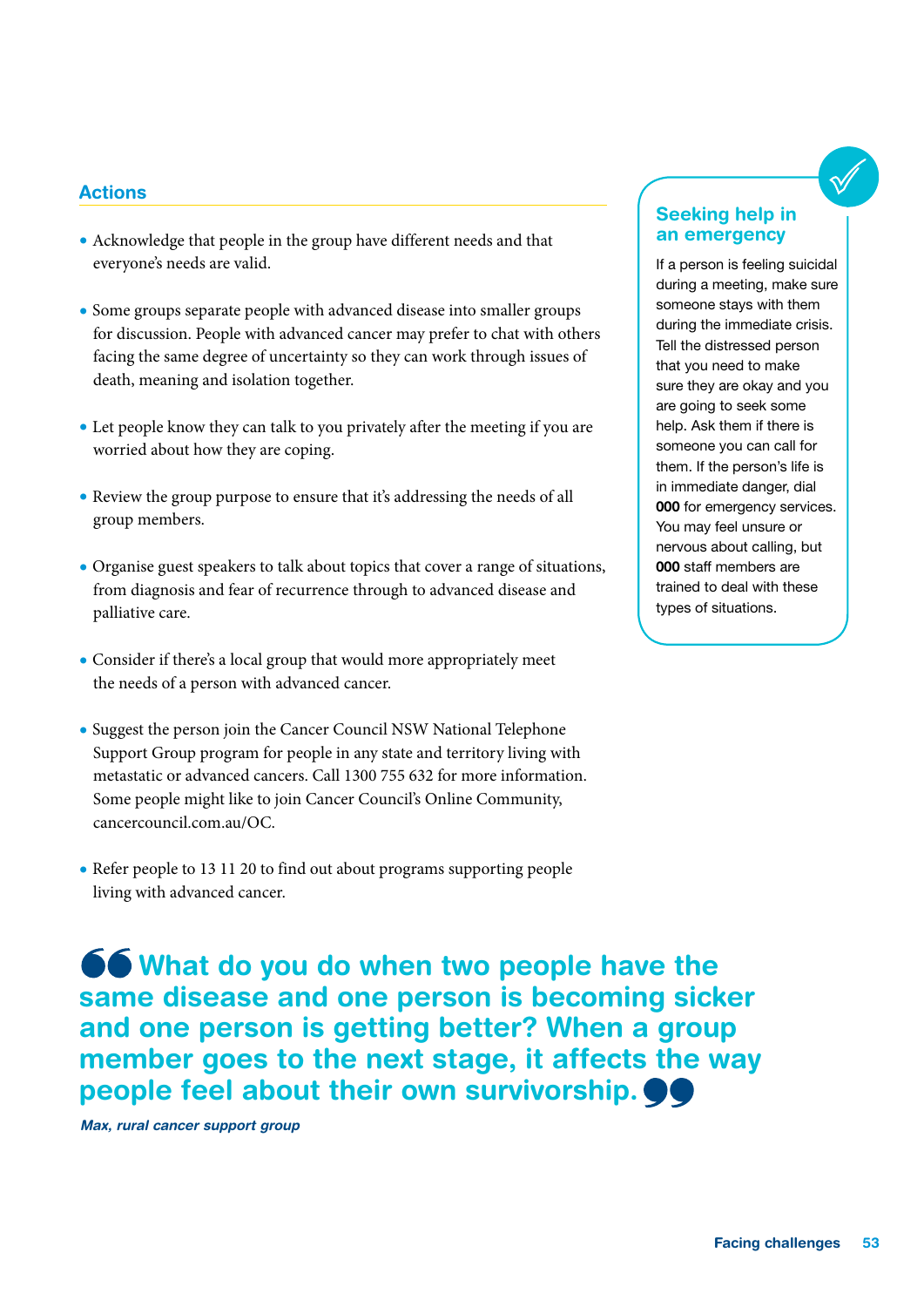## Being aware of suicide

Although suicide is rarely an issue in a cancer support group, it's important to know what to do if you think a group member may be at risk of taking their own life. People who are feeling suicidal may hint at what they're feeling during group discussions. For example, they may use phrases such as: "No-one can help me", "What's the point?" or "I can't take this anymore". Their appearance or behaviour may change over time – they may not be as well-groomed as they once were, or they may be more prone to emotional or angry outbursts.

During a meeting, if someone says or does something that leads you to believe their life is at risk, it's important that you take the situation seriously and that the person feels heard and believed.

Talking about suicide doesn't increase a person's risk of suicide or put ideas into their head. In fact, it's important to let the person know that it's okay to talk about suicide and that help is available.

### Actions

- If you have a co-leader, ask them to take over the meeting if you need to take a distressed member somewhere quiet and out of earshot. If you lead the group on your own, ask another group member to fill in for you.
- The best approach is to ask the person directly, "Are you thinking about suicide?" If the person answers yes, ask them if they have a plan to end their life, e.g. a stockpile of pills to take.
- Encourage the person to talk, and listen to them without judgement and without giving advice. Take them seriously and don't deny their feelings. People often feel relieved when they are able to talk about having suicidal thoughts.
- Don't attempt to counsel the person refer the matter to an appropriately qualified person as soon as possible.
- Ask if there's someone they can call or you can call for them. You or the distressed person can contact the Suicide Call Back Service for free professional phone or online counselling. Call 1300 659 467 or visit [suicidecallbackservice.org.au](http://suicidecallbackservice.org.au).
- When the crisis has passed and the person is safe, it's important to look after yourself through debriefing and/or supervision (see pages 42–44).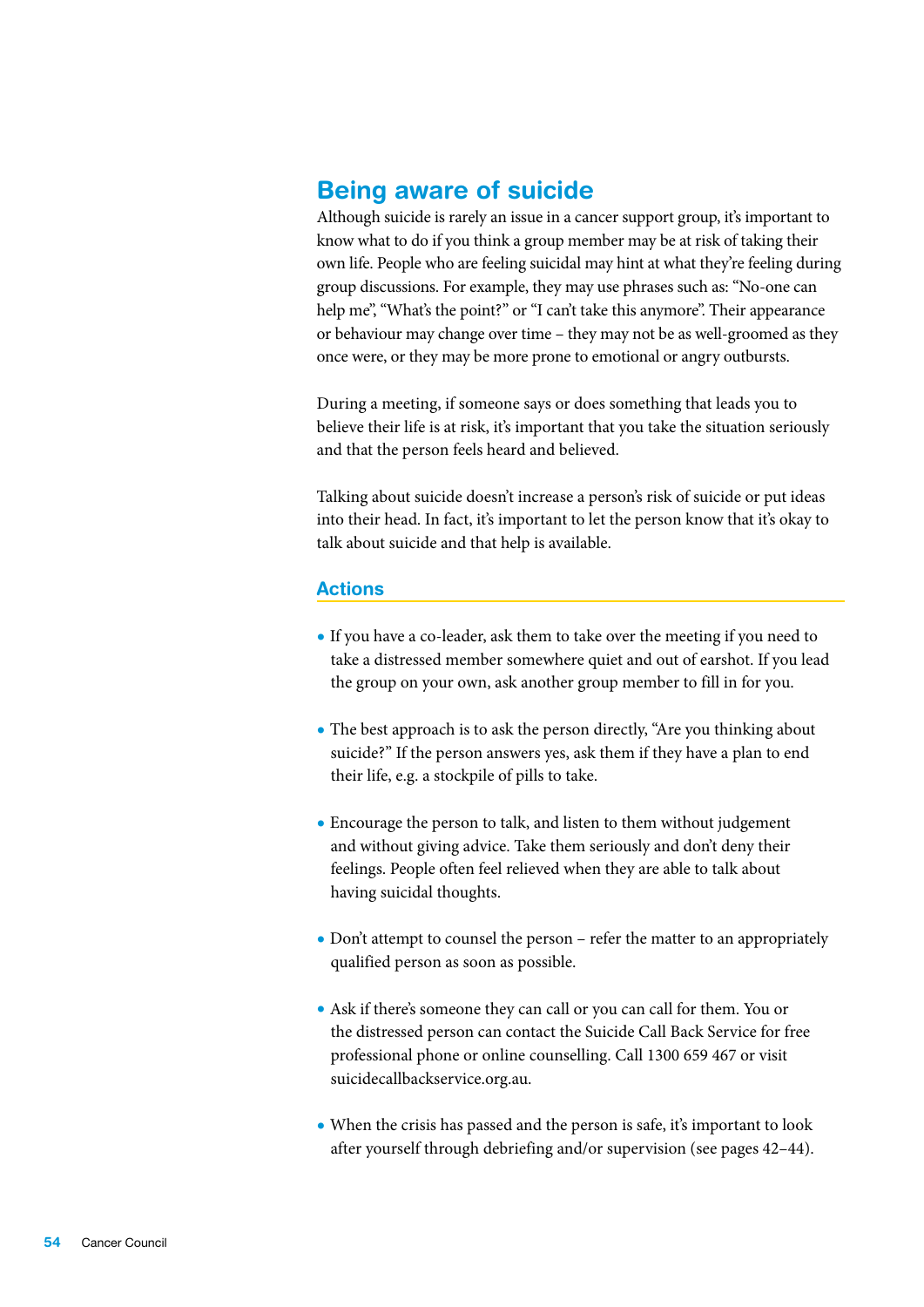## When a member dies

Many support groups have to deal with the death of a member at some stage. It is difficult and distressing when a member dies. People in support groups often become close, and the loss of a member can be deeply felt.

The death of a group member is one of the hardest issues for group leaders to deal with, as they have to acknowledge the loss while minimising the impact on the rest of the group. At the same time, they are dealing with their own grief.

It can be helpful to talk about a death within the group before one occurs. Consider including a bereavement counsellor on the list of guest speakers when planning discussion topics for future meetings. This will show members that death is an important issue. The discussion will allow the group to talk openly about dealing with the death of a member.

## Actions

- Deal openly with a group member's death. What the group does after a person dies is highly symbolic.
- At the first meeting after someone has died, announce the death and spend a moment or two remembering what made that person special. People may find it easier to talk more openly if everyone acknowledges how difficult the situation is. If people don't want to share, don't push them to talk. The discussion may be a prompt for personal reflection.
- Some groups develop a ritual around the death of a group member, e.g. lighting a candle at the meeting when the news of the death is shared.
- After paying tribute to the person, take a break and come back together to continue the meeting. This ensures the topic of death doesn't dominate the entire meeting.
- Some leaders prefer to call group members when a person dies so no-one gets a shock at the next meeting. This also allows people to plan to attend the funeral or memorial service, if appropriate.
- Some Cancer Councils provide workshops for support group leaders on grief, loss and change. Contact your local office on 13 11 20 to ask about what's available.

#### Planning a memorial and tributes

There are many ways to remember people and their contribution to the group:

- Use group funds to send flowers or a card to the family.
- Write a note to the family. Ask if anyone else in the group would like to include their thoughts or wishes.
- Include an article about the person in the next edition of your newsletter, if you have one.
- Plant a tree or a flower in a local public garden.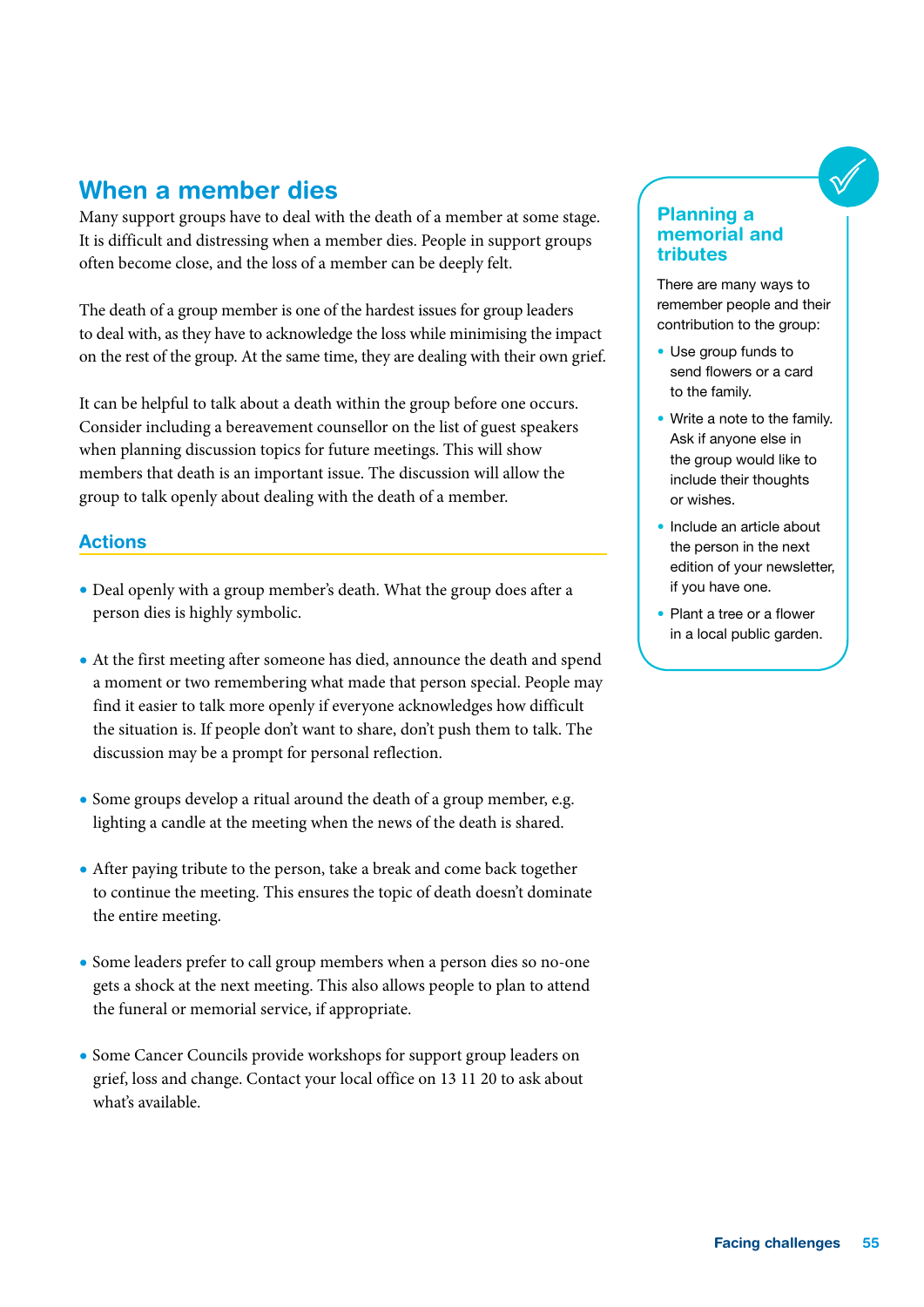8

## needs of a group The changing

Over time, there will be changes to the leadership and membership of the support group. If you no longer want to lead the group and no-one is available to take your place, the group may be forced to close. In other cases, the group may stop being viable, for example, if attendance drops or members feel they no longer need the support.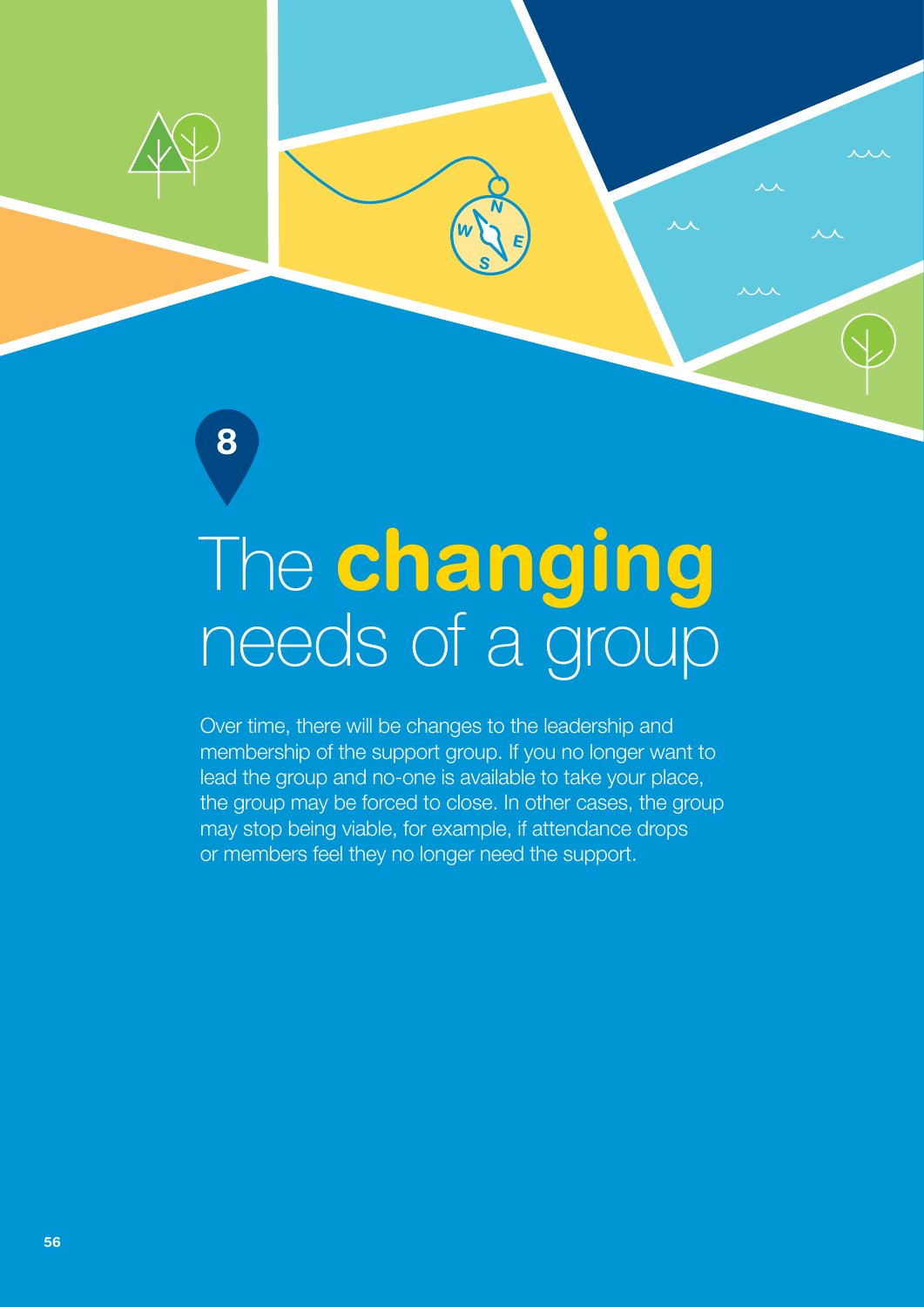## Changing priorities

Over time, some members might think the group should move in a different direction. For example, they may want to shift the focus to advocacy or fundraising rather than information and support. Organising a yearly evaluation can help determine group members' needs – see the template on pages 64–65.

If everyone's needs aren't being met, consider:

- reviewing the group purpose and format (e.g. providing either more or less time for personal sharing or making the group less formally structured)
- refreshing or changing the list of upcoming topics and speakers
- asking members if they want to be part of the working party
- forming a subgroup that provides support about a specific issue, leaving the main group to focus on other topics.

## Fluctuating numbers

Groups often go through cycles – sometimes attendance may be high with several members who are very keen or there may be a lot of interest from new people. At other times membership may be low, and you may wonder whether the group can continue.

If attendance is dropping off, it could be a sign of general dissatisfaction with the group. Or it may mean that the timing or location of meetings isn't right, or that people no longer need the support. Try to find the source of the problem: discuss with a few group members and take a close look at the evaluation results. It may be as simple as making a few format changes to bring people back to meetings.

If attendance remains low, it may be part of the natural cycle of the group. In a situation where most people no longer need the support group, the group has done its job for the current membership. The working party may consider recruiting new members or closing the group (see page 59).

**66 Our numbers often seesaw from high to low and** back again. While it's not a huge problem, we just have to ride out those times when we have low numbers, and sometimes that can be hard.  $\bullet\bullet$ 

Pam, rural cancer support group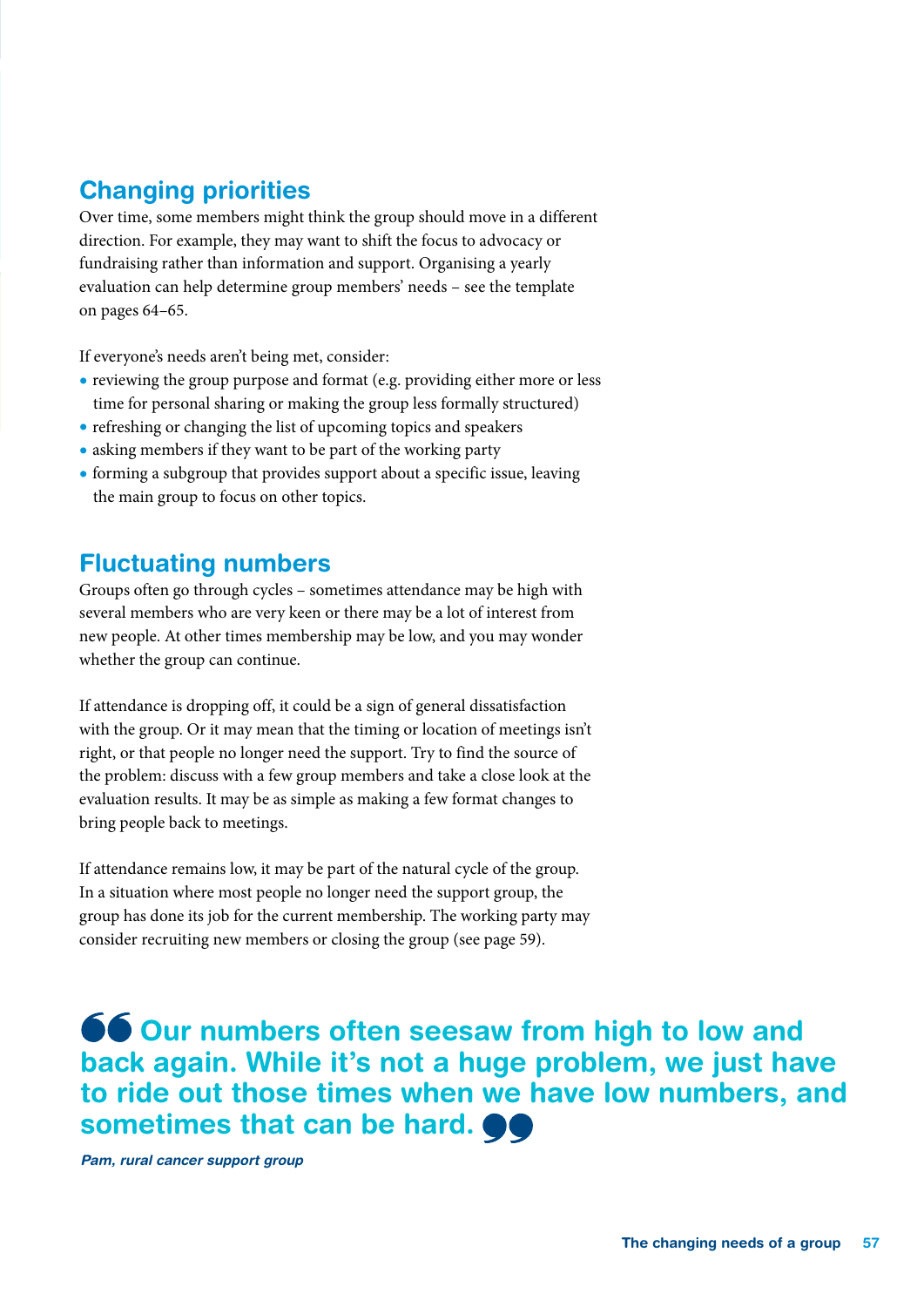## Changes in leadership

Leadership can change over time – in fact, these changes can be helpful. They may help to ensure that:

- no single person (e.g. the group leader) becomes overwhelmed with responsibilities or burns out
- other members become involved, especially those who might not otherwise volunteer their time or experience – e.g. another member of the working party may decide to take on the leadership role
- new ideas and energy keep the support group fresh.

#### Planning a change

Preparing for someone to take over from you is a healthy part of being a group leader. This is known as succession planning. If you take on the role knowing that you can hand over the responsibility in the future, it can help you to plan what you'd like to achieve, both personally and within the support group. Having a definite finish date can also help to prevent burnout.

You might identify someone within the support group who displays leadership qualities or is keen to take on a leadership role in the future. You can offer them the opportunity to co-lead a few meetings to get an idea of what is involved. You may also be able to mentor them. This will help them transition to the leader role if they decide to take it on. Contact Cancer Council to find out if there is a Cancer Support Group Leader Training workshop coming up and encourage the prospective leader to register.

Although succession planning may help someone slot into the leader role, it's not necessarily up to the existing group leader to find the next leader. The working party will also discuss this issue and, with the outgoing leader, plan for the future. The working party could consider approaching health professionals who have been involved with the group to find out whether they know someone who might be able to take on the role of leader.

**66** I set up a succession plan early on, especially since I had a poor prognosis at the time. I'm just seeing the effects of that now. When I'm not available, people step up and take on my role.  $\bullet\bullet$ 

Lawrence, rural cancer support group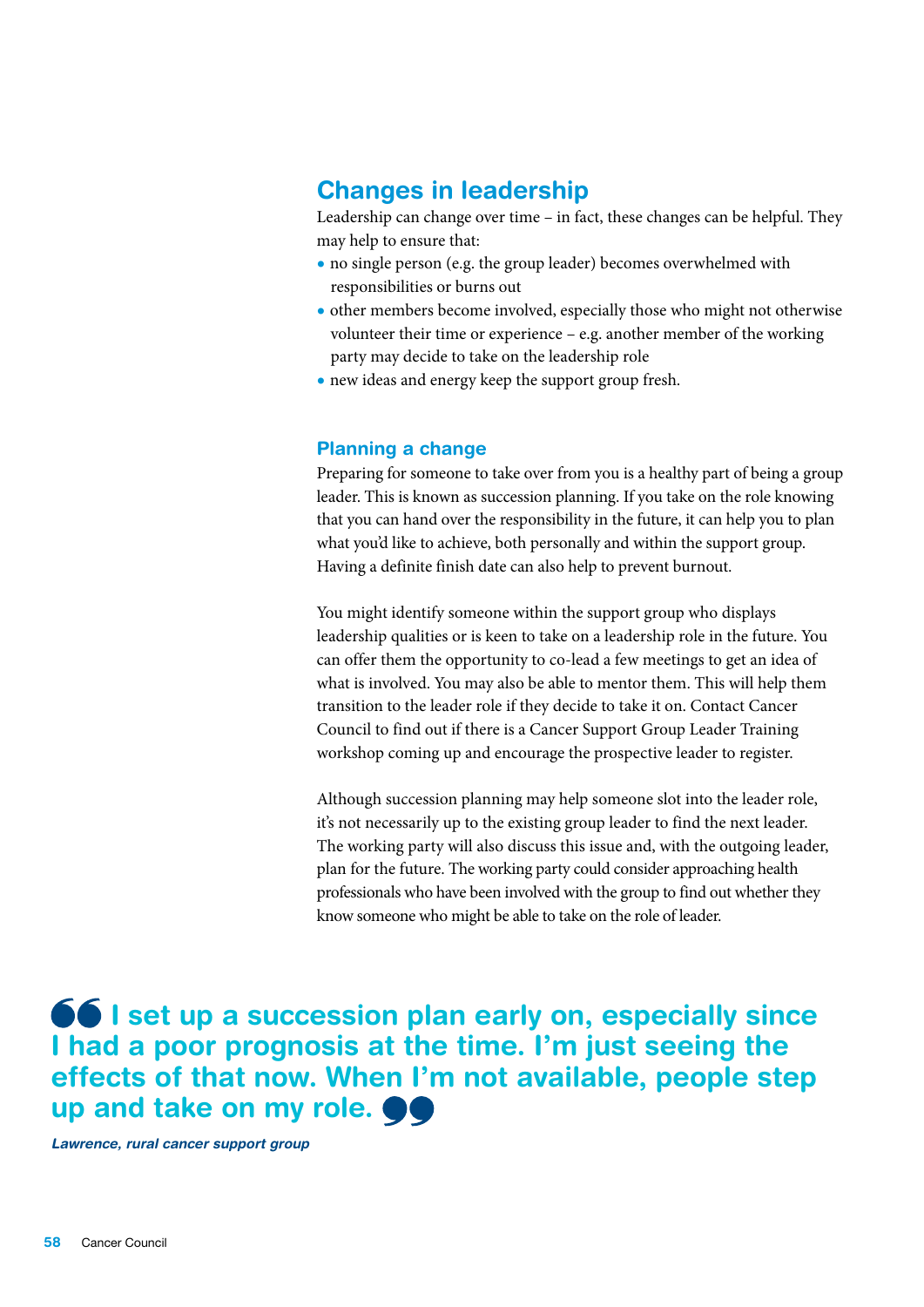## Closing a support group

In some cases, support groups need to close. If people no longer need the group, think of it as a job well done rather than as a failure. Leaders should feel a sense of satisfaction that they've been able to help people through a difficult time in their lives.

There are steps to follow so the group ends efficiently and with little disruption to members and the community:

- Help members who are still interested in being in a support group find a new one. Some people might like to join Cancer Council's Online Community, [cancercouncil.com.au/OC](http://cancercouncil.com.au/OC), or a telephone support group.
- Write a letter or produce a final newsletter outlining when and why the support group is closing and thanking people for their involvement. Send it to members, local health professionals and anyone who has made donations to the group.
- Put up notices in treatment centres announcing the group's closure, and send one to the local newspaper, so people don't show up for meetings.
- Collect old flyers and notices that have been distributed to locations such as hospitals and GPs, and remove entries from online directories.
- Inform any partner agencies, such as Cancer Council or the local hospital, of the group's closure.
- Destroy all records and information except if there is an obligation to securely store details for a period of time (i.e. to meet any financial or legal obligations).
- Make sure all outstanding accounts have been paid before closing the group bank account. Any money left in the account can be donated to a cancer charity or another community group. An accountant can give you advice about anything else you need to do to finalise the group's financial affairs.
- Have a final meeting and farewell party. Celebrate the group's achievements and thank everyone who has been involved. Members can use this final gathering as a chance to reflect on how far they've come since they joined the group, and to thank one another for their ongoing support.

## Chapter summary

- $\checkmark$  All support groups evolve over time.
- $\checkmark$  Plan for a change in the group leader and working party members. Look for someone in the group you can mentor.
- Changing priorities and a drop in attendance may mean a group has to close.
- $\checkmark$  If a group closes, think of it as a job well done rather than as a failure.
- $\checkmark$  Help people who would like to continue being part of a support group find a new group to join.
- $\checkmark$  Celebrate the achievements of the group with a farewell party.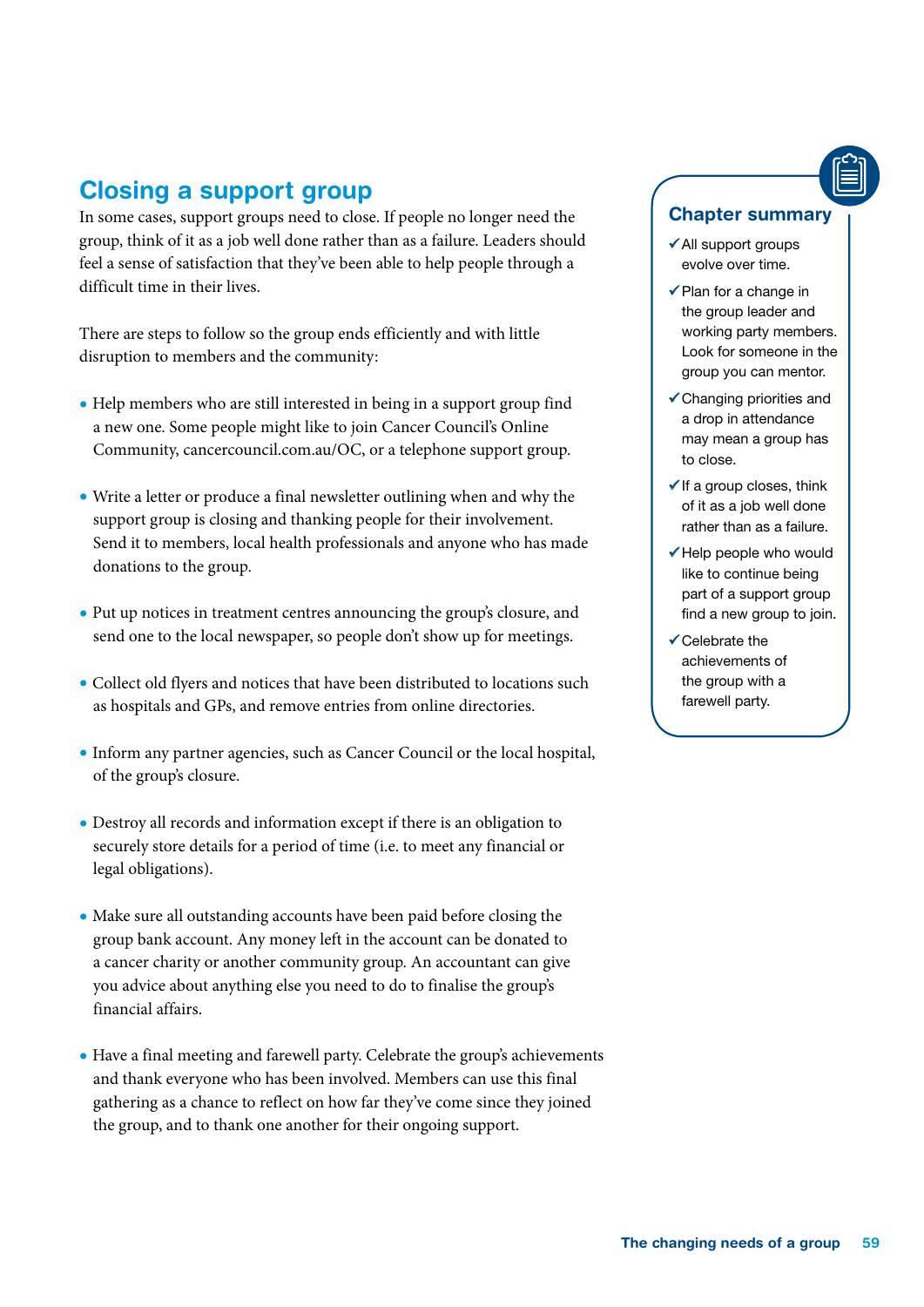

# templates **Useful**

This chapter includes examples of promotional materials such as flyers and media releases, and sample text for radio and television announcements. It also includes an example of an annual evaluation form that you can photocopy and distribute to members.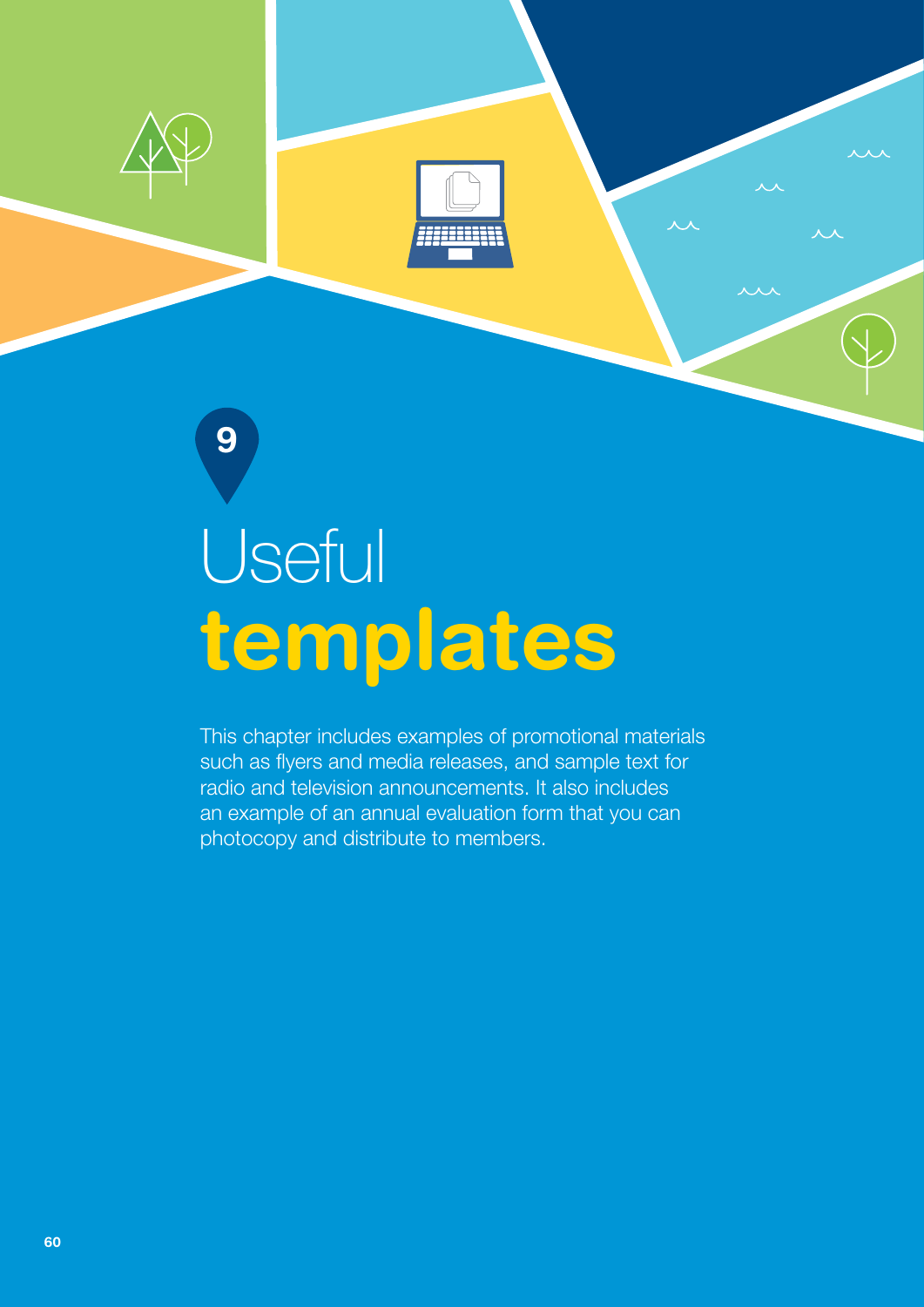## Flyer promoting an information session

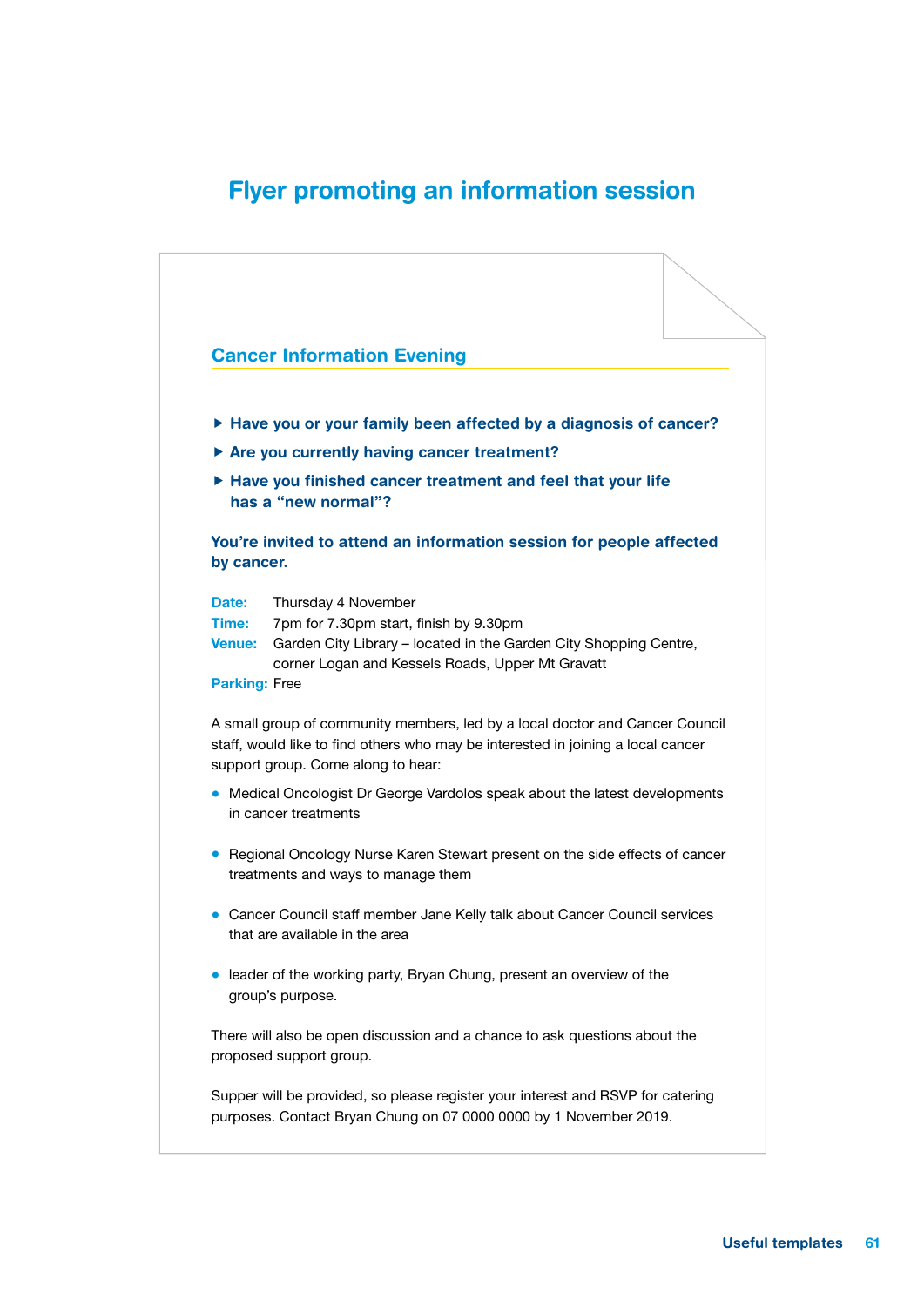## Flyer promoting a support group

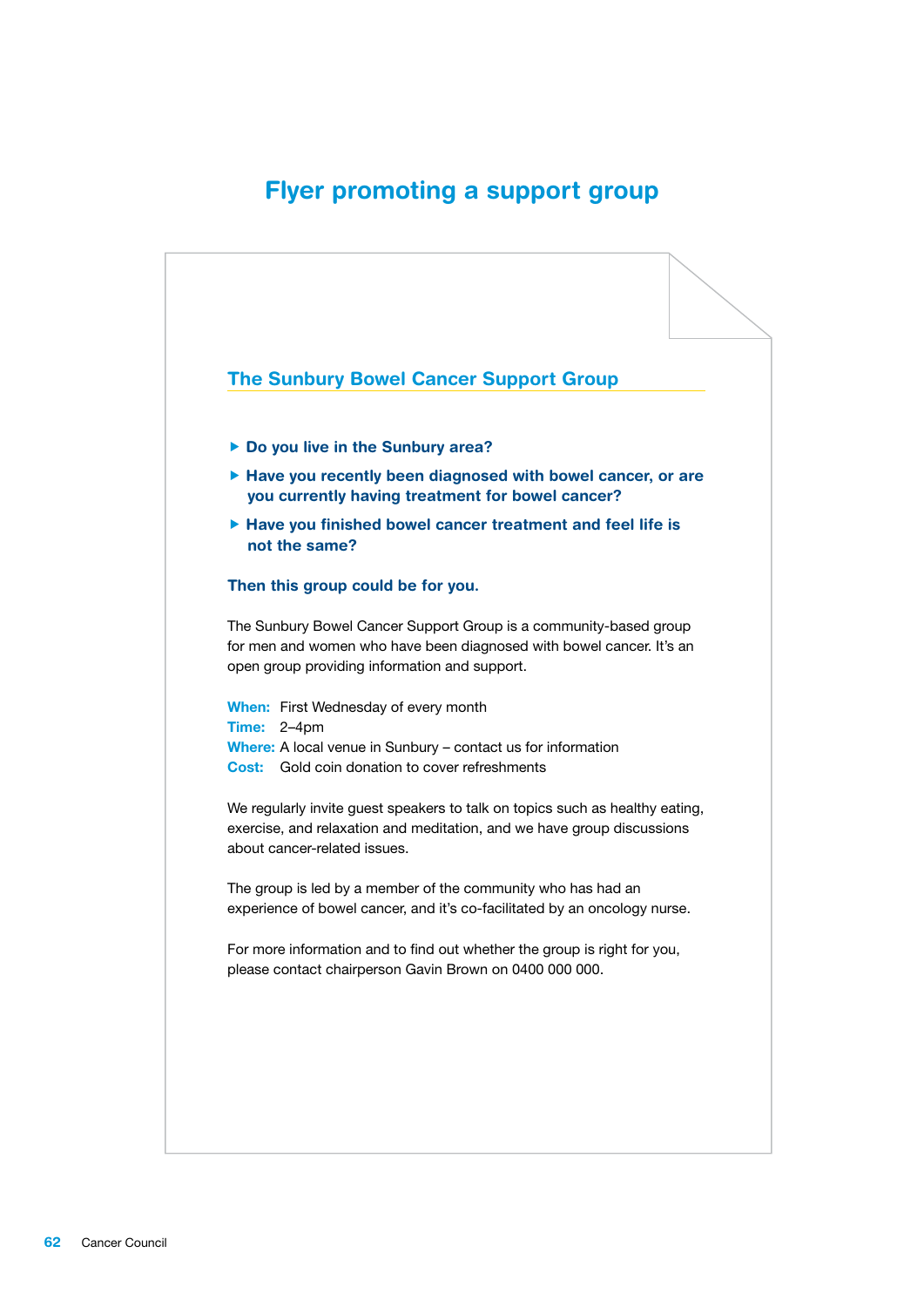## Radio or television announcement

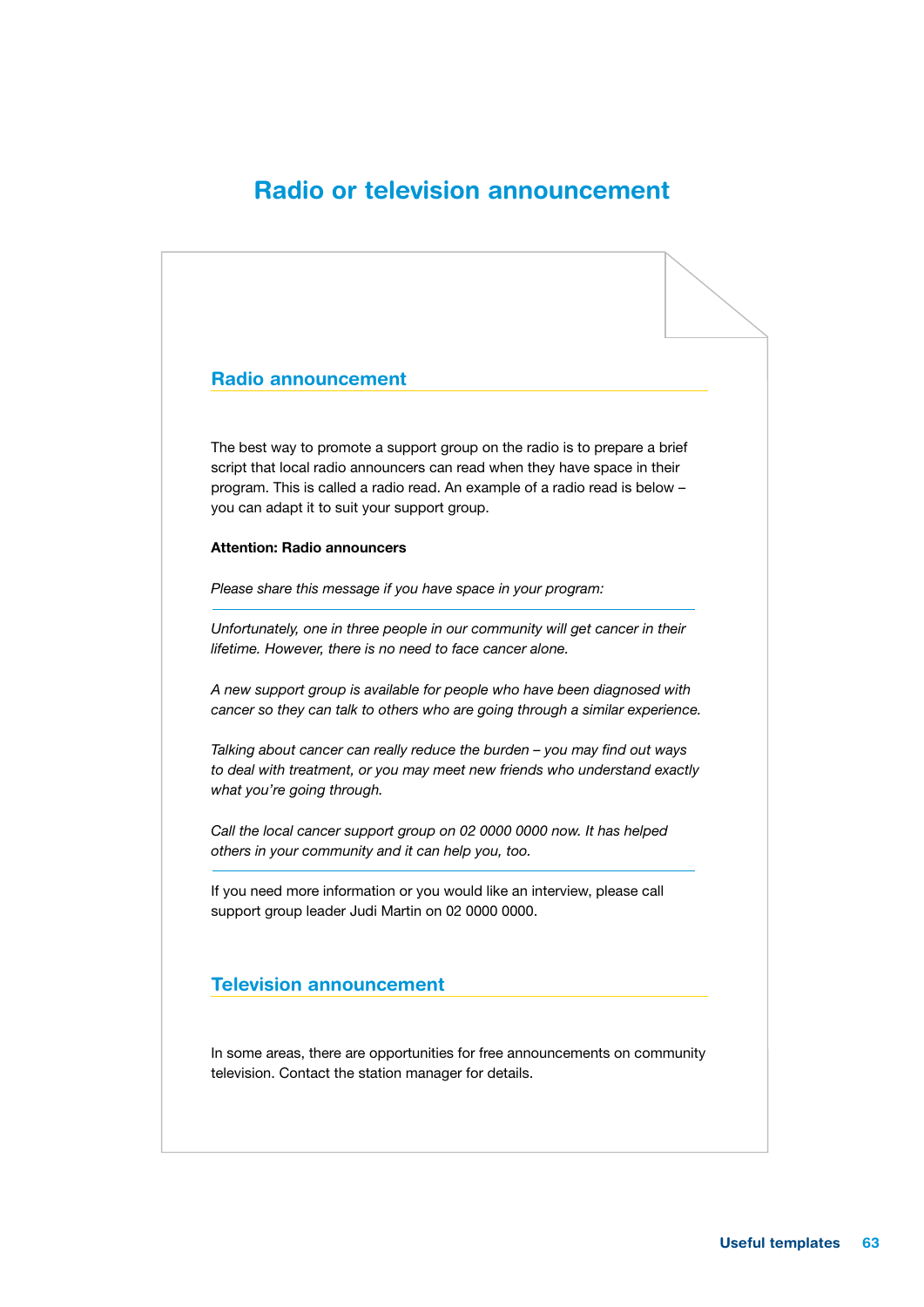## Annual evaluation

| To ensure the support group is best meeting your needs, we would like your<br>impressions on how well we're functioning and how we can improve. Please take<br>a few minutes to answer these questions. This is an anonymous survey and your<br>answers will be kept confidential.                                                                                                                                                                                                                                                                                                  |                                 |                                 |                                                                                             |
|-------------------------------------------------------------------------------------------------------------------------------------------------------------------------------------------------------------------------------------------------------------------------------------------------------------------------------------------------------------------------------------------------------------------------------------------------------------------------------------------------------------------------------------------------------------------------------------|---------------------------------|---------------------------------|---------------------------------------------------------------------------------------------|
| 1. When did you start attending the support group (month and year)? _____                                                                                                                                                                                                                                                                                                                                                                                                                                                                                                           |                                 |                                 |                                                                                             |
| 2. Describe your circumstances when you joined the support group:<br>$\Box$ I had been recently diagnosed with cancer (within the previous 6 months)<br>$\Box$ I was having treatment<br>$\square$ a family member/friend was having treatment<br>$\Box$ I had finished treatment (within the previous year)<br>$\square$ a family member/friend had finished treatment (within the previous year)<br>$\Box$ I had finished treatment more than a year earlier<br>$\square$ a family member/friend had finished treatment more than a year earlier<br>$\Box$ other (please specify) |                                 |                                 | $\square$ a family member/friend had been recently diagnosed (within the previous 6 months) |
| 3. How did you find out about the group?<br>$\Box$ health professional<br>$\Box$ family member/friend $\Box$ other (please specify)                                                                                                                                                                                                                                                                                                                                                                                                                                                 |                                 | □ Cancer Council 13 11 20       |                                                                                             |
| 4. How old are you?<br>$\Box$ 20-29 or younger<br>$\square$ 30-39                                                                                                                                                                                                                                                                                                                                                                                                                                                                                                                   | $\Box$ 40–49<br>$\square$ 50–59 | $\Box$ 60–69<br>$\square$ 70–79 | $\Box$ 80 or older                                                                          |
| 5. How often do you attend support group meetings?<br>$\Box$ every meeting                                                                                                                                                                                                                                                                                                                                                                                                                                                                                                          | $\Box$ a few times a year       |                                 | $\Box$ only one meeting                                                                     |
| 6. Which of these factors determine whether or not you attend a meeting?<br>(check all that apply)                                                                                                                                                                                                                                                                                                                                                                                                                                                                                  |                                 |                                 |                                                                                             |
| $\Box$ discussion topic<br>$\Box$ other (please specify)                                                                                                                                                                                                                                                                                                                                                                                                                                                                                                                            | $\square$ timing                | $\square$ guest speaker         | $\Box$ my health                                                                            |
| 7. How would you rate the length of the meetings?<br>$\Box$ just right<br>$\Box$ too short                                                                                                                                                                                                                                                                                                                                                                                                                                                                                          |                                 | $\Box$ too long                 |                                                                                             |
| 8. How would you change the structure of the meetings if you could?                                                                                                                                                                                                                                                                                                                                                                                                                                                                                                                 |                                 |                                 |                                                                                             |
|                                                                                                                                                                                                                                                                                                                                                                                                                                                                                                                                                                                     |                                 |                                 |                                                                                             |
|                                                                                                                                                                                                                                                                                                                                                                                                                                                                                                                                                                                     |                                 |                                 |                                                                                             |
|                                                                                                                                                                                                                                                                                                                                                                                                                                                                                                                                                                                     |                                 |                                 |                                                                                             |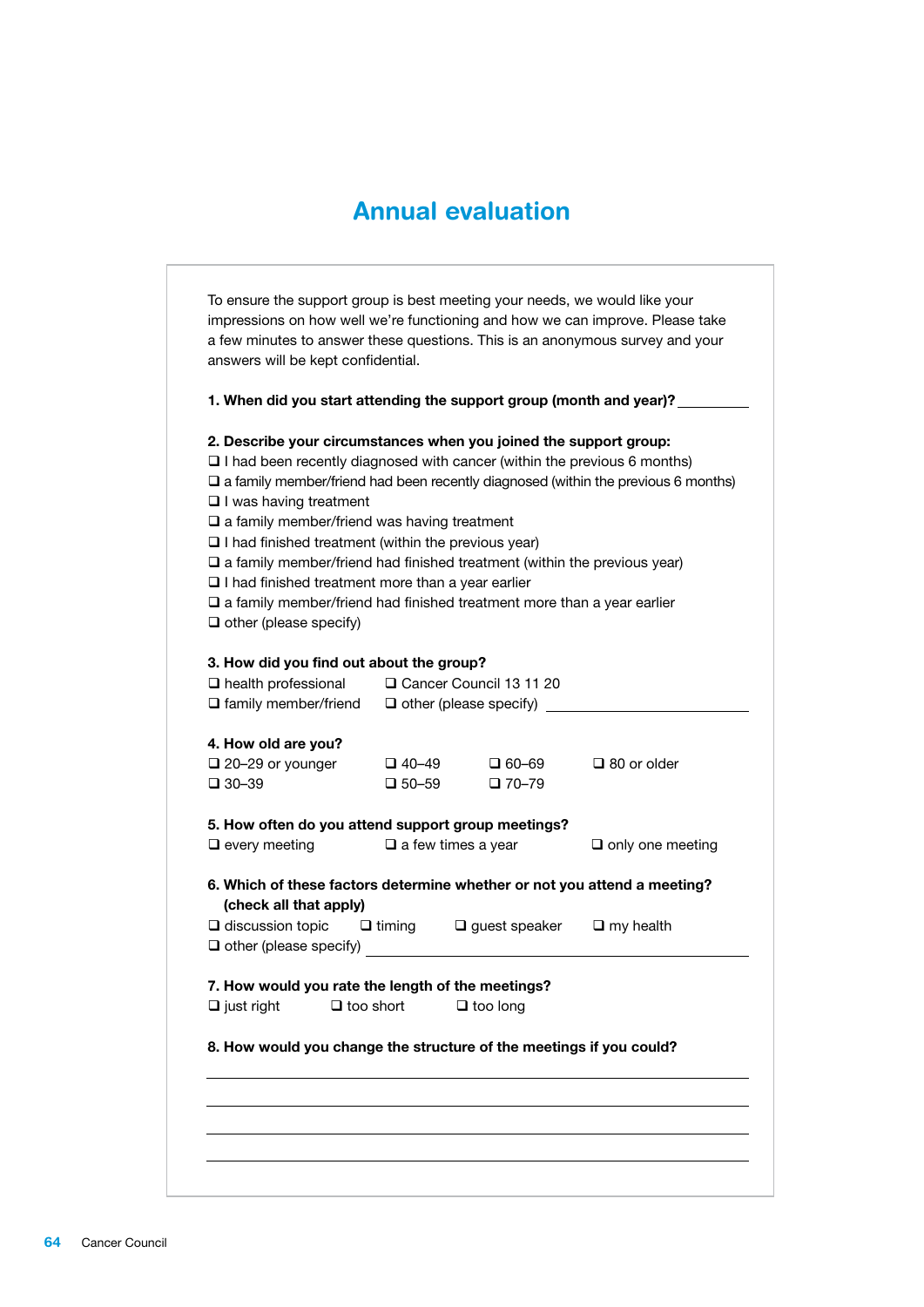## **Annual evaluation**

| $\overline{2}$<br>3<br>5<br>not well at all $\blacktriangleleft$                       | 9 10 <br>extremely well<br>6<br>8<br>7                                                                                         |  |
|----------------------------------------------------------------------------------------|--------------------------------------------------------------------------------------------------------------------------------|--|
|                                                                                        | 10. Tell us how the group could better meet your needs. Be specific:                                                           |  |
|                                                                                        | 11. How satisfied have you been with the guest speakers this year?                                                             |  |
| $\Box$ extremely satisfied                                                             | $\Box$ satisfied $\Box$ dissatisfied<br>$\Box$ extremely dissatisfied                                                          |  |
|                                                                                        | 12. How would you rate the balance of time spent with speakers and time spent                                                  |  |
| in group discussion?<br>$\Box$ just right                                              | $\square$ prefer more time with speakers $\square$ prefer more time in discussion                                              |  |
| 13. How often should we have guest speakers?                                           |                                                                                                                                |  |
| $\Box$ every meeting $\Box$ every second meeting                                       | $\Box$ a few times a year                                                                                                      |  |
| 14. Which topics would you like speakers to address next year?                         |                                                                                                                                |  |
| $\square$ medical issues                                                               | $\square$ complementary therapies                                                                                              |  |
| $\square$ services/resources                                                           | $\square$ media reports about new discoveries                                                                                  |  |
| $\square$ coping strategies                                                            | $\Box$ diet/nutrition                                                                                                          |  |
| $\Box$ treatments and side effects                                                     | $\square$ relationship/sexuality issues                                                                                        |  |
| $\Box$ other (please specify)                                                          |                                                                                                                                |  |
|                                                                                        | 15. What topics would you like to see addressed in group discussions next year?                                                |  |
| $\Box$ satisfied<br>17. Please tell us how attending the support group has helped you: | 16. How satisfied have you been with the group's leadership/facilitation?<br>$\Box$ dissatisfied $\Box$ extremely dissatisfied |  |
|                                                                                        |                                                                                                                                |  |
| $\Box$ extremely satisfied                                                             | 18. Do you have any final comments or suggestions for how to improve the group?                                                |  |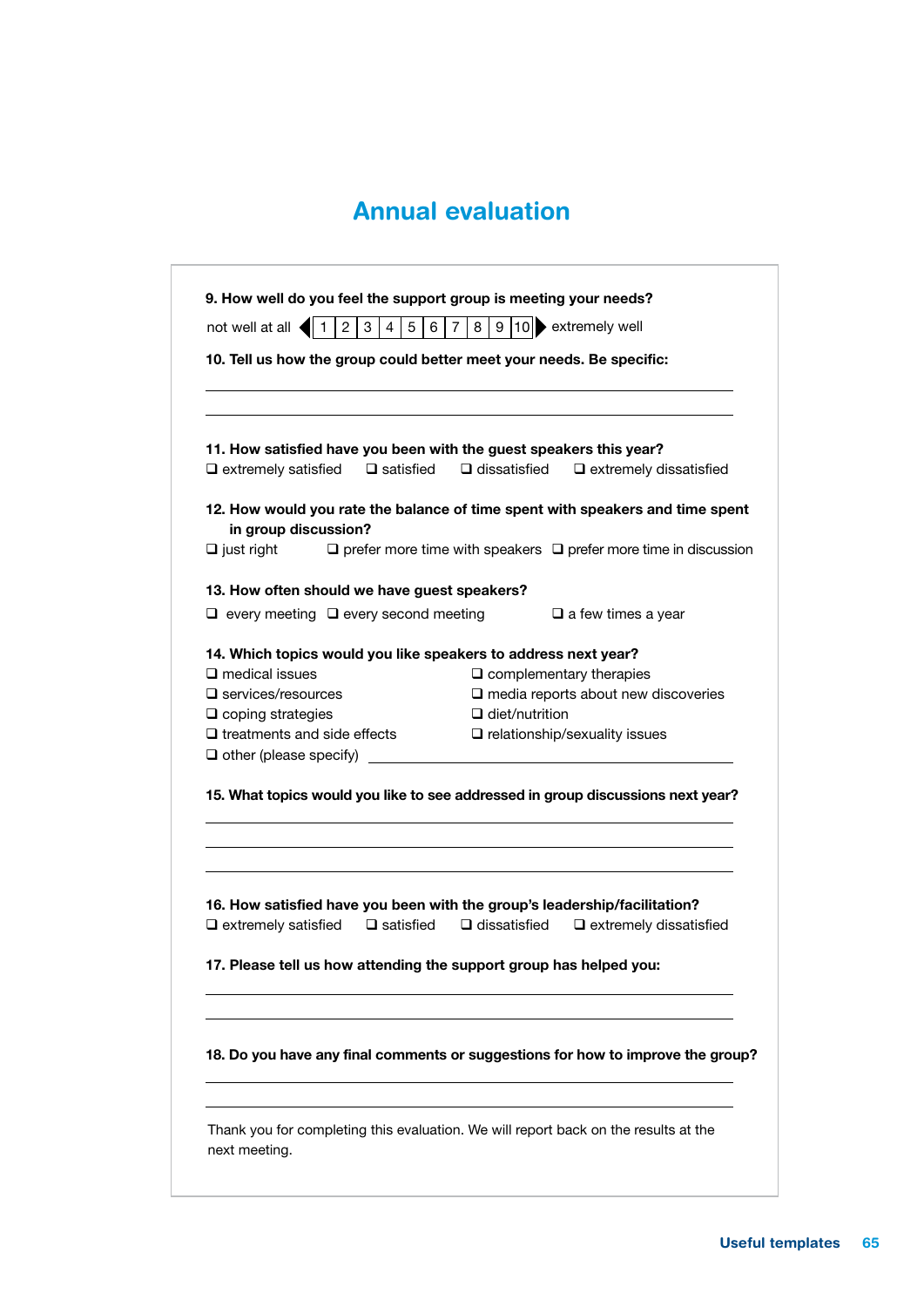## Media release

A media release will alert journalists to an important event or announcement involving the support group. It's a good way to get free publicity for the group. See pages 22–23 for tips on approaching local newspapers.

#### Heading or subject line

Write a short and compelling sentence that introduces a story about the cancer support group. You may be announcing a new group, advertising for new members or promoting something the group has achieved.

#### Media release date and timing (e.g. immediate release)

When is the information being sent to journalists, and when is it available for publication? It's easiest for journalists if they can use the release immediately.

#### Name

Mention the support group's name.

#### Opening sentence

The first paragraph is the most important – it should "grab" journalists' attention and give them the relevant details, including what happened, where it took place, why it occurred, etc. Journalists receive many media releases, so they may not read beyond the first paragraph.

#### Further details

Provide more information about the story, keeping the most important points at the top. You might want to include some quotes that journalists can use.

#### **Closing**

Finish the copy off with "Ends".

#### Contact details

Add a name and contact details for further information.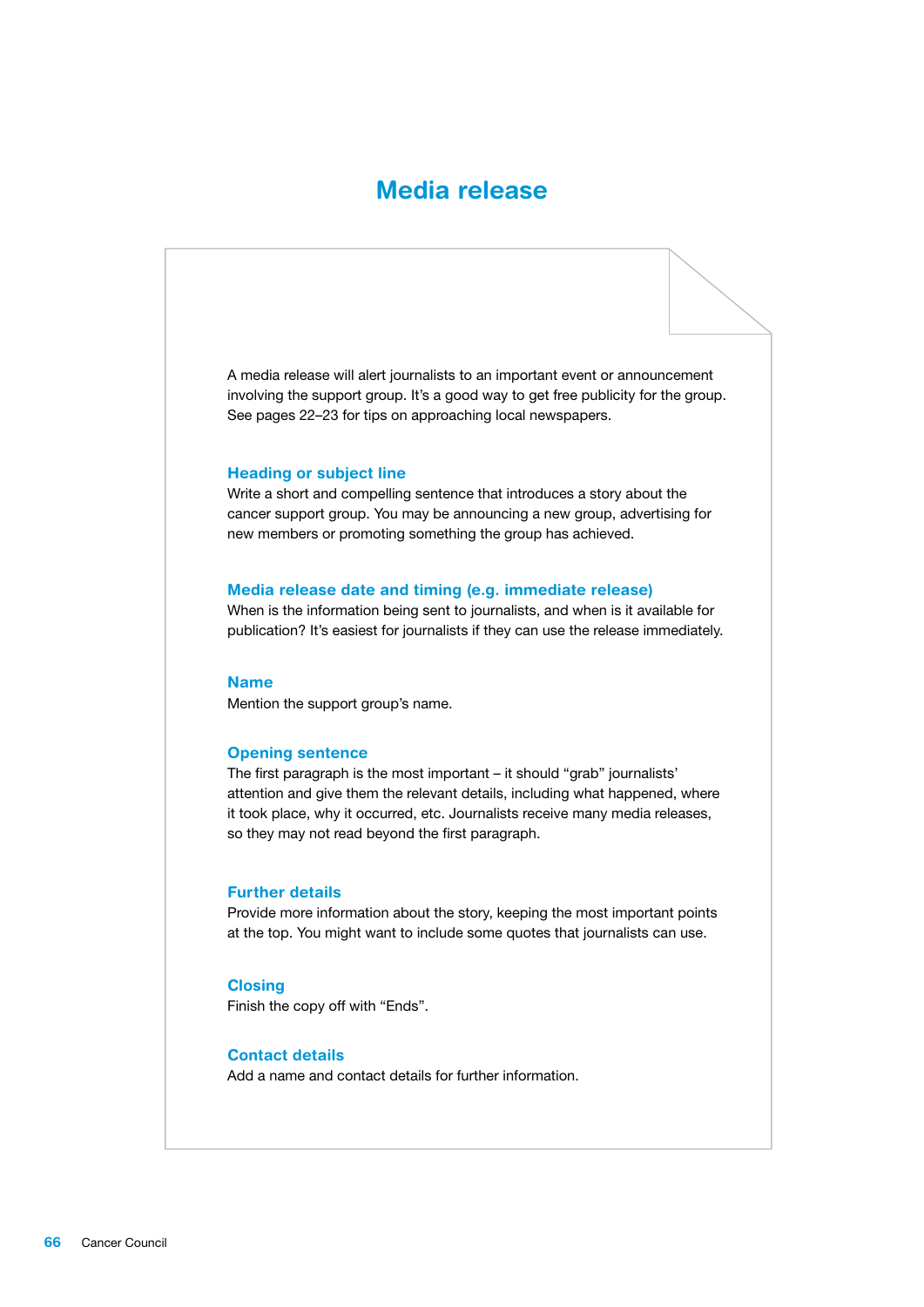

10

# information Where to find more

O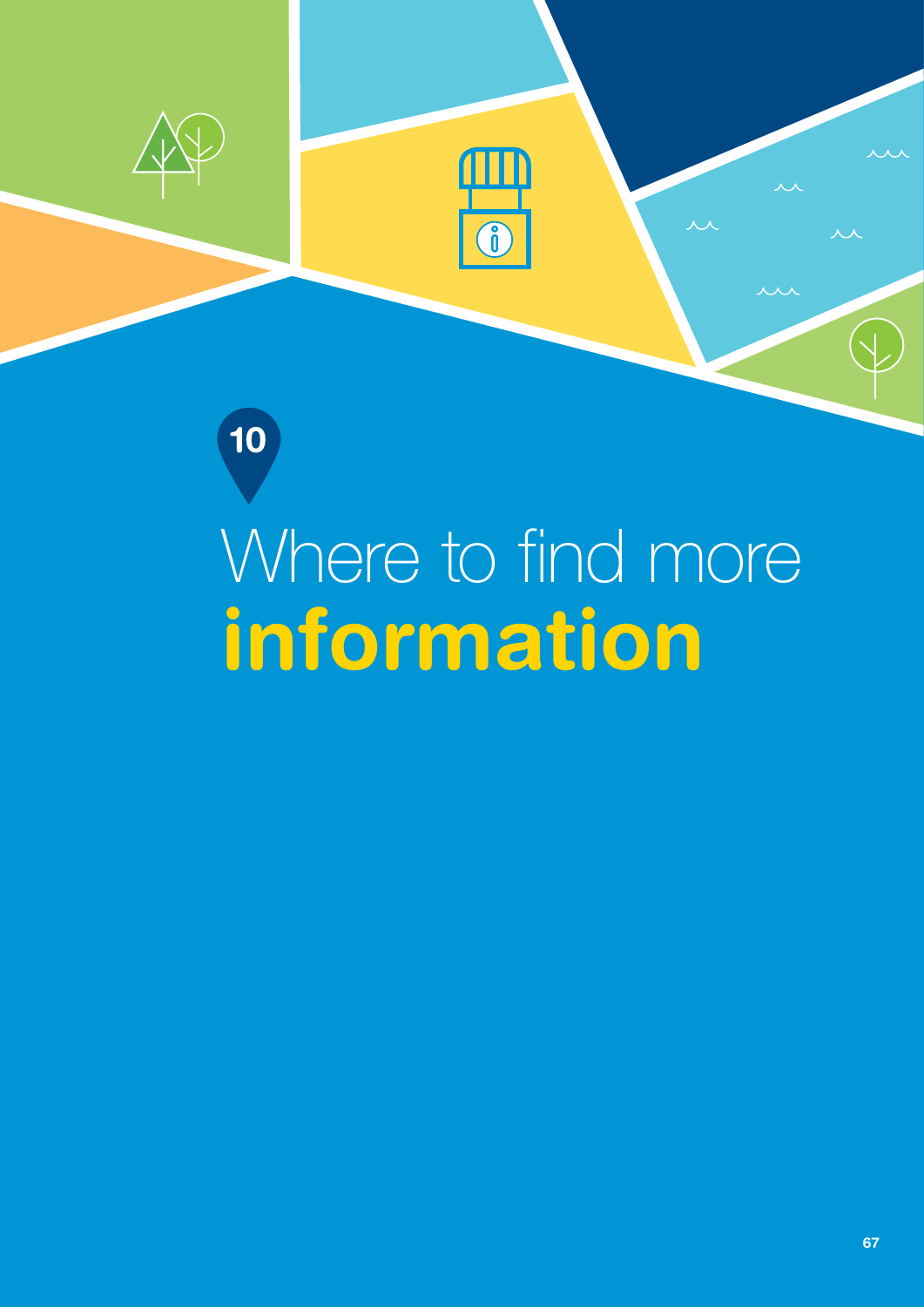#### Useful websites

You can find many useful resources online, but not all websites are reliable. These websites are good sources of support and information.

| <b>Australian</b>                       |                               |
|-----------------------------------------|-------------------------------|
| Cancer Council Australia                | cancer.org.au                 |
| Cancer Australia                        | canceraustralia.gov.au        |
| <b>Australian Taxation Office</b>       | ato.gov.au                    |
| <b>Bereavement Care Centre</b>          | bereavementcare.com.au        |
| <b>Beyond Blue</b>                      | beyondblue.org.au             |
| Breast Cancer Network Australia         | bcna.org.au                   |
| Cancer Voices Australia                 | cancervoicesaustralia.org     |
| CanTeen                                 | canteen.org.au                |
| NALAG Centre for Loss and Grief (NSW)   | nalag.org.au                  |
| Not-for-profit Law                      | nfplaw.org.au                 |
| Our Community Group                     | ourcommunity.com.au           |
| Palliative Care Australia               | palliativecare.org.au         |
| Prostate Cancer Foundation of Australia | prostate.org.au               |
| QLife                                   | QLife.org.au                  |
| The Thing About Cancer podcasts         | cancercouncil.com.au/podcasts |
| <b>International</b>                    |                               |
| American Cancer Society                 | cancer.org                    |
| Cancer Research UK                      | cancerresearchuk.org          |
| Macmillan Cancer Support (UK)           | macmillan.org.uk              |
| <b>References</b>                       |                               |

1. J Ussher et al., *Research into the relationship between type of organisation and effectiveness of support groups for people with cancer and their carers*, Cancer Council NSW, Sydney, 2005.

2. A Pomery et al., "Skills, knowledge and attributes of support group leaders: A systematic review", *Patient Education and Counseling*, vol. 99, iss. 5, 2016, pp. 672–88.

3. R Zordan et al., *Keeping Things on Track: A guide to managing challenging situations for leaders of cancer support groups*, Medical Psychology Research Unit, The University of Sydney, Sydney, 2007.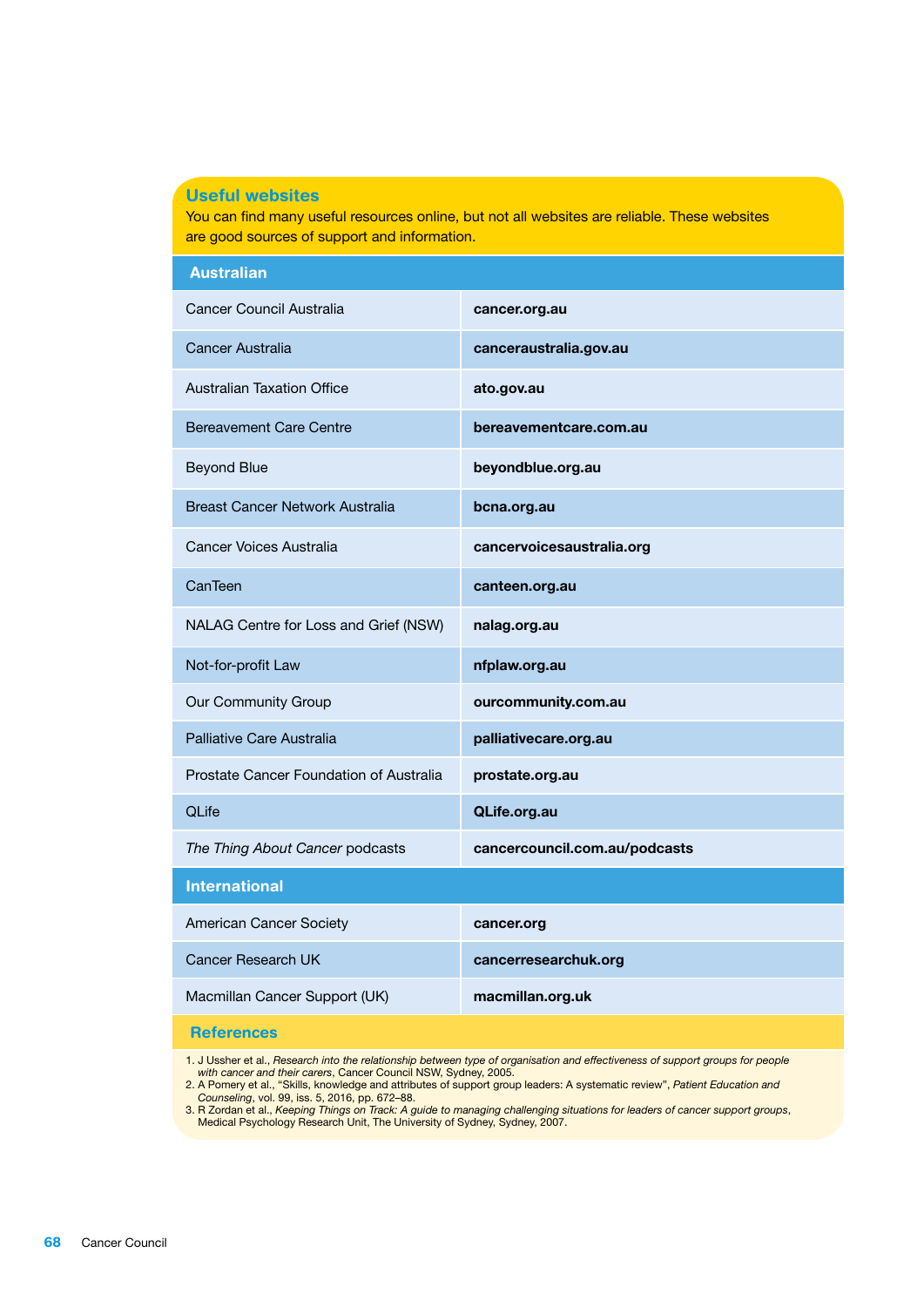

Being diagnosed with cancer can be overwhelming. At Cancer Council, we understand it isn't just about the treatment or prognosis. Having cancer affects the way you live, work and think. It can also affect our most important relationships.

When disruption and change happen in our lives, talking to someone who understands can make a big difference. Cancer Council has been providing information and support to people affected by cancer for over 50 years.

Calling 13 11 20 gives you access to trustworthy information that is relevant to you. Our cancer nurses are available to answer your questions and link you to services in your area, such as transport, accommodation and home help. We can also help with other matters, such as legal and financial advice.

If you are finding it hard to navigate through the health care system, or just need someone to listen to your immediate concerns, call 13 11 20 and find out how we can support you, your family and friends.

Cancer Council services and programs vary in each area. 13 11 20 is charged at a local call rate throughout Australia (except from mobiles).



If you need information in a language other than English, an interpreting service is available. Call 13 14 50.

If you are deaf, or have a hearing or speech impairment, contact us through the National Relay Service. [www.relayservice.gov.au](http://www.relayservice.gov.au)



At Cancer Council, we're dedicated to improving cancer control. As well as funding millions of dollars in cancer research every year, we advocate for the highest quality care for cancer patients and their families. We create cancer-smart communities by educating people about cancer, its prevention and early detection. We offer a range of practical and support services for people and families affected by cancer. All these programs would not be possible without community support, great and small.

Join a Cancer Council event: Join one of our community fundraising events such as Daffodil Day, Australia's Biggest Morning Tea, Relay For Life, Girls' Night In and other Pink events, or hold your own fundraiser or become a volunteer.

Make a donation: Any gift, large or small, makes a meaningful contribution to our work in supporting people with cancer and their families now and in the future.

Buy Cancer Council sun protection products: Every purchase helps you prevent cancer and contribute financially to our goals.

Help us speak out for a cancer-smart community:

We are a leading advocate for cancer prevention and improved patient services. You can help us speak out on important cancer issues and help us improve cancer awareness by living and promoting a cancersmart lifestyle.

Join a research study: Cancer Council funds and carries out research investigating the causes, management, outcomes and impacts of different cancers. You may be able to join a study.

To find out more about how you, your family and friends can help, please call your local Cancer Council.